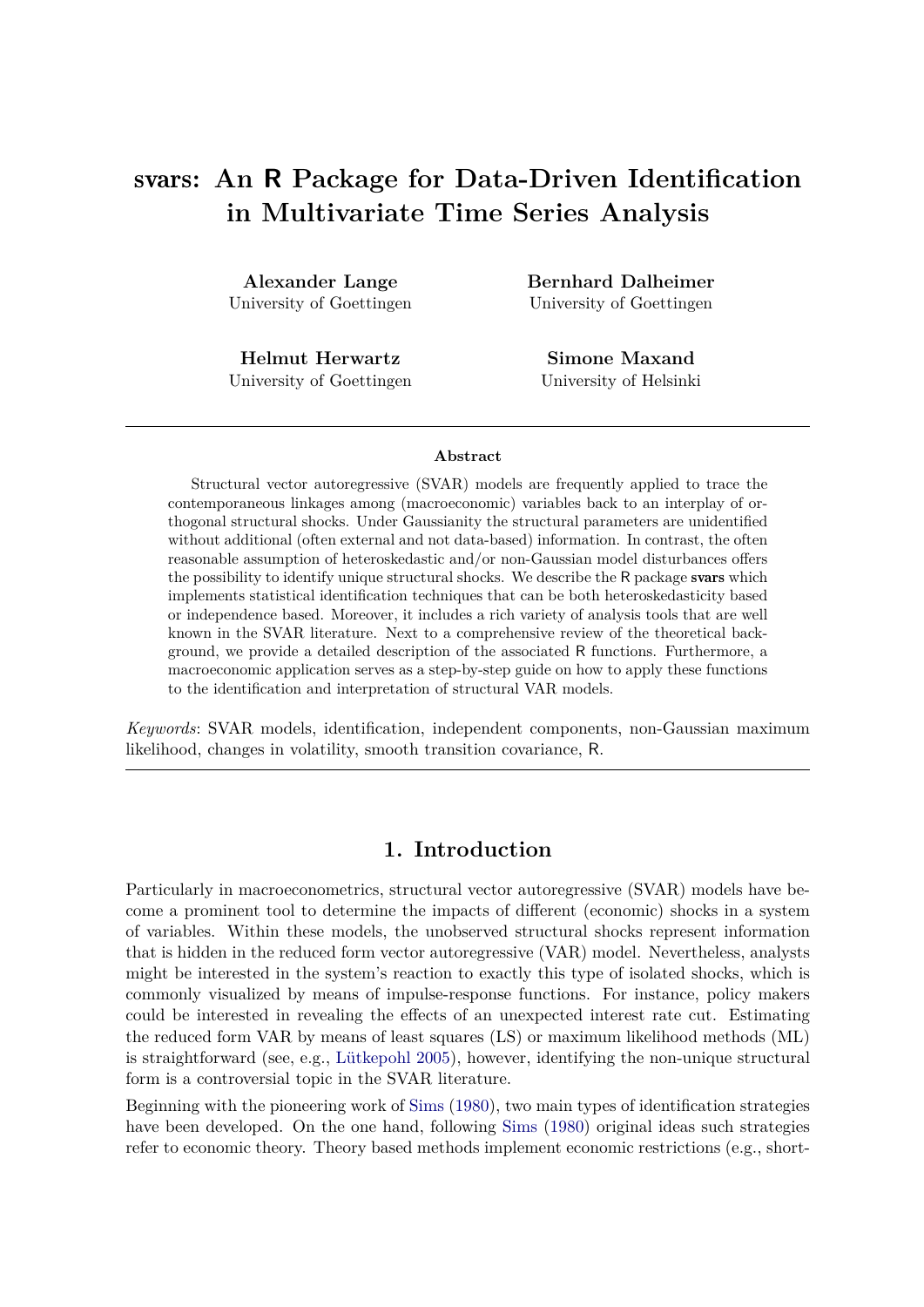run restrictions [\(Sims 1980\)](#page-33-0), long-run restrictions [\(Blanchard and Quah 1989\)](#page-28-0) or specific sign patterns [\(Uhlig 2005\)](#page-33-1)) a-priori. On the other hand, statistical identification methods which have been developed more recently exploit the informational content of specific data features (heteroskedasticitiy of structural shocks, uniqueness of non-Gaussian independent components). The R package svars, which we describe in this paper, focuses on these statistical methods to identify the structural shocks.

The R (R [Core Team 2017\)](#page-32-0) archive network comprises several widely applied packages for multivariate time series models and, in particular, for analyzing VAR models. The **vars** package [\(Pfaff 2008\)](#page-32-1) contains estimation techniques for reduced form VAR models, and functions to determine the lag order and to perform several diagnostic tests. Moreover, the vars package allows for the estimation of a basic structural form by means of theory-based short- and longrun restrictions. Further R packages for multivariate time series analysis and VAR estimation are tsDyn [\(Stigler 2010\)](#page-33-2) and MTS [\(Tsay 2015\)](#page-33-3). To the authors' knowledge, currently only the VARsignR package [\(Danne 2015\)](#page-29-0) contains functions for SVAR identification by means of theory-based sign restrictions.

Given the lack of implementations of statistical identification techniques in R, the package svars has been explicitly developed to fill this gap by providing various recent statistical methods to estimate SVAR models. These methods build upon distinct but not mutually exclusive statistical properties of the data (i.e., covariance changes and the uniqueness of independent non-Gaussian distributed structural shocks). The svars package supports six identification techniques. Three identification methods make use of the assumption of heteroskedastic shocks, i.e., the identification (i) via changes in volatility [\(Rigobon 2003\)](#page-33-4), (ii) via smooth transitions of covariances [\(Lütkepohl and Netsunajev 2017b\)](#page-31-1) and (iii) via generalized autoregressive conditional heteroskedasticity (GARCH) [\(Normadin and Phaneuf 2004;](#page-32-2) [Bouakez](#page-29-1) [and Normandin 2010\)](#page-29-1). Three further identification methods connect to the uniqueness of non-Gaussian independent components, namely the detection of least dependent innovations based on (iv) Cramér-von Mises (CVM) statistics [\(Herwartz 2018\)](#page-30-0), (v) the distance covariances [\(Matteson and Tsay 2017\)](#page-32-3) and (vi) a parametric non-Gaussian ML approach [\(Lanne,](#page-31-2) [Meitz, and Saikkonen 2017\)](#page-31-2).

By offering a variety of identification methods, the svars package can be applied in diverse data settings. Additionally, it extends the existing pool of SVAR techniques in R with more recent bootstrap procedures, further statistics and hypothesis tests directly related to inference in SVAR models. In this sense, the **svars** package is designed as a complete toolbox for the structural analysis of multivariate time series. Based on objects from reduced form estimations, svars is compatible with other packages such as vars, tsDyn and MTS. Moreover, computationally demanding modules are fully implemented in  $C_{++}$  and linked to R using the Rcpp [\(Eddelbuettel and François 2011\)](#page-29-2) and RcppArmadillo [\(Eddelbuettel and Sanderson 2014\)](#page-29-3) libraries. The package is available on CRAN at [https://cran.r-project.org/package=svars.](https://cran.r-project.org/package=svars)

The article is organized as follows: Section [2](#page-2-0) outlines the SVAR model and the alternative identification methods. In Section [3,](#page-8-0) we describe bootstrap methods and further diagnostic tools for SVAR analysis. Section [4](#page-12-0) details the package design, and Section [5](#page-18-0) provides an illustrative application of two identification schemes to a real world dataset. Lastly, a summary and an outlook on future extensions of the svars package complete this article.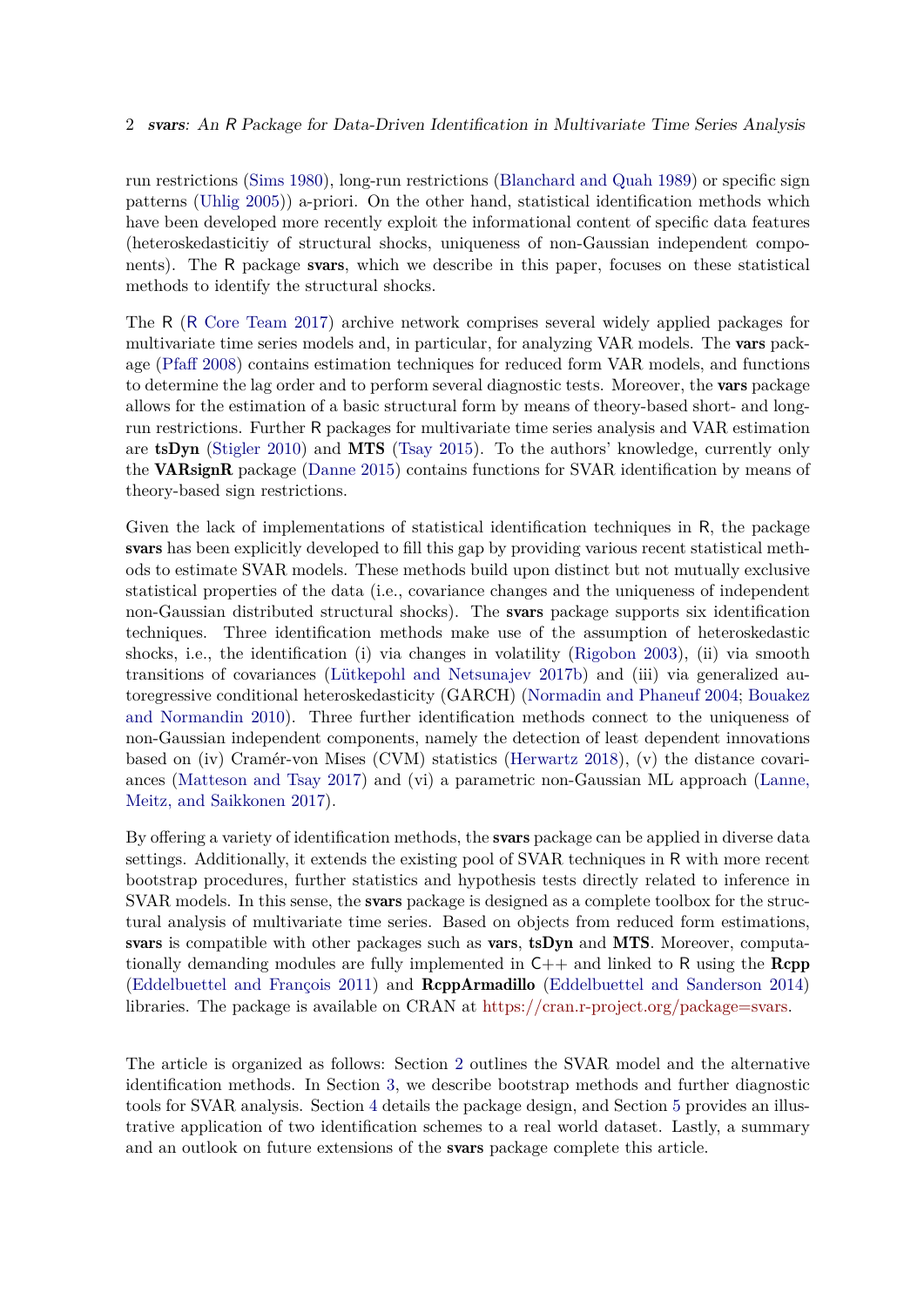## **2. Structural vector autoregressive models**

<span id="page-2-0"></span>Consider a *K*-dimensional VAR model of order *p*

$$
y_t = \mu + A_1 y_{t-1} + \dots + A_p y_{t-p} + u_t,\tag{1}
$$

<span id="page-2-1"></span>
$$
= \mu + A_1 y_{t-1} + \dots + A_p y_{t-p} + B \varepsilon_t, \qquad t = 1, ..., T,
$$
\n(2)

where  $y_t = [y_{1t}, ..., y_{Kt}]^\top$  is a vector of observable variables,  $A_i, i = 1, ..., p$ , are  $(K \times K)$ coefficient matrices, and intercept parameters are collected in  $\mu$ . We focus on the case of time invariant deterministic terms for notational clarity. Model augmentation with time-varying deterministic terms (e.g., breaks, linear trends), however, is straightforward. Furthermore, the VAR model is stationary (invertible) by assumption. The vector  $u_t$  consists of reducedform residuals, which are serially uncorrelated with  $\mathbb{E}(u_t) = 0$  and  $Cov(u_t) = \Sigma_u$ . The nonsingular matrix *B* captures the instantaneous effects of the structural shocks  $\varepsilon_t = B^{-1}u_t$ on the variables of the system.

In the following, we briefly discuss the identification problem in SVAR analysis. Subsequently, we present six alternative statistical approaches to uniquely determine the structural shocks. Finally, we provide a short guidance on how to choose between these alternative identification approaches.

### **2.1. The identification problem**

Cross-equation relations between the reduced-form residuals in Equation [1](#page-2-1) are characterized by the covariance matrix

<span id="page-2-2"></span>
$$
Cov(u_t) = \Sigma_u = B\Sigma_{\varepsilon}B^{\top},\tag{3}
$$

where the covariance of the structural shocks  $Cov(\varepsilon_t) = \Sigma_{\varepsilon}$  is a diagonal matrix. Thus, structural shocks are uncorrelated, which enables a meaningful impulse-response analysis [\(Lütke](#page-31-0)[pohl 2005\)](#page-31-0). Without any further model specification, Equation [3](#page-2-2) holds for every matrix *B* which decomposes the covariance matrix  $\Sigma_u$ . Hence, additional restrictions are necessary to identify a (unique) matrix  $B<sup>1</sup>$  $B<sup>1</sup>$  $B<sup>1</sup>$ . In this paper, we focus on identification techniques which use the underlying data structure to determine the structural matrix. After estimating the model in Equation [1](#page-2-1) by means of LS or ML methods, the resulting reduced form residual estimates  $\hat{u}_t$  and the corresponding covariance estimate  $\Sigma_u$  provide the starting point for the subsequent identification techniques. The following two Sections introduce the statistical identification methods which constitute the core functions of the svars package.

### **2.2. Identification by means of heteroskedastic innovations**

Time series are often characterized by time-varying covariance structures. Therefore, it is tempting to unravel the structural relationships by means of such changes in the second order moments (see, e.g., [Sentana and Fiorentini 2001;](#page-33-5) [Rigobon 2003\)](#page-33-4). The svars package includes three alternative heteroskedasticity based SVAR identification schemes. The first approach is built upon unconditional shifts in the covariance [\(Rigobon 2003\)](#page-33-4), while the second

<span id="page-2-3"></span><sup>&</sup>lt;sup>1</sup>The identification problem is described in more detail, for instance, in Chapter 1 of [Lütkepohl](#page-31-0) [\(2005\)](#page-31-0). [Kilian and Lütkepohl](#page-31-3) [\(2017\)](#page-31-3) resume a variety of traditional and more recent methods to identify the structural shocks.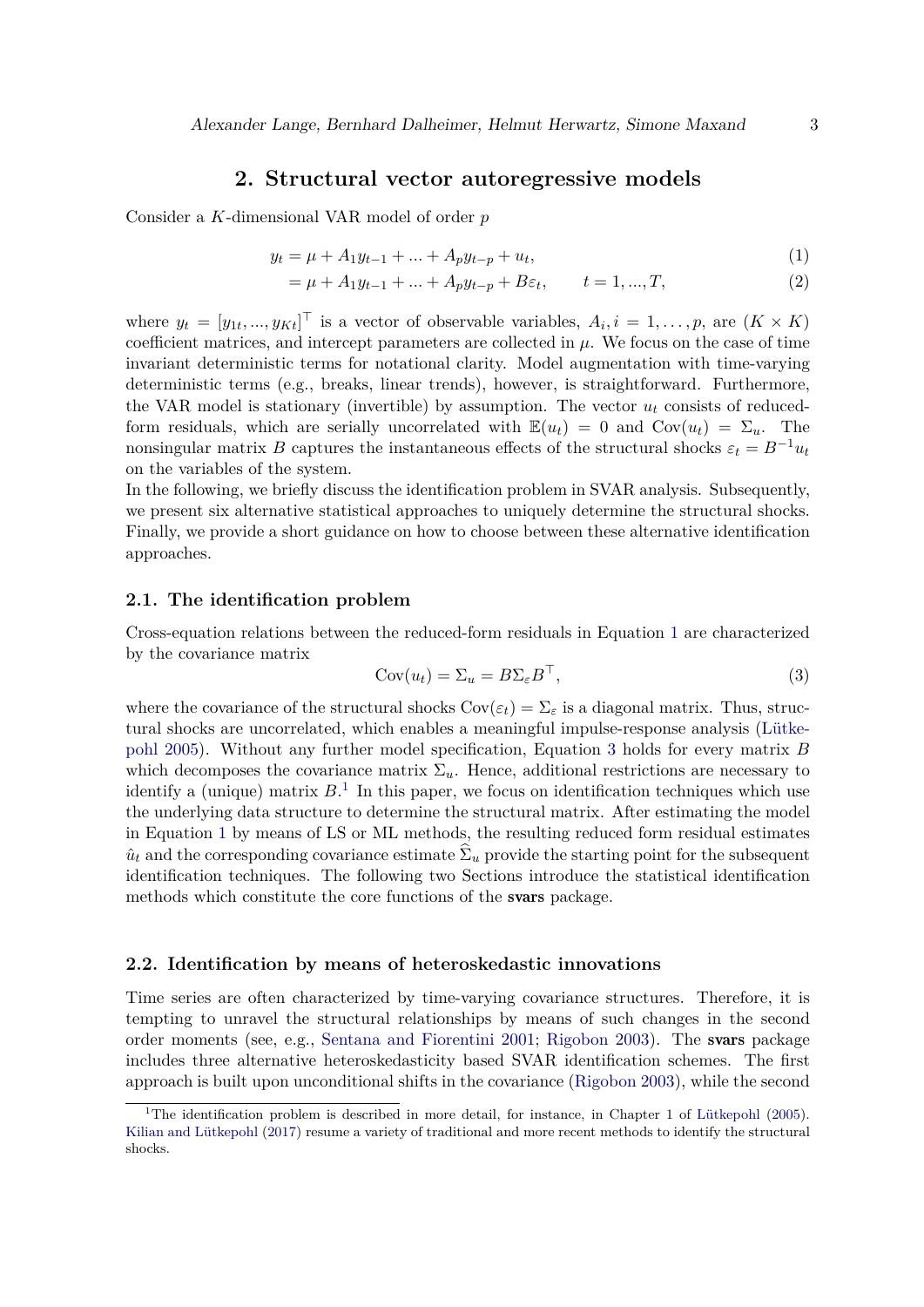procedure allows for a smooth transition between the covariance regimes [\(Lütkepohl and](#page-31-1) [Netsunajev 2017b\)](#page-31-1). The third scheme implements the identification of the structural shocks via conditional heteroskedasticity [\(Normadin and Phaneuf 2004\)](#page-32-2).

### *Changes in volatility (CV)*

[Rigobon](#page-33-4) [\(2003\)](#page-33-4) uses the presence of shifts in the time series' variance at known time points for the identification of structural shocks. He considers a model of exogenous covariance changes. More precisely, the changes of the covariance matrix occur at prespecified break dates implying

$$
\mathbb{E}(u_t u_t^\top) = \Sigma_t = \Sigma_u(m) \text{ for } m = 1, \dots, M, t = 1, \dots, T.
$$

Here, the index  $m = 1, \ldots, M$  indicates the respective variance regime. In the most simple framework of two volatility states (i.e.,  $M = 2$ ) with a structural break at time point  $T_{sb} \in$  $\{1, \ldots, T\}$ , the reduced form covariance matrix is

<span id="page-3-0"></span>
$$
\mathbb{E}(u_t u_t^{\top}) = \begin{cases} \Sigma_1 \text{ for } t = 1, ..., T_{sb} - 1\\ \Sigma_2 \text{ for } t = T_{sb}, ..., T, \end{cases}
$$

where  $\Sigma_1 \neq \Sigma_2$ . The two covariance matrices can be decomposed as  $\Sigma_1 = BB^{\top}$  and  $\Sigma_2 =$ *B*Λ*B*<sup>T</sup>, where Λ is a diagonal matrix with diagonal elements  $\lambda_{ii} > 0, i = 1, ..., K$ . The matrix  $\Lambda$  formalizes the change of the variance of structural shocks  $\varepsilon_t$  in the second regime. In other words, the structural shocks have unit variance in the first regime, and variances  $\lambda_{ii}, i = 1, \ldots, K$ , in the second regime. The structural shocks are uniquely identified if all diagonal elements in  $\Lambda$  are distinct. Under the assumption of Gaussian residuals  $u_t$ , the log-likelihood function for the estimation of *B* and Λ is

$$
\log \mathcal{L} = T\frac{K}{2}\log 2\pi - \frac{T_{sb} - 1}{2} \left[ \log \det(BB^{\top}) + \text{tr}\left(\hat{\Sigma}_{1}(BB^{\top})^{-1}\right) \right] - \frac{T - T_{sb} + 1}{2} \left[ \log \det(BAB^{\top}) + \text{tr}\left(\hat{\Sigma}_{2}(BAB^{\top})^{-1}\right) \right],\tag{4}
$$

where  $\Sigma_1$  and  $\Sigma_2$  are retrieved from estimated residuals  $\hat{u}_t$ , respectively, as

$$
\widehat{\Sigma}_1 = \frac{1}{T_{sb} - 1} \sum_{t=1}^{T_{sb} - 1} \widehat{u}_t \widehat{u}_t^\top \quad \text{and} \quad \widehat{\Sigma}_2 = \frac{1}{T - T_{sb} + 1} \sum_{t=T_{sb}}^T \widehat{u}_t \widehat{u}_t^\top.
$$

For the numerical log-likelihood optimization of [\(4\)](#page-3-0), the initial matrix *B* is the lower triangular decomposition of  $T^{-1} \sum_{t=1}^T \hat{u}_t \hat{u}_t^\top$ , and the initial matrix  $\Lambda$  is set to the identity matrix. [Lanne](#page-31-4) [and Lütkepohl](#page-31-4) [\(2008\)](#page-31-4) introduce an iterative procedure to improve the estimation precision of this routine. The matrices  $\ddot{B}$  and  $\Lambda$ , which are obtained from maximizing the log-likelihood function, are used for iterative generalized least squares (GLS) estimation of the deterministic and autoregressive parameters

$$
\widehat{\beta} = \text{vec}[\widehat{\mu}, \widehat{A}_1, ..., \widehat{A}_p]
$$
\n
$$
= \left[ \sum_{t=1}^{T_{sb}-1} \left( Z_t Z_t^{\top} \otimes (\widetilde{B} \widetilde{B}^{\top})^{-1} \right) + \sum_{t=T_{sb}}^{T} \left( Z_t Z_t^{\top} \otimes (\widetilde{B} \widetilde{\Lambda} \widetilde{B}^{\top})^{-1} \right) \right]^{-1}
$$
\n
$$
\times \left[ \sum_{t=1}^{T_{sb}-1} \left( Z_t \otimes (\widetilde{B} \widetilde{B}^{\top})^{-1} \right) y_t + \sum_{t=T_{sb}}^{T} \left( Z_t \otimes (\widetilde{B} \widetilde{\Lambda} \widetilde{B}^{\top})^{-1} \right) y_t \right],
$$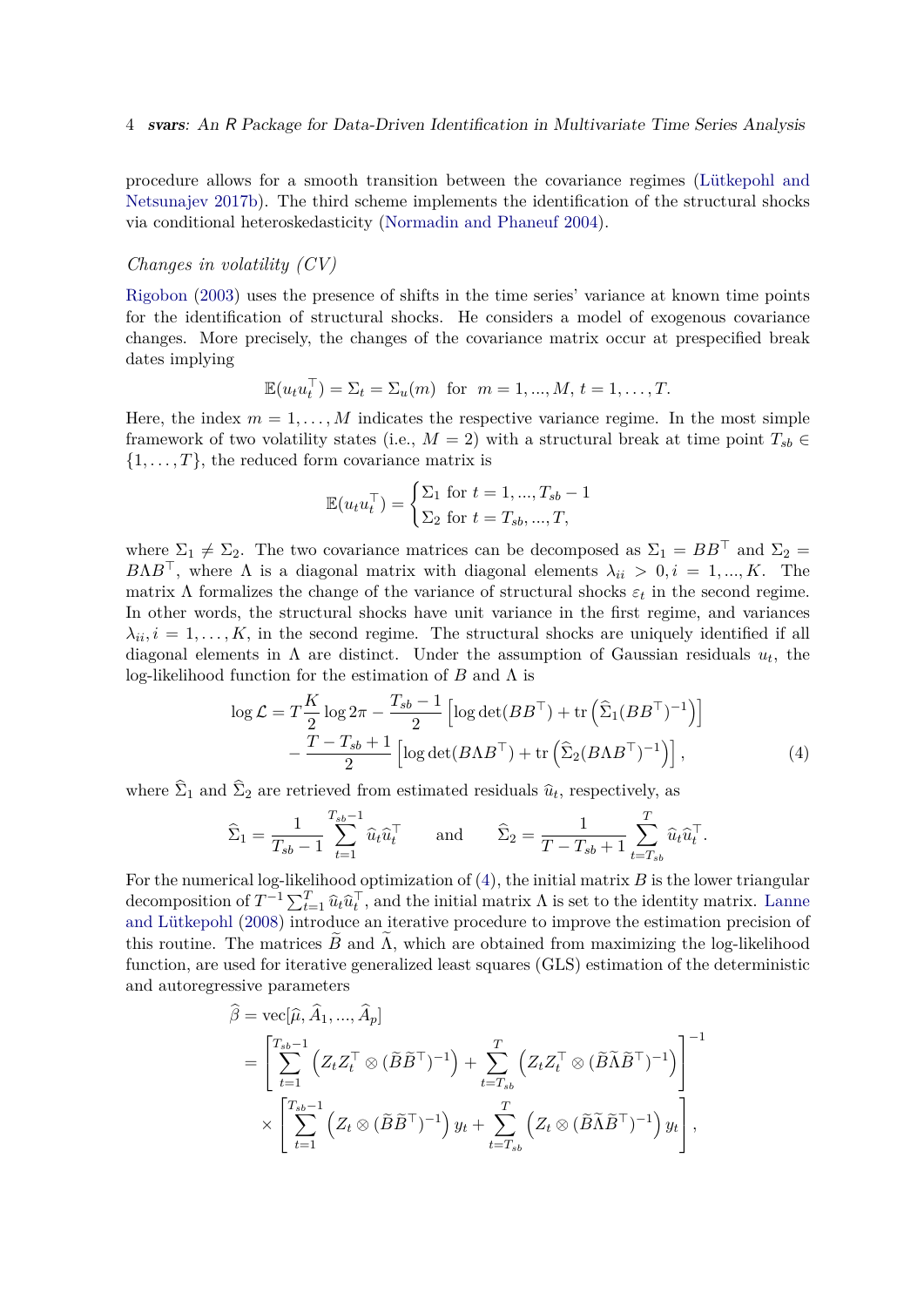where  $Z_t^{\top} = [1, y_{t-1}^{\top}, ..., y_{t-p}^{\top}]$ . Then, the GLS estimator  $\hat{\beta}$  is used to update the covariance estimates by means of  $\hat{u}_t = y_t - (Z_t^\top \otimes I_K) \hat{\beta}$ . This algorithm iterates until the log-likelihood converges. Furthermore, standard errors for the structural parameters can be obtained from the square root of the inverted information matrix [\(Hamilton 1994\)](#page-30-1).

Identification through changes in volatility is conditional on the determination of the variance regimes. If available, the analyst might use external information for the selection of suitable break points  $(T_{sb})$ . Typically these are extraordinary events in history which can be associated with a change in data variation (see, e.g., [Rigobon and Sack 2004\)](#page-33-6). Alternatively, the model might be evaluated conditional on a range of alternative break point candidates from which the analyst selects the model with the highest log-likelihood as described in [Lütkepohl and](#page-32-4) [Schlaak](#page-32-4) [\(2018\)](#page-32-4).

## <span id="page-4-3"></span>*Smooth transition (co)variances (ST)*

The implementation of identification via smooth transition covariances follows the descriptions in [Lütkepohl and Netsunajev](#page-31-1) [\(2017b\)](#page-31-1) and generalizes the identification via changes in volatility. The covariance matrix of the error terms  $u_t$  consists of several volatility states, and the transition from one state to another is formalized by means of a non-linear function. For two volatility regimes with distinct covariance matrices  $\Sigma_1$  and  $\Sigma_2$ , the covariance structure at time *t* is

<span id="page-4-0"></span>
$$
\mathbb{E}(u_t u_t^\top) = \Omega_t = (1 - G(s_t))\Sigma_1 + G(s_t)\Sigma_2, \quad t = 1, \dots, T. \tag{5}
$$

In [\(5\)](#page-4-0),  $G(\cdot)$  is the transition function determined by the transition variable  $s_t$ . While the transition variable is usually deterministic (e.g.,  $s_t = t$ ), the model also allows for stochastic transition variables, for instance, lagged dependent variables (see [Lütkepohl and Netsunajev](#page-31-1) [2017b,](#page-31-1) for more details). The most frequently employed transition function is the logistic function proposed by [Maddala](#page-32-5) [\(1977\)](#page-32-5), which is of the form

<span id="page-4-2"></span><span id="page-4-1"></span>
$$
G(\gamma, c, s_t) = [1 + \exp(-\exp(\gamma)(s_t - c))]^{-1}.
$$
 (6)

The coefficient  $\gamma$  determines the slope of the function and c is the time point of transition. Based on the covariance structure in Equation [5](#page-4-0) and Equation [6,](#page-4-1) and the assumption of normally distributed residuals  $u_t$ , the log-likelihood function reads as

$$
\log \mathcal{L} = T \frac{K}{2} \log 2\pi - \frac{1}{2} \sum_{t=1}^{T} \log \det(\Omega_t) - \frac{1}{2} \sum_{t=1}^{T} u_t^{\top} \Omega_t^{-1} u_t.
$$
 (7)

Grid optimization enables the determination of the transition parameters  $\gamma$  and *c*. [Lütkepohl](#page-31-1) [and Netsunajev](#page-31-1) [\(2017b\)](#page-31-1) suggest an iterative procedure for every pair of parameters (*γ*, *c*). The first step is the maximization of the log-likelihood in [\(7\)](#page-4-2) with respect to the structural parameters *B* and  $\Lambda$ . In the second step, the estimated matrices *B* and  $\Lambda$  are used to reestimate the reduced form VAR parameters by means of GLS estimation

$$
\widehat{\beta} = ((Z_t^\top \otimes I_K)W_T(Z_t \otimes I_K))^{-1} (Z_t^\top \otimes I_K)W_T y,
$$

where  $W_T$  is a blockdiagonal  $(KT \times KT)$  weighting matrix

$$
W_T = \begin{bmatrix} \Omega_1^{-1} & \cdots & 0 \\ \vdots & \ddots & \vdots \\ 0 & \cdots & \Omega_T^{-1} \end{bmatrix}.
$$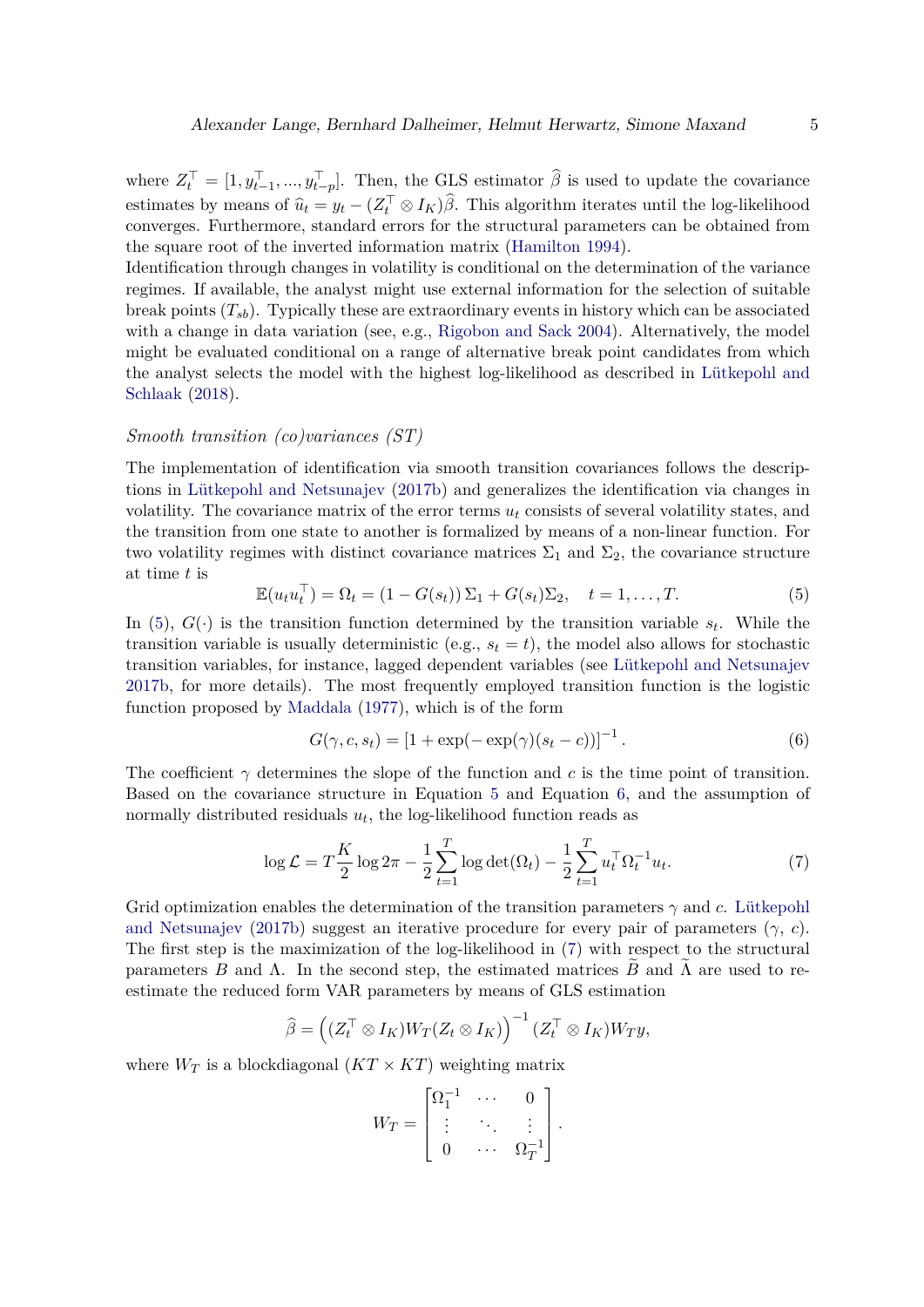The GLS step obtains  $\hat{\beta}$  to update the covariance estimates by means of  $\hat{u}_t = y_t - (Z_t^\top \otimes I_K)\hat{\beta}$ . The two steps are performed until the log-likelihood converges. The iterative procedure is evaluated at every parameter pair  $(\gamma, c)$  within a prespecified range. The parameter pair which maximizes the log-likelihood in Equation [7](#page-4-2) is considered to provide the best estimate for the true transition. For a more detailed discussion of the parameter choice see [Lütkepohl](#page-31-1) [and Netsunajev](#page-31-1) [\(2017b\)](#page-31-1).

#### *Conditional heteroskedasticity (GARCH)*

As proposed by [Normadin and Phaneuf](#page-32-2) [\(2004\)](#page-32-2), [Lanne and Saikkonen](#page-31-5) [\(2007\)](#page-31-5) and [Bouakez](#page-29-1) [and Normandin](#page-29-1) [\(2010\)](#page-29-1) structural shocks are unique if their conditional variances are of the GARCH type. For the formal exposition let  $\mathcal{F}_t$  denote a filtration that summarizes systemic information which is available until time *t*. Accordingly, the time-varying covariance can be represented as

$$
\mathbb{E}(u_t u_t^\top | \mathcal{F}_{t-1}) = \Sigma_{t|t-1} = B\Lambda_{t|t-1} B^\top,
$$
\n(8)

where

<span id="page-5-0"></span>
$$
\Lambda_{t|t-1} = \text{diag}(\sigma_{1,t|t-1}^2, ..., \sigma_{K,t|t-1}^2)
$$
\n(9)

is a  $(K \times K)$  matrix with GARCH implied variances on the main diagonal. In the context of  $SVAR$  identification typically low order  $GARCH(1,1)$  specifications are assumed, such that the individual variances exhibit a dynamic structure as

$$
\sigma_{k,t|t-1}^2 = (1 - \gamma_k - g_k) + \gamma_k \varepsilon_{k,t-1}^2 + g_k \sigma_{k,t-1|t-2}^2, \qquad k = 1,..,K.
$$
 (10)

Higher-order GARCH structures are rarely employed in practice, even though this can be done in principle. Under suitable distributional and parametric restrictions,  $\gamma_k > 0$ ,  $g_k \geq 0$ and  $\gamma_k + g_k < 1$ , the marginal GARCH processes  $\varepsilon_{k,t}$  are covariance stationary [\(Milunovich](#page-32-6) [and Yang 2013\)](#page-32-6). [Sentana and Fiorentini](#page-33-5) [\(2001\)](#page-33-5) have shown that the structural parameters in *B* are uniquely identified, if there are at least  $K - 1$  GARCH-type variances present in  $\Lambda_{t|t-1}$ . The parameters  $\gamma_k$  and  $g_k$  can be estimated by means of standard univariate ML approaches. The multivariate Gaussian log-likelihood to obtain the structural parameters in *B* is

<span id="page-5-1"></span>
$$
\log \mathcal{L} = T \frac{K}{2} \log 2\pi - \frac{1}{2} \sum_{t=1}^{T} \log \det(\Sigma_{t|t-1}) - \frac{1}{2} \sum_{t=1}^{T} u_t^{\top} \Sigma_{t|t-1} u_t.
$$
 (11)

For the practical implementation of identification through patterns of conditional heteroskedasticity, we follow the approach suggested by [Lütkepohl and Milunovich](#page-31-6) [\(2016\)](#page-31-6), and estimate the parameters in [\(10\)](#page-5-0) and [\(11\)](#page-5-1) iteratively until the log-likelihood in [\(11\)](#page-5-1) converges.

## **2.3. Identification through independent components**

As implied by a result of [Comon](#page-29-4) [\(1994\)](#page-29-4), independence of the components of  $\varepsilon_t$  could serve to identify the matrix  $B$  if at most one component  $\varepsilon_{it}$  exhibits a Gaussian distribution. Furthermore, partial identification of the non-Gaussian components is possible if the system contains multiple Gaussian components (cf. [Maxand 2019\)](#page-32-7). The svars package implements three distinct approaches for identification by means of independent components. Referring to principles of Hodges-Lehman estimation (HL estimation, [Hodges and Lehmann 2006\)](#page-30-2), the first two identification strategies allow for the detection of least dependent structural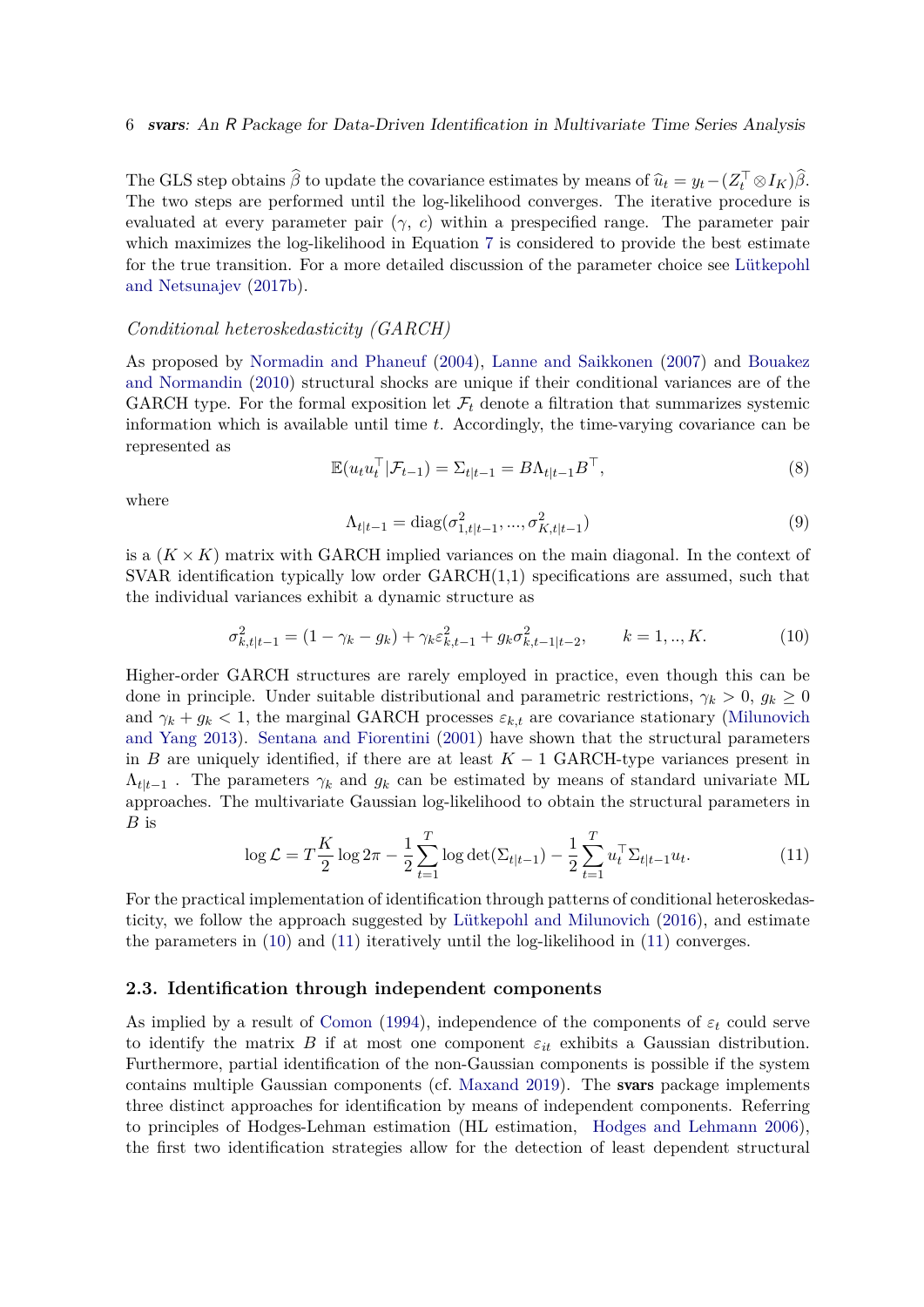shocks by the minimization of nonparametric dependence criteria. More specifically, the first technique reveals the structural shocks by minimizing the CVM distance of [Genest, Quessy,](#page-29-5) [and Rémillard](#page-29-5) [\(2007\)](#page-29-5). Following a suggestion of [Matteson and Tsay](#page-32-3) [\(2017\)](#page-32-3), the distance covariance statistic of [Székely, Rizzo, and Bakirov](#page-33-7) [\(2007\)](#page-33-7) is employed as a nonparametric independence diagnostic for the second estimator. The third identification scheme is a fully parametric ML approach for detecting independent Student-*t* distributed shocks [\(Lanne](#page-31-2) *et al.* [2017\)](#page-31-2).

## *Least dependent innovations build on Cramér-von Mises statistics (CVM)*

Under Gaussianity, the decomposition factor *B* of the covariance matrix  $\Sigma_u$  is not unique as Gaussian random vectors do not change their joint distribution under rotation. In contrast, assuming not more than one Gaussian distributed component  $\varepsilon_{it}$  in  $\varepsilon_t$ , the structural matrix *B* can be uniquely determined. Introducing the nonparametric identification scheme, let *D* denote a lower triangular Choleski factor of the covariance matrix of the reduced-form errors,  $\Sigma_u = DD^\top$ , which links the structural and reduced form errors by  $\varepsilon_t = D^{-1}u_t$ . Further candidate structural shocks can be generated as

<span id="page-6-0"></span>
$$
\tilde{\varepsilon}_t = Q \varepsilon_t = Q D^{-1} u_t,\tag{12}
$$

where *Q* is a rotation matrix such that  $Q \neq I_K$ ,  $QQ^{\top} = I_K$ . The rotation matrix could be parameterized as the product of  $K(K-1)/2$  distinct forms of orthogonal Givens rotation matrices. In the case of  $K = 3$ , for instance,  $Q(\theta)$  is defined as

$$
Q(\theta) = \begin{bmatrix} 1 & 0 & 0 \\ 0 & \cos(\theta_1) & -\sin(\theta_1) \\ 0 & \sin(\theta_1) & \cos(\theta_1) \end{bmatrix} \times \begin{bmatrix} \cos(\theta_2) & 0 & -\sin(\theta_2) \\ 0 & 1 & 0 \\ \sin(\theta_2) & 0 & \cos(\theta_2) \end{bmatrix} \times \begin{bmatrix} \cos(\theta_3) & -\sin(\theta_3) & 0 \\ \sin(\theta_3) & \cos(\theta_3) & 0 \\ 0 & 0 & 1 \end{bmatrix},
$$

with rotation angles  $0 \le \theta_i \le \pi$ ,  $i = 1, 2, 3$ . By definition, the random vector  $\tilde{\varepsilon}_t$  in Equation [12](#page-6-0) is a rotation of  $\varepsilon_t$ . The set of possible structural matrices  $B(\theta) = D Q(\theta)$  is defined in terms of the Choleski factor *D* and the vector of rotation angles  $\theta$  of the Givens matrices  $Q(\theta)$ .

To avoid any restrictive assumption on the distribution of  $\varepsilon_t$ , nonparametric independence tests are applied to measure the degree of dependence. For instance, the copula-based CVM distance of [Genest](#page-29-5) *et al.* [\(2007\)](#page-29-5) has been successfully applied in the SVAR literature [\(Herwartz](#page-30-3) [and Plödt 2016a;](#page-30-3) [Herwartz 2018\)](#page-30-0) to assess mutual dependence. The CVM distance is

<span id="page-6-1"></span>
$$
\mathcal{B}_{\theta} = \int_{(0,1)^K} \left[ \sqrt{T} \left( C(\tilde{\varepsilon}) - \prod_{i=1}^K U(\tilde{\varepsilon}_i) \right) \right]^2 d\tilde{\varepsilon}, \tag{13}
$$

where *C* is the empirical copula and *U* is the distribution function of a uniformly distributed variable on  $\{1/T, \ldots, T/T\}$ . The CVM algorithm provides a matrix estimate *B* such that the rotated structural shocks  $\tilde{\varepsilon}_t$  minimize the CVM dependence criterion. Hence, the obtained structural shocks are least dependent according to the statistic in [\(13\)](#page-6-1) and the corresponding structural matrix  $B$  is the HL estimator. Standard errors for  $B$  are obtained by means of bootstrap procedures as presented in Section [3.6.](#page-11-0)

## *Least dependent innovations build on distance covariance (DC)*

There is a variety of nonparametric criteria available to measure the degree of dependence between random variables, one of which, namely the CVM distance, has been described before.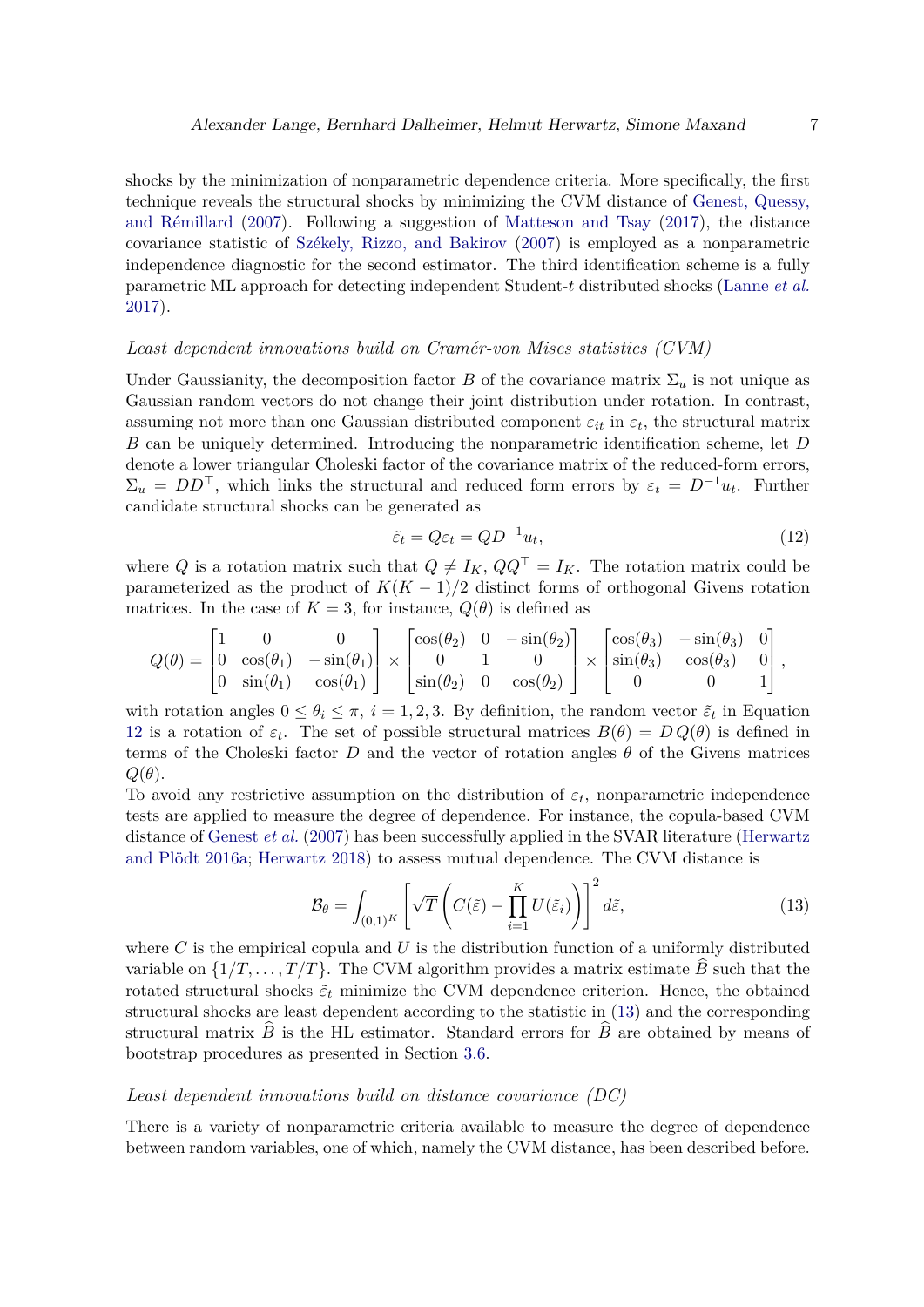The ICA algorithm by [Matteson and Tsay](#page-32-3) [\(2017\)](#page-32-3) provides a matrix estimate  $\hat{B}$  such that the respective structural shocks  $\tilde{\varepsilon}_t = \hat{B}^{-1}\hat{u}_t$  minimize the distance covariance of [Székely](#page-33-7) *et al.* [\(2007\)](#page-33-7), which we denote as  $U_T(\tilde{\varepsilon}_t)$ , i.e., the elements in  $\tilde{\varepsilon}_t$  are least dependent according to  $U_T(.)$ . Similar to the procedure building on the CVM statistic, the set of possible structural matrices  $B(\theta)$  is defined in terms of the Choleski factor *D* and the vector of rotation angles *θ* of  $Q(\theta)$ . The rotation angles  $\tilde{\theta} = \arg\min_{\theta} \mathcal{U}_T(\tilde{\varepsilon}_t(\theta))$  determine the estimated structural matrix  $\widehat{B} = B(\widetilde{\theta})$ .<sup>[2](#page-7-0)</sup> In the svars package, we take advantage of the function steadyICA from the R package steadyICA [\(Risk, James, and Matteson 2015\)](#page-33-8) to estimate  $\hat{B}$ . The minimum is determined by means of a gradient algorithm.

#### *Non-Gaussian maximum likelihood (NGML)*

The identification technique described by [Lanne](#page-31-2) *et al.* [\(2017\)](#page-31-2) is also based on the assumption of non-Gaussian structural error terms. They propose ML estimation to determine the set of independent structural innovations, which are assumed to exhibit a Student *t*-distribution. Moreover, [Lanne](#page-31-2) *et al.* [\(2017\)](#page-31-2) suggest a three-step estimation method for computationally demanding situations. The first step consists of LS estimation of the VAR parameters  $\beta$  =  $vec[\mu, A_1, ..., A_p]$  and of the reduced form residuals  $u_t(\beta) = y_t - \hat{\mu} - A_1 y_{t-1}, ..., -A_p y_{t-p}$ . In the second step the log-likelihood function is maximized conditional on the first step estimates b*β*. The log-likelihood function is

<span id="page-7-1"></span>
$$
\log \mathcal{L}(\delta) = \log \mathcal{L}(\widehat{\beta}, \delta) = T^{-1} \sum_{t=1}^{T} l_t(\widehat{\beta}, \delta), \tag{14}
$$

where

$$
l_t(\hat{\beta}, \delta) = \sum_{i=1}^K \log f_i(\sigma_i^{-1} \ell_i B(b)^{-1} u_t(\hat{\beta}); df_i) - \log \det(B(b)) - \sum_{i=1}^K \log \sigma_i,
$$

and  $\prime_i$  is the *i*-th unit vector. The parameter vector of the log-likelihood function is composed of  $\beta$  and  $\delta = (b, \sigma, df)$ . Regarding the latter, *b* is a  $K(K-1) \times 1$  vector which contains the off-diagonal elements of the covariance decomposition matrix *B*. The parameters  $\sigma_i$  and  $df_i$ are the scale and the degrees of freedom parameters of the density function *f<sup>i</sup>* of a Student *t*distribution, respectively. In the third step, the parameter vector  $\delta$  is replaced by the estimate  $\delta$  and the log-likelihood

$$
\log \mathcal{L}(\beta) = \log \mathcal{L}(\beta, \widetilde{\delta}) = T^{-1} \sum_{t=1}^{T} l_t(\beta, \widetilde{\delta})
$$

is maximized.

## **2.4. Choice of an adequate identification technique**

In the face of a variety of statistical approaches available to model latent structural relationships, method selection becomes an important step of statistical identification. To facilitate this selection step Table [1](#page-8-1) provides an overview of the assumptions on the error terms  $\varepsilon_t$  within the alternative identification models. Estimating the structural parameters by means of heteroskedasticity based approaches necessitates the corresponding type of covariance structure.

<span id="page-7-0"></span><sup>&</sup>lt;sup>2</sup>For details on the exact minimization procedure and the empirical definition of the dependence measure we refer to [Matteson and Tsay](#page-32-3) [\(2017\)](#page-32-3).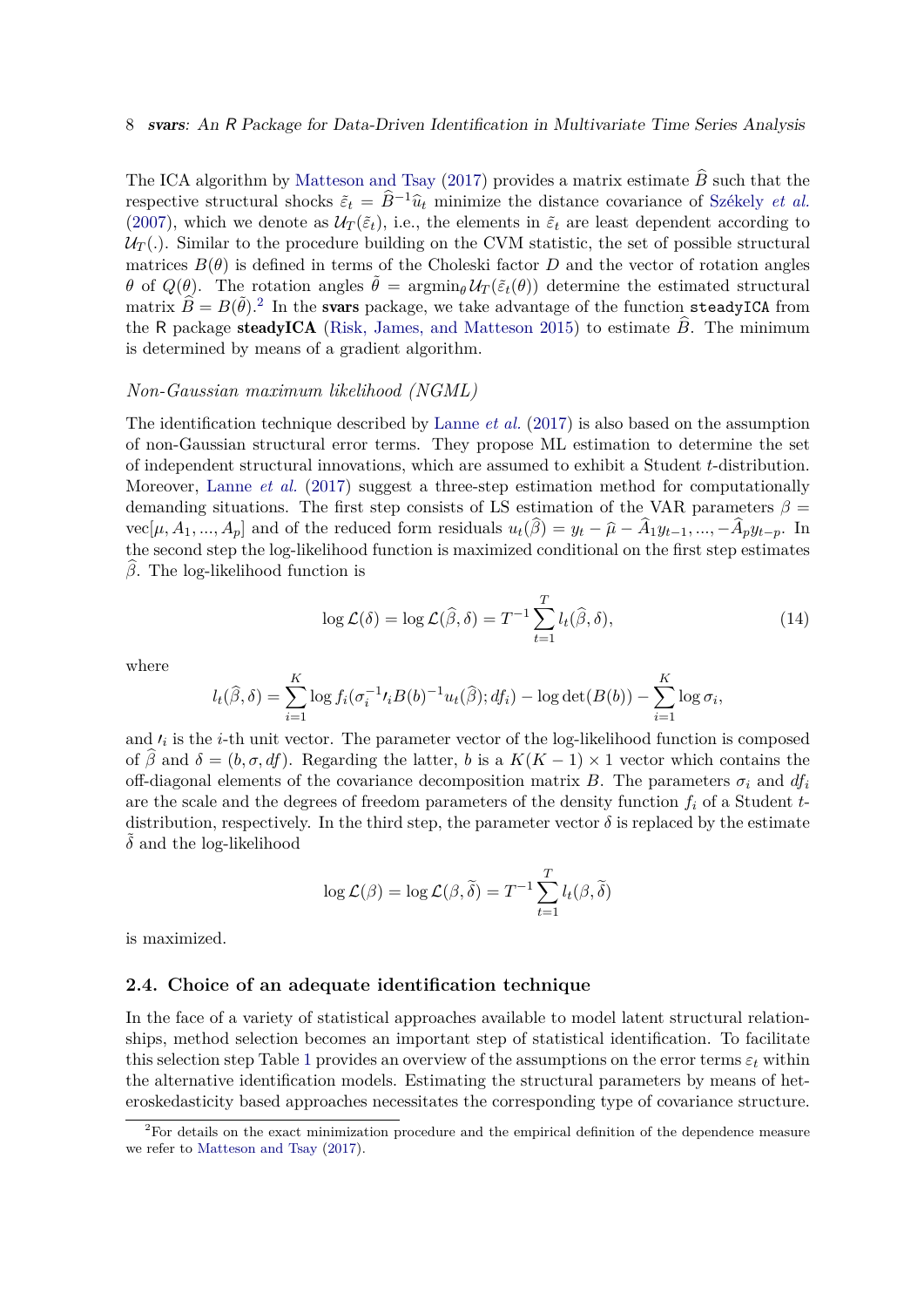Contrarily, identification through independent components is only possible in non-Gaussian distributional frameworks. Note that we distinguish between nonparametric models (i.e., CVM and DC) where no further specification of the distribution of the innovations is required and fully parametric ML approaches.

|                    | Assumptions on                  |                           |  |                                     |              |                |  |  |  |
|--------------------|---------------------------------|---------------------------|--|-------------------------------------|--------------|----------------|--|--|--|
| Model              | the variance of $\varepsilon_t$ |                           |  | the distribution of $\varepsilon_t$ |              |                |  |  |  |
|                    | Homoskedasticity                | Heteroskedasticity        |  | Gaussian                            | Non-Gaussian |                |  |  |  |
|                    |                                 | Unconditional Conditional |  |                                     | Arbitrary    | t-distribution |  |  |  |
| Heteroskedasticity |                                 |                           |  |                                     |              |                |  |  |  |
| <b>CV</b>          |                                 |                           |  |                                     |              |                |  |  |  |
| ST <sup>3</sup>    |                                 |                           |  |                                     |              |                |  |  |  |
| GARCH              |                                 |                           |  |                                     |              |                |  |  |  |
| Independence       |                                 |                           |  |                                     |              |                |  |  |  |
| <b>CVM</b>         |                                 |                           |  |                                     |              |                |  |  |  |
| DC                 |                                 |                           |  |                                     |              |                |  |  |  |
| <b>NGML</b>        |                                 |                           |  |                                     |              |                |  |  |  |

<span id="page-8-1"></span>Table 1: Overview of identification models and respective underlying assumptions on the error term *ε<sup>t</sup>* .

A more detailed discussion on method selection in the context of identification via heteroskedasticity can be found in [Lütkepohl and Netsunajev](#page-31-7) [\(2017a\)](#page-31-7) and [Lütkepohl and Schlaak](#page-32-4) [\(2018\)](#page-32-4). Moreover, [Herwartz, Lange, and Maxand](#page-30-4) [\(2019\)](#page-30-4) compare heteroskedasticity and independence based models in a large scale simulation study. They show that identification by means of covariance changes provides precise estimation results if the log-likelihood is correctly specified, whereas under (co)variance misspecification such identification schemes lack efficiency or might suffer from estimation bias. In contrast, simulation based evidence suggests that identification via independent components is more robust with respect to alternative distributional frameworks and heteroskedasticity as long as the innovations are non-Gaussian.

## **3. SVAR tests, tools and bootstrap methods**

<span id="page-8-0"></span>As a basis for the six identification techniques, the statistical analysis of SVAR models requires a diagnostic analysis of the underlying data structure. The presented package comprises two types of data-driven procedures where the first group assumes heteroskedasticity and the second one non-Gaussianity of the error terms. To decide on Gaussianity of the data a number of normality tests are available in respective R packages (see e.g., normtest and ICtest, [Gavrilov and Pusev 2015;](#page-29-6) [Nordhausen, Oja, Tyler, and Virta 2018\)](#page-32-8). Furthermore, the svars package contains several useful tests for SVAR analysis which have not yet been implemented in R. Next we describe the diagnostics and discuss several tools which support the economic interpretations of SVAR estimation results.

## **3.1. Tests for structural breaks**

As described in Section [2,](#page-2-0) identification based on changes in volatility presumes at least one

<span id="page-8-2"></span><sup>&</sup>lt;sup>3</sup>Depending on the choice of the transition variable, the ST model can capture unconditional as well as conditional heteroskedasticity [\(Lütkepohl and Netsunajev 2017b\)](#page-31-1).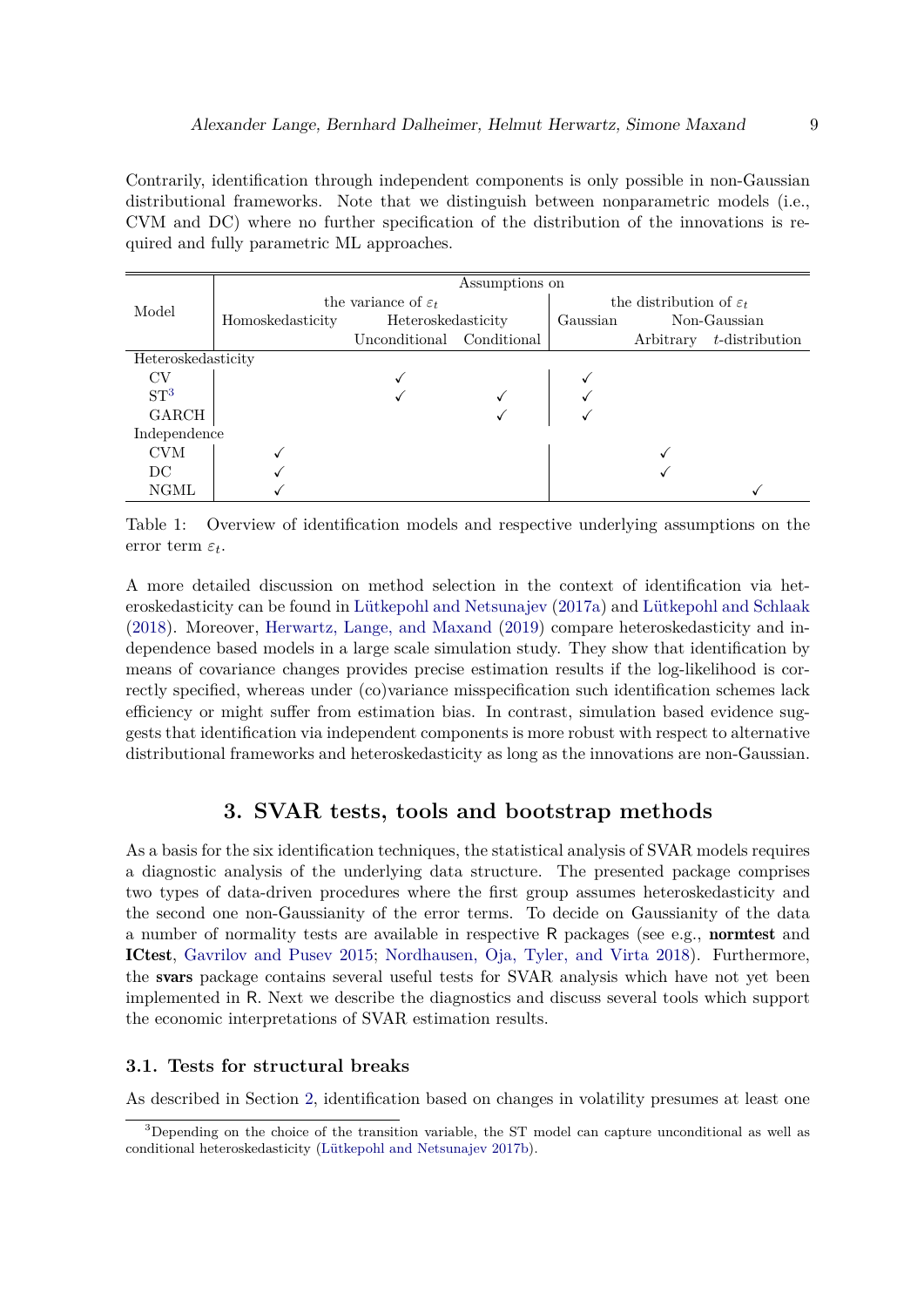break point to occur in the covariance structure. To detect different types of breaks in the data, several tests that have been implemented in the strucchange package [\(Zeileis, Leisch,](#page-33-9) [Hornik, and Kleiber 2002\)](#page-33-9) are accessible for VAR analysis via the method stability() of the vars package. In the following, we consider two additional types of multivariate Chow tests, the sample split and the break point test. The sample split test addresses the null hypothesis of constant VAR parameters  $\mu$  and  $A_i$ ,  $i = 1, 2, \ldots, p$ . The break point test works similarly, but also tests if the covariance matrix of the residuals  $u_t$  is constant over time [\(Lütkepohl](#page-31-8) [and Kraetzig 2004,](#page-31-8) Chapter 3). To implement suitable likelihood ratio statistics, the VAR is estimated conditional on the full sample of *T* observations and conditional on the first  $T_1 = T_{sb} - p - 1$  and the last  $T_2 = T - p - T_{sb}$  observations with  $T_{sb}$  indicating the break point. The resulting residuals are denoted by  $\hat{u}_t$ ,  $\hat{u}_t^{(1)}$  $\hat{u}_t^{(1)}$  and  $\hat{u}_t^{(2)}$  $t_t^{(2)}$ . Then, the sample split and break point test statistic are defined, respectively, as

$$
\lambda_{SP} = (T_1 + T_2) \left\{ \log \det(\widehat{\Sigma}_{1,2}) - \log \det \left[ \left( \frac{1}{T_1 + T_2} (T_1 \widehat{\Sigma}_1 + T_2 \widehat{\Sigma}_2) \right) \right] \right\} \tag{15}
$$

and

$$
\lambda_{BP} = (T_1 + T_2) \log \det(\widehat{\Sigma}_{(1,2)}) - T_1 \log \det(\widehat{\Sigma}_1) - T_2 \log \det(\widehat{\Sigma}_2),\tag{16}
$$

where the covariance estimators are

$$
\widehat{\Sigma}_{(1,2)} = \frac{1}{T_1} \sum_{t=1}^{T_1} \widehat{u}_t \widehat{u}_t^{\top} + \frac{1}{T_2} \sum_{t=T-T_2+1}^{T_2} \widehat{u}_t \widehat{u}_t^{\top},
$$
\n
$$
\widehat{\Sigma}_{1,2} = \frac{1}{T_1 + T_2} \left( \sum_{t=1}^{T_1} \widehat{u}_t \widehat{u}_t^{\top} + \sum_{t=T-T_2+1}^{T_2} \widehat{u}_t \widehat{u}_t^{\top} \right),
$$
\n
$$
\widehat{\Sigma}_1 = \frac{1}{T_1} \sum_{t=1}^{T_1} \widehat{u}_t^{(1)} \widehat{u}_t^{(1)\top}, \text{ and } \widehat{\Sigma}_2 = \frac{1}{T_2} \sum_{t=T_1+1}^{T} \widehat{u}_t^{(2)} \widehat{u}_t^{(2)\top}.
$$

[Candelon and Lütkepohl](#page-29-7) [\(2001\)](#page-29-7) show that both test statistics  $\lambda_{BP}$  and  $\lambda_{SP}$  converge to a non-pivotal asymptotic limit distribution. Hence, bootstrap procedures are a natural device to obtain critical values for the statistic at hand.

### **3.2. Testing for identical diagonal elements**

Since the structural shocks are estimated by the volatility models under the assumption that the variance of the structural shocks change differently, respective diagnostic tests are frequently employed in the SVAR literature (see, e.g., [Herwartz and Plödt 2016b;](#page-30-5) [Lütkepohl](#page-32-9) [and Velinov 2016;](#page-32-9) [Lütkepohl and Netsunajev 2017a\)](#page-31-7). A suitable Wald statistic to test the null hypothesis of proportional variance shifts,  $H_0: \lambda_{ii} = \lambda_{jj}$  is defined as

$$
\lambda_{W,ij} = \frac{(\lambda_{ii} - \lambda_{jj})^2}{\text{Var}(\lambda_{ii}) + \text{Var}(\lambda_{jj}) - 2\text{Cov}(\lambda_{ii}, \lambda_{jj})} \sim \chi^2_{(2)},\tag{17}
$$

where parameter estimates and (co)variances obtain from the ML estimation. The null hypothesis is rejected for large values of  $\lambda_{W,ij}$ .

### <span id="page-9-0"></span>**3.3. Test for overidentifying restrictions**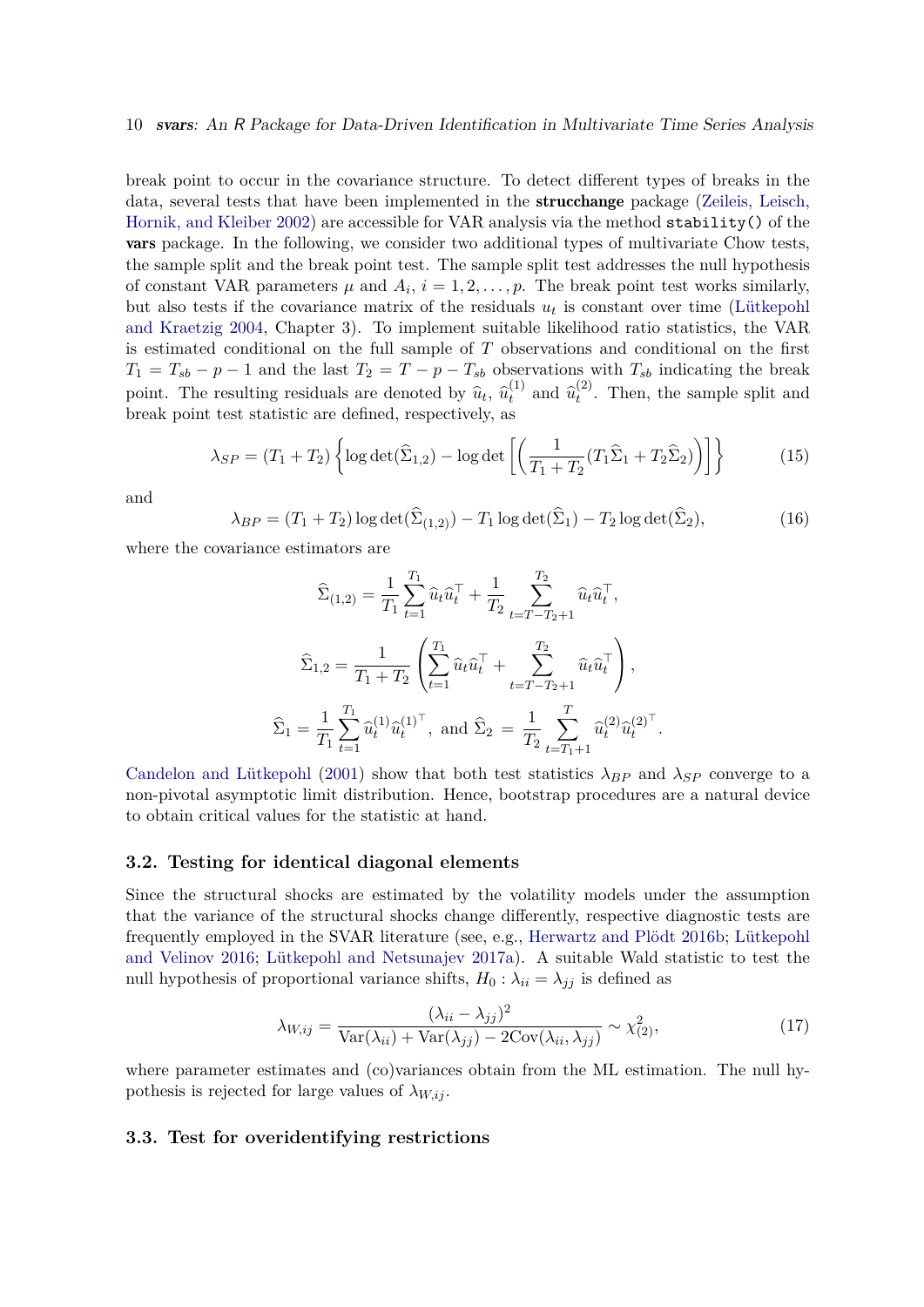The non-Gaussian ML and heteroskedasticity based models rest on a stylized log-likelihood optimization, which also allows for restricting the structural parameter space. Subsequently, the implied restrictions can be tested by means of likelihood ratio statistics

$$
\lambda_{LR} = 2 \left[ \log \mathcal{L} \left( \text{vec}(\widetilde{B}) \right) - \log \mathcal{L} \left( \text{vec}(\widetilde{B}_r) \right) \right] \sim \chi^2_{(N)},\tag{18}
$$

where  $\widetilde{B}$  is the unrestricted ML estimator as defined in Equation [4,](#page-3-0) Equation [7](#page-4-2) or Equation [14.](#page-7-1) Moreover,  $B_r$  denotes the restricted ML estimator, and N is the number of restrictions. The null hypothesis that the restricted model holds is rejected for large values of  $\lambda_{LR}$  [\(Lütkepohl](#page-31-0) [2005\)](#page-31-0).

#### **3.4. Test on joint parameter significance**

To test joint hypotheses of parameter significance for non likelihood based models as in [Herwartz](#page-30-0) [\(2018\)](#page-30-0) the package provides a  $\chi^2$ -test. The statistic for testing a number of *J* linearly independent hypotheses is defined as

<span id="page-10-0"></span>
$$
\lambda_{JS} = \left(R\text{vec}(\hat{B}) - r\right)^{\top} \left[\widehat{\text{Cov}}\left(\text{vec}(\hat{B}^{**})\right)\right]^{-1} \left(R\text{vec}(\hat{B}) - r\right) \approx \chi^2_{(J)},\tag{19}
$$

where *R* is a known  $J \times K^2$  dimensional selection matrix of rank *J*, and *r* is a known  $J \times 1$ vector, which represents the considered restrictions, such that the composite null hypothesis is  $H_0$ :  $Rvec(B) = r$ . The matrix  $\widehat{B}^{**}$  is the bootstrap version of the covariance decomposition matrix, and can be obtained from one of the bootstrap procedures described in Section [3.6](#page-11-0) below.

## **3.5. Tools for SVAR analysis**

The identified structural matrix *B* can help capturing the dynamic and instantaneous impacts of the structural shocks within the set of variables under consideration. Several tools to analyze these relations are described, for instance, in [Kilian and Lütkepohl](#page-31-3) [\(2017\)](#page-31-3) and [Lütke](#page-31-9)[pohl](#page-31-9) [\(2011\)](#page-31-9). The svars package provides impulse-response functions, forecast error variance decompositions as well as historical decompositions.

#### *Impulse-response functions*

Impulse-response functions describe the impact of isolated unit shocks on the variables of the system with respect to a certain response delay (e.g., the zero delay gives the instantaneous impact). For the model formulation in Equation [1](#page-2-1) the response matrices can be derived as follows (see, e.g., [Lütkepohl 2005\)](#page-31-0)

$$
A(L)y_t = \mu + B\varepsilon_t
$$
  

$$
y_t = A(L)^{-1}\mu + A(L)^{-1}B\varepsilon_t
$$
  

$$
= \nu + \Phi(L)B\varepsilon_t = \nu + \sum_{i=0}^{\infty} \Phi_i B\varepsilon_{t-i} = \nu + \sum_{i=0}^{\infty} \Theta_i \varepsilon_{t-i},
$$

where *ν* is the unconditional mean of the series and  $A(L) = I - A_1L - A_2L^2 - \ldots - A_pL^p$ . The elements of  $\Theta_i := \Phi_i B$  can be interpreted as the responses of the system to shocks  $\varepsilon_t$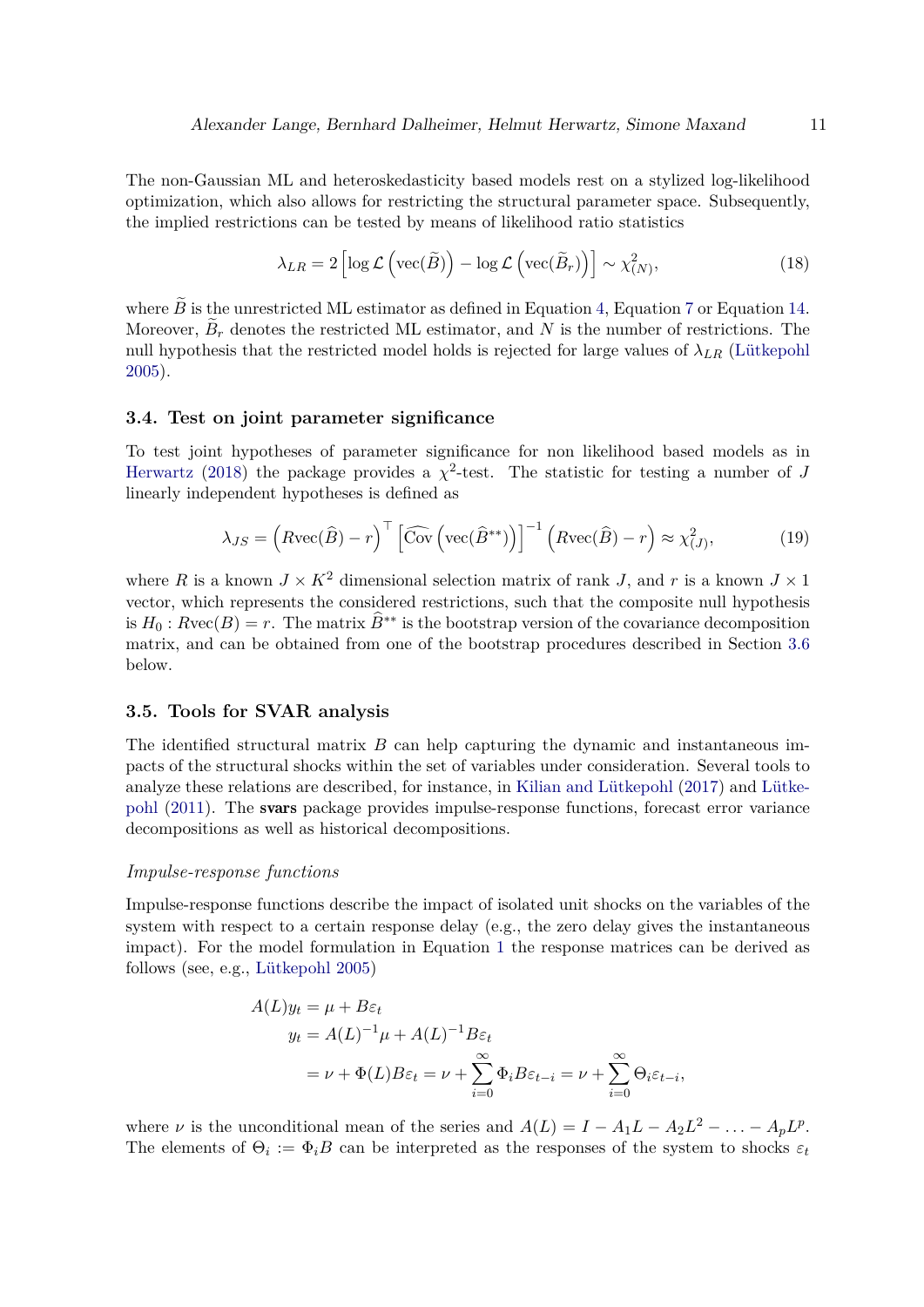which summarize the informational content of dynamic parameters in  $\Phi_i$ ,  $i = 1, 2, 3, \ldots$  and of the structural matrix *B*. In particular,  $\Theta_0 = B$ .

#### *Forecast error variance decompositions*

Forecast error variance decompositions (FEVD) highlight the relative contribution of each shock to the variation a variable under scrutiny. For the multivariate series  $y_t$ , the corresponding *h*-step ahead forecast error is  $y_{t+h} - y_{t|t}(h) = \Theta_0 \varepsilon_{t+h} + \ldots + \Theta_h \varepsilon_{t+1}$ , and the forecast error variance of the *k*-th variable is  $\sigma_k^2(h) = \sum_{j=0}^{h-1} (\Theta_{k1,j}^2 + \ldots + \Theta_{kK,j}^2)$  [\(Lütkepohl](#page-31-0) [2005\)](#page-31-0). Since  $\Sigma_{\varepsilon} = I_K$  holds by assumption, the relative contribution of shock  $\varepsilon_{it}$  to the *h*-step forecast error variance of variable *ykt* is

$$
FEVD_{ki}(h) = (\Theta_{ki,0}^2 + \ldots + \Theta_{ki,h-1}^2)/\sigma_k^2(h).
$$

### *Historical decompositions*

Further information on the contribution of structural shocks to a variable of interest can be drawn from historical decompositions. The contribution of shock  $\varepsilon_{jt}$  to a variable  $y_{kt}$  in time period *t* is

$$
y_{kt}^{(j)} = \sum_{i=0}^{t-1} \Theta_{kj,i} \varepsilon_{j,t-i} + \alpha_{j1}^{(t)} y_0 + \ldots + \alpha_{jp}^{(t)} y_{-p+1},
$$

where  $\alpha_{ji}^{(t)}$  is the *j*-th row of  $A_i^{(t)}$  $\binom{t}{i}$ , and  $[A_1^{(t)}]$  $A_1^{(t)}, \ldots, A_p^{(t)}$ ] consists of the first *K* rows of the companion form matrix with exponent  $t$ ,  $\mathbf{A}^t$  (see [Lütkepohl 2005,](#page-31-0) for more details).

## <span id="page-11-0"></span>**3.6. Bootstrap methods**

#### *Wild bootstrap*

Inferential issues (e.g., estimating standard errors of point estimates or confidence intervals of impulse-responses) might rely on the so-called wild bootstrap approach, which is robust in case of various forms of heteroskedasticity [\(Goncalves and Kilian 2004;](#page-29-8) [Hafner and Herwartz](#page-30-6) [2009\)](#page-30-6). For instance, under a fixed-design, bootstrap samples can be constructed as

<span id="page-11-1"></span>
$$
y_t^* = \hat{\mu} + \hat{A}_1 y_{t-1} + \hat{A}_2 y_{t-2} + \dots + \hat{A}_p y_{t-p} + u_t^*, \quad t = 1, \dots, T,
$$
 (20)

where  $A_j$ ,  $j = 1, \ldots, p$ , and  $\hat{\mu}$  are LS parameter estimates retrieved from the data. To determine bootstrap error terms  $u_t^* = \omega_t \hat{u}_t$ , the scalar random variable  $\omega_t$  is drawn from a distribution with zero mean and unit variance  $(\omega_t \sim (0,1))$  which is independent of the observed data. A prominent distribution choice for sampling  $\omega_t$  is the Gaussian distribution. Two other frequently considered approaches are drawing *ω<sup>t</sup>* (i) from the so-called Rademacher distribution with  $\omega_t$  being either unity or minus unity with probability 0.5 [\(Liu 1988\)](#page-31-10), and (ii) from the distribution suggested by [Mammen](#page-32-10) [\(1993\)](#page-32-10), where  $\omega_t = -(\sqrt{5}-1)/2$  with probability  $(\sqrt{5} + 1)/(2\sqrt{5})$  or  $\omega_t = (\sqrt{5} - 1)/2$  with probability  $(\sqrt{5} - 1)/(2\sqrt{5})$ .

For the error terms  $\hat{u}_t^*$ , estimated from [\(20\)](#page-11-1), we determine the bootstrap structural parameter matrix as  $\widehat{B}^{**} = \widehat{\Sigma}_u^{1/2} \widehat{\Sigma}_{\widehat{u}^*}^{-1/2} \widehat{B}^*$ . Here,  $\widehat{B}^*$  is a decomposition of  $\widehat{\Sigma}_{\widehat{u}^*}$  derived by the described identification procedures. The matrices  $\hat{\Sigma}_u^{1/2}$  and  $\hat{\Sigma}_{\hat{u}^*}^{1/2}$  $\hat{u}^*$  are symmetric eigenvalue decomposition of the sample covariance tions of  $\hat{\Sigma}_u$  and  $\hat{\Sigma}_{\hat{u}^*}$ , respectively. Thus,  $\hat{B}^{**}$  provides a factorization of the sample covariance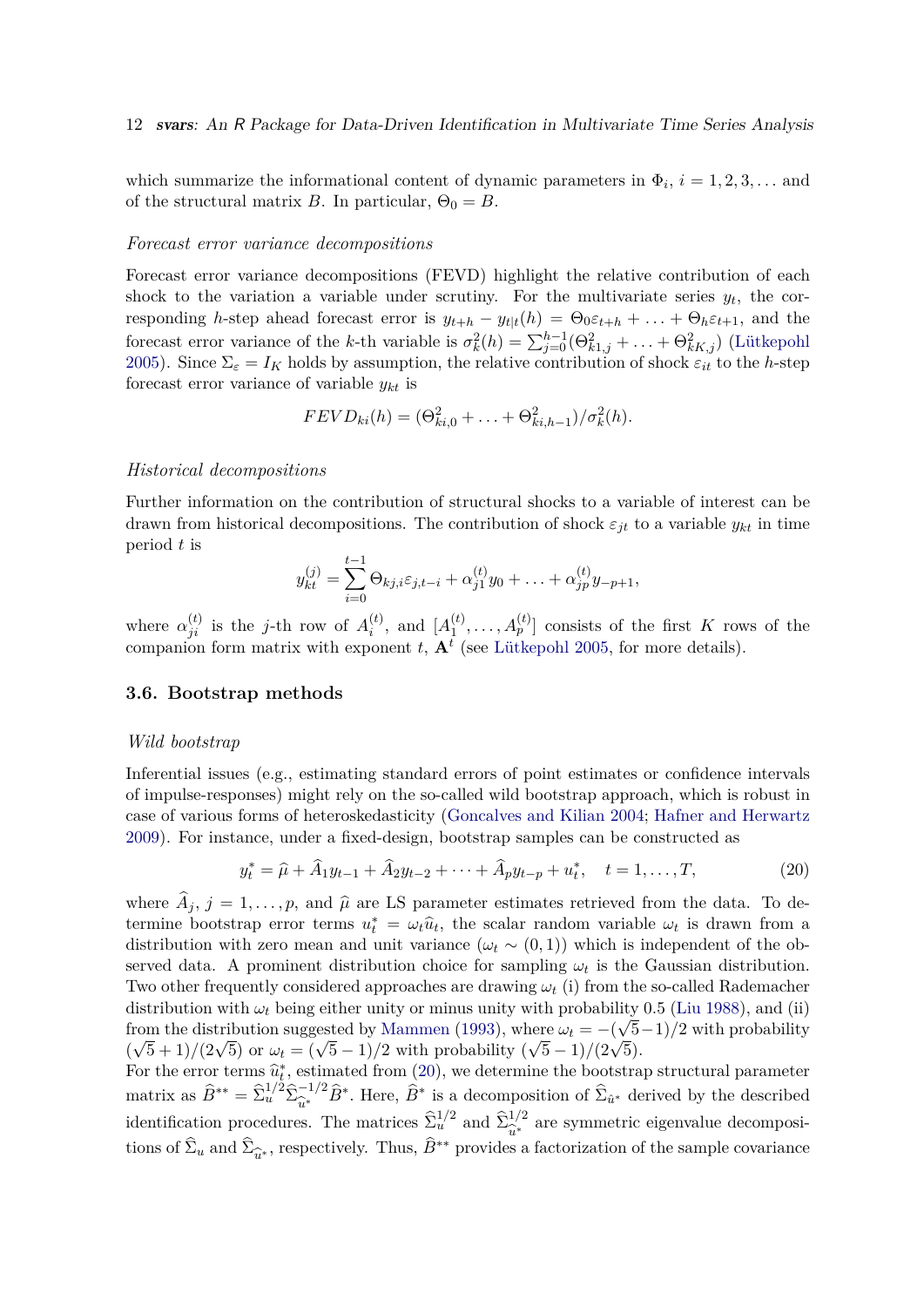matrix  $\Sigma_u$  such that it can be used for inference on the structural parameters as depicted, for instance, in [\(19\)](#page-10-0).

#### *Moving-block bootstrap*

[Brüggemann, Jentsch, and Trenkler](#page-29-9) [\(2016\)](#page-29-9) suggest the moving-block bootstrap for inference in VAR models characterized by conditional heteroskedasticity. The moving-block bootstrap depends on a chosen block length  $\ell < T$ , which determines the number of blocks  $n = T/\ell$ needed for data generation. The  $(K \times \ell)$ -dimensional blocks  $M_{i,\ell} = (\hat{u}_{i+1},...,\hat{u}_{i+\ell}), i =$  $0, \ldots, T-\ell$ , are laid randomly end-to-end together to obtain the bootstrap residuals  $u_1^*, \ldots, u_T^*$ . After centering the residuals, the bootstrap time series may be constructed recursively as

<span id="page-12-1"></span>
$$
y_t^* = \hat{\mu} + \hat{A}_1 y_{t-1}^* + \hat{A}_2 y_{t-2}^* + \dots + \hat{A}_p y_{t-p}^* + u_t^*, \quad t = 1, \dots, T. \tag{21}
$$

It is important to note that asymptotic theory for block bootstrap schemes is typically derived under the assumption that  $\ell \to \infty$  as  $T \to \infty$ . Yet, there is no consensus in the literature on the choice of *ℓ* in finite samples and, hence, choosing a block length in practice is not straightforward. In general, the chosen block length should ensure that residuals being more than *ℓ* time points apart from each other are uncorrelated. A more thorough discussion on the choice of the block length can be found in [Lahiri](#page-31-11) [\(2003\)](#page-31-11). The bootstrap covariance decomposition  $\hat{B}^{**}$  is determined analogously to the case of wild bootstrap sampling described before. Note that both the wild bootstrap and the moving-block bootstrap can be implemented either under a fixed-design as in [\(20\)](#page-11-1) or a recursive-design as in [\(21\)](#page-12-1).

#### *Bootstrap-after-bootstrap*

[Kilian](#page-30-7) [\(1998\)](#page-30-7) proposes a bias-corrected bootstrap procedure to account for small sample biases. By means of the so-called bootstrap-after-bootstrap method, the true underlying data generating process (DGP) is not approximated by the bootstrap DGP as in Equation [20](#page-11-1) and Equation [21,](#page-12-1) but rather by means of a bootstrap DGP with bias-corrected VAR parameters  $\widehat{\beta}^{BC} = [\widehat{\mu}^{BC}, \widehat{A}_1^{BC}, ..., \widehat{A}_p^{BC}].$ 

The approach consists of two stages. In the first stage, bootstrap replications for  $\hat{\beta}^*$  $[\hat{\mu}^*, \hat{A}_1^*, ..., \hat{A}_p^*]$  are generated according to Equation [20](#page-11-1) or Equation [21,](#page-12-1) and bias terms are approximated as  $\hat{\Psi} = \hat{\vec{\beta}}^* - \hat{\beta}$ . Subsequently, the modulus of the largest root of the companion matrix associated with  $\hat{\beta}$  can be calculated, which is denoted by  $m(\hat{\beta})$ . If  $m(\hat{\beta}) \geq 1$ ,  $\hat{\beta}^{BC} = \hat{\beta}$ is set without any adjustment. However, if  $m(\beta) < 1$ , then the VAR parameters are corrected such that  $\widehat{\beta}^{BC} = \widehat{\beta} - \widehat{\Psi}$ .<sup>[4](#page-12-2)</sup>

In the second stage, the actual bootstrap samples can be obtained from substituting  $\hat{\beta}^{BC}$ for  $\hat{\beta}$  in Equation [20](#page-11-1) or Equation [21.](#page-12-1) [Kilian](#page-30-7) [\(1998\)](#page-30-7) shows by means of a simulation study that in small samples the bootstrap-after-bootstrap method tends to be more accurate than standard bootstrap approaches. [Kilian and Lütkepohl](#page-31-3) [\(2017\)](#page-31-3) provide more insights into the merits of bias adjustments in resampling, as well as a detailed overview of further bootstrap approaches in the context of SVAR models.

## **4. Package design**

<span id="page-12-2"></span><span id="page-12-0"></span><sup>4</sup>The exact bias correction is an iterative procedure and described in [Kilian](#page-30-7) [\(1998\)](#page-30-7)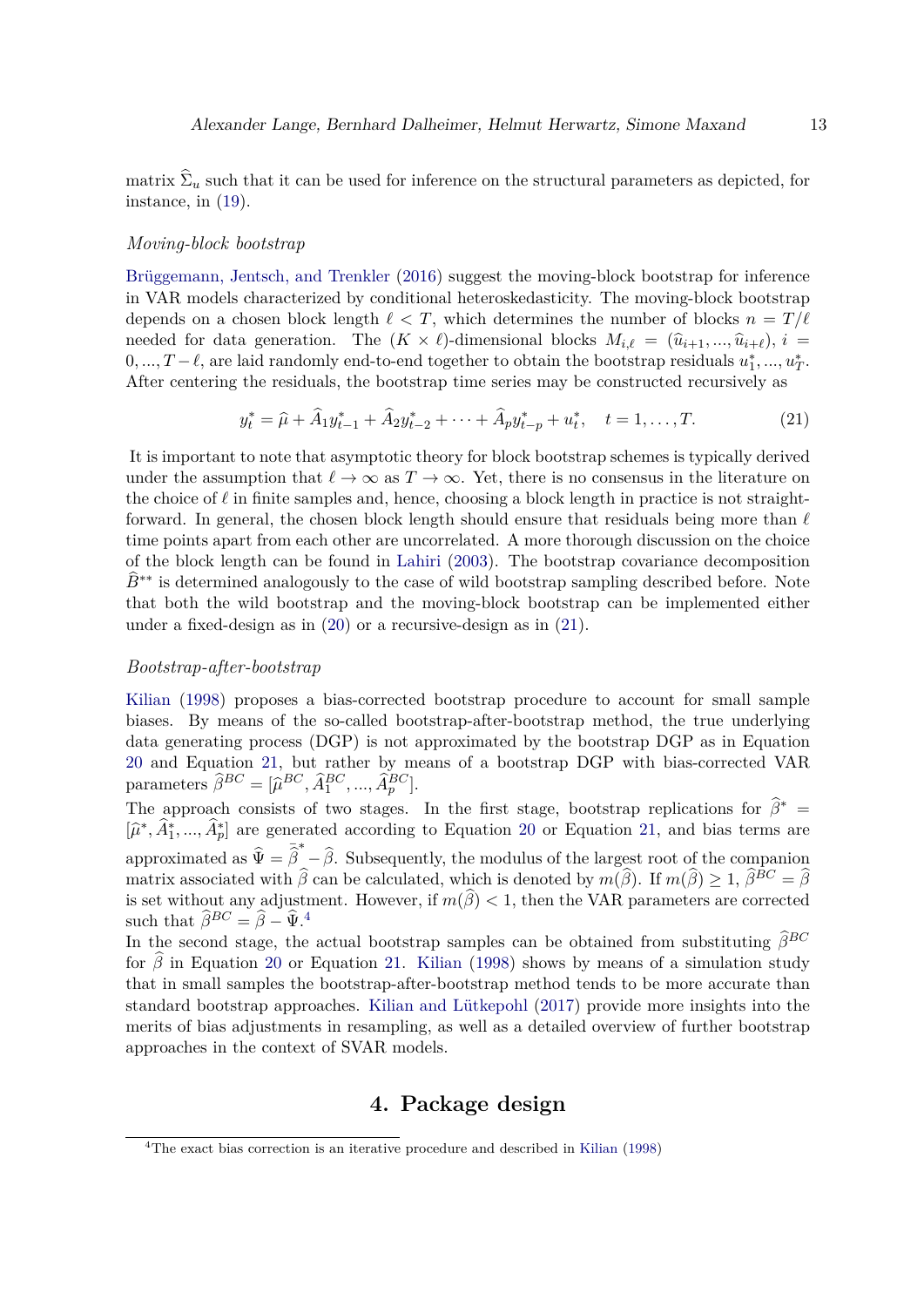Table [2](#page-13-0) summarizes the design of the svars package. The package is built around the six core functions for identification of the structural VAR form (id.cv, id.cvm, id.dc, id.garch, id.ngml, id.st). Moreover, various methods and further diagnostic tools are available for the resulting objects of class svars which have been described in Section [3.](#page-8-0) In the following, we describe the mandatory and optional input arguments of the implemented functions in a detailed manner.

| • Core functions for SVAR identification<br>$\diamond$ SVAR models refered to (co)variance changes<br>fevd, irf,<br>- Estimates the structural<br>hd, mb.boot,<br>svars<br>shocks via unconditional<br>print, summary<br>wild.boot<br>id.cv<br>(co) variance shifts.<br>- Estimates the structural<br>hd, mb.boot,<br>fevd, irf,<br>svars<br>wild.boot<br>shocks through conditional<br>id.garch<br>print, summary<br>heteroskedasticity.<br>- Estimates the structural<br>fevd, irf,<br>hd, mb.boot,<br>svars<br>shocks via smooth<br>id.st<br>print, summary<br>wild.boot<br>(co)variance transitions.<br>$\diamond$ SVAR models based on independent components<br>- Estimates the structural<br>fevd, irf,<br>hd, mb.boot,<br>svars<br>wild.boot<br>shocks via nonparametric<br>id.cvm<br>print, summary<br>CVM statistic.<br>- Estimates the structural<br>fevd, irf,<br>hd, mb.boot,<br>svars<br>wild.boot<br>shocks via nonparametric<br>id.dc<br>print, summary<br>distance covariance statistic.<br>- Estimates the structural<br>fevd, irf,<br>hd, mb.boot,<br>svars<br>shocks via parametric<br>wild.boot<br>id.ngml<br>print, summary<br>non-Gaussian ML.<br>• Functions and methods for SVAR analysis<br>$\diamond$ Pre-tests and joint significance tests<br>- Computes Chow test<br>chow<br>print, summary<br>chow.test<br>types on structural breaks.<br>$-$ Performs multiple Chow tests<br>plot, print<br>chow.test<br>chowpretest<br>stability<br>in prespecified range.<br>- Performs chi-square test<br>jstest<br>print, summary<br>on joint parameter<br>js.test<br>significance.<br>$\diamond$ Further SVAR statistics<br>$-$ Calculates impulse-<br>svarirf<br>plot, print<br>irf<br>response functions.<br>$-$ Calculates forecast error<br>svarfevd<br>plot, print<br>fevd<br>variance decomposition.<br>- Computes historical<br>hd<br>plot, print<br>hd<br>decomposition.<br>$\diamond$ Bootstrap procedures<br>- Moving-block bootstrap<br>plot,<br>ba.boot, js.test<br>sboot<br>for inferential analysis.<br>mb.boot<br>print, summary<br>$-$ Wild bootstrap<br>plot,<br>ba.boot, js.test | Function or method | Class | Methods for class | Functions for class | Description |  |  |  |  |  |
|-------------------------------------------------------------------------------------------------------------------------------------------------------------------------------------------------------------------------------------------------------------------------------------------------------------------------------------------------------------------------------------------------------------------------------------------------------------------------------------------------------------------------------------------------------------------------------------------------------------------------------------------------------------------------------------------------------------------------------------------------------------------------------------------------------------------------------------------------------------------------------------------------------------------------------------------------------------------------------------------------------------------------------------------------------------------------------------------------------------------------------------------------------------------------------------------------------------------------------------------------------------------------------------------------------------------------------------------------------------------------------------------------------------------------------------------------------------------------------------------------------------------------------------------------------------------------------------------------------------------------------------------------------------------------------------------------------------------------------------------------------------------------------------------------------------------------------------------------------------------------------------------------------------------------------------------------------------------------------------------------------------------------------------------------------------------------------------------------------------------------|--------------------|-------|-------------------|---------------------|-------------|--|--|--|--|--|
|                                                                                                                                                                                                                                                                                                                                                                                                                                                                                                                                                                                                                                                                                                                                                                                                                                                                                                                                                                                                                                                                                                                                                                                                                                                                                                                                                                                                                                                                                                                                                                                                                                                                                                                                                                                                                                                                                                                                                                                                                                                                                                                         |                    |       |                   |                     |             |  |  |  |  |  |
|                                                                                                                                                                                                                                                                                                                                                                                                                                                                                                                                                                                                                                                                                                                                                                                                                                                                                                                                                                                                                                                                                                                                                                                                                                                                                                                                                                                                                                                                                                                                                                                                                                                                                                                                                                                                                                                                                                                                                                                                                                                                                                                         |                    |       |                   |                     |             |  |  |  |  |  |
|                                                                                                                                                                                                                                                                                                                                                                                                                                                                                                                                                                                                                                                                                                                                                                                                                                                                                                                                                                                                                                                                                                                                                                                                                                                                                                                                                                                                                                                                                                                                                                                                                                                                                                                                                                                                                                                                                                                                                                                                                                                                                                                         |                    |       |                   |                     |             |  |  |  |  |  |
|                                                                                                                                                                                                                                                                                                                                                                                                                                                                                                                                                                                                                                                                                                                                                                                                                                                                                                                                                                                                                                                                                                                                                                                                                                                                                                                                                                                                                                                                                                                                                                                                                                                                                                                                                                                                                                                                                                                                                                                                                                                                                                                         |                    |       |                   |                     |             |  |  |  |  |  |
|                                                                                                                                                                                                                                                                                                                                                                                                                                                                                                                                                                                                                                                                                                                                                                                                                                                                                                                                                                                                                                                                                                                                                                                                                                                                                                                                                                                                                                                                                                                                                                                                                                                                                                                                                                                                                                                                                                                                                                                                                                                                                                                         |                    |       |                   |                     |             |  |  |  |  |  |
|                                                                                                                                                                                                                                                                                                                                                                                                                                                                                                                                                                                                                                                                                                                                                                                                                                                                                                                                                                                                                                                                                                                                                                                                                                                                                                                                                                                                                                                                                                                                                                                                                                                                                                                                                                                                                                                                                                                                                                                                                                                                                                                         |                    |       |                   |                     |             |  |  |  |  |  |
|                                                                                                                                                                                                                                                                                                                                                                                                                                                                                                                                                                                                                                                                                                                                                                                                                                                                                                                                                                                                                                                                                                                                                                                                                                                                                                                                                                                                                                                                                                                                                                                                                                                                                                                                                                                                                                                                                                                                                                                                                                                                                                                         |                    |       |                   |                     |             |  |  |  |  |  |
|                                                                                                                                                                                                                                                                                                                                                                                                                                                                                                                                                                                                                                                                                                                                                                                                                                                                                                                                                                                                                                                                                                                                                                                                                                                                                                                                                                                                                                                                                                                                                                                                                                                                                                                                                                                                                                                                                                                                                                                                                                                                                                                         |                    |       |                   |                     |             |  |  |  |  |  |
|                                                                                                                                                                                                                                                                                                                                                                                                                                                                                                                                                                                                                                                                                                                                                                                                                                                                                                                                                                                                                                                                                                                                                                                                                                                                                                                                                                                                                                                                                                                                                                                                                                                                                                                                                                                                                                                                                                                                                                                                                                                                                                                         |                    |       |                   |                     |             |  |  |  |  |  |
|                                                                                                                                                                                                                                                                                                                                                                                                                                                                                                                                                                                                                                                                                                                                                                                                                                                                                                                                                                                                                                                                                                                                                                                                                                                                                                                                                                                                                                                                                                                                                                                                                                                                                                                                                                                                                                                                                                                                                                                                                                                                                                                         |                    |       |                   |                     |             |  |  |  |  |  |
|                                                                                                                                                                                                                                                                                                                                                                                                                                                                                                                                                                                                                                                                                                                                                                                                                                                                                                                                                                                                                                                                                                                                                                                                                                                                                                                                                                                                                                                                                                                                                                                                                                                                                                                                                                                                                                                                                                                                                                                                                                                                                                                         |                    |       |                   |                     |             |  |  |  |  |  |
|                                                                                                                                                                                                                                                                                                                                                                                                                                                                                                                                                                                                                                                                                                                                                                                                                                                                                                                                                                                                                                                                                                                                                                                                                                                                                                                                                                                                                                                                                                                                                                                                                                                                                                                                                                                                                                                                                                                                                                                                                                                                                                                         |                    |       |                   |                     |             |  |  |  |  |  |
|                                                                                                                                                                                                                                                                                                                                                                                                                                                                                                                                                                                                                                                                                                                                                                                                                                                                                                                                                                                                                                                                                                                                                                                                                                                                                                                                                                                                                                                                                                                                                                                                                                                                                                                                                                                                                                                                                                                                                                                                                                                                                                                         |                    |       |                   |                     |             |  |  |  |  |  |
|                                                                                                                                                                                                                                                                                                                                                                                                                                                                                                                                                                                                                                                                                                                                                                                                                                                                                                                                                                                                                                                                                                                                                                                                                                                                                                                                                                                                                                                                                                                                                                                                                                                                                                                                                                                                                                                                                                                                                                                                                                                                                                                         |                    |       |                   |                     |             |  |  |  |  |  |
|                                                                                                                                                                                                                                                                                                                                                                                                                                                                                                                                                                                                                                                                                                                                                                                                                                                                                                                                                                                                                                                                                                                                                                                                                                                                                                                                                                                                                                                                                                                                                                                                                                                                                                                                                                                                                                                                                                                                                                                                                                                                                                                         |                    |       |                   |                     |             |  |  |  |  |  |
|                                                                                                                                                                                                                                                                                                                                                                                                                                                                                                                                                                                                                                                                                                                                                                                                                                                                                                                                                                                                                                                                                                                                                                                                                                                                                                                                                                                                                                                                                                                                                                                                                                                                                                                                                                                                                                                                                                                                                                                                                                                                                                                         |                    |       |                   |                     |             |  |  |  |  |  |
|                                                                                                                                                                                                                                                                                                                                                                                                                                                                                                                                                                                                                                                                                                                                                                                                                                                                                                                                                                                                                                                                                                                                                                                                                                                                                                                                                                                                                                                                                                                                                                                                                                                                                                                                                                                                                                                                                                                                                                                                                                                                                                                         |                    |       |                   |                     |             |  |  |  |  |  |
|                                                                                                                                                                                                                                                                                                                                                                                                                                                                                                                                                                                                                                                                                                                                                                                                                                                                                                                                                                                                                                                                                                                                                                                                                                                                                                                                                                                                                                                                                                                                                                                                                                                                                                                                                                                                                                                                                                                                                                                                                                                                                                                         |                    |       |                   |                     |             |  |  |  |  |  |
|                                                                                                                                                                                                                                                                                                                                                                                                                                                                                                                                                                                                                                                                                                                                                                                                                                                                                                                                                                                                                                                                                                                                                                                                                                                                                                                                                                                                                                                                                                                                                                                                                                                                                                                                                                                                                                                                                                                                                                                                                                                                                                                         |                    |       |                   |                     |             |  |  |  |  |  |
|                                                                                                                                                                                                                                                                                                                                                                                                                                                                                                                                                                                                                                                                                                                                                                                                                                                                                                                                                                                                                                                                                                                                                                                                                                                                                                                                                                                                                                                                                                                                                                                                                                                                                                                                                                                                                                                                                                                                                                                                                                                                                                                         |                    |       |                   |                     |             |  |  |  |  |  |
|                                                                                                                                                                                                                                                                                                                                                                                                                                                                                                                                                                                                                                                                                                                                                                                                                                                                                                                                                                                                                                                                                                                                                                                                                                                                                                                                                                                                                                                                                                                                                                                                                                                                                                                                                                                                                                                                                                                                                                                                                                                                                                                         |                    |       |                   |                     |             |  |  |  |  |  |
|                                                                                                                                                                                                                                                                                                                                                                                                                                                                                                                                                                                                                                                                                                                                                                                                                                                                                                                                                                                                                                                                                                                                                                                                                                                                                                                                                                                                                                                                                                                                                                                                                                                                                                                                                                                                                                                                                                                                                                                                                                                                                                                         |                    |       |                   |                     |             |  |  |  |  |  |
|                                                                                                                                                                                                                                                                                                                                                                                                                                                                                                                                                                                                                                                                                                                                                                                                                                                                                                                                                                                                                                                                                                                                                                                                                                                                                                                                                                                                                                                                                                                                                                                                                                                                                                                                                                                                                                                                                                                                                                                                                                                                                                                         |                    |       |                   |                     |             |  |  |  |  |  |
|                                                                                                                                                                                                                                                                                                                                                                                                                                                                                                                                                                                                                                                                                                                                                                                                                                                                                                                                                                                                                                                                                                                                                                                                                                                                                                                                                                                                                                                                                                                                                                                                                                                                                                                                                                                                                                                                                                                                                                                                                                                                                                                         |                    |       |                   |                     |             |  |  |  |  |  |
|                                                                                                                                                                                                                                                                                                                                                                                                                                                                                                                                                                                                                                                                                                                                                                                                                                                                                                                                                                                                                                                                                                                                                                                                                                                                                                                                                                                                                                                                                                                                                                                                                                                                                                                                                                                                                                                                                                                                                                                                                                                                                                                         |                    |       |                   |                     |             |  |  |  |  |  |
|                                                                                                                                                                                                                                                                                                                                                                                                                                                                                                                                                                                                                                                                                                                                                                                                                                                                                                                                                                                                                                                                                                                                                                                                                                                                                                                                                                                                                                                                                                                                                                                                                                                                                                                                                                                                                                                                                                                                                                                                                                                                                                                         |                    |       |                   |                     |             |  |  |  |  |  |
|                                                                                                                                                                                                                                                                                                                                                                                                                                                                                                                                                                                                                                                                                                                                                                                                                                                                                                                                                                                                                                                                                                                                                                                                                                                                                                                                                                                                                                                                                                                                                                                                                                                                                                                                                                                                                                                                                                                                                                                                                                                                                                                         |                    |       |                   |                     |             |  |  |  |  |  |
|                                                                                                                                                                                                                                                                                                                                                                                                                                                                                                                                                                                                                                                                                                                                                                                                                                                                                                                                                                                                                                                                                                                                                                                                                                                                                                                                                                                                                                                                                                                                                                                                                                                                                                                                                                                                                                                                                                                                                                                                                                                                                                                         |                    |       |                   |                     |             |  |  |  |  |  |
|                                                                                                                                                                                                                                                                                                                                                                                                                                                                                                                                                                                                                                                                                                                                                                                                                                                                                                                                                                                                                                                                                                                                                                                                                                                                                                                                                                                                                                                                                                                                                                                                                                                                                                                                                                                                                                                                                                                                                                                                                                                                                                                         |                    |       |                   |                     |             |  |  |  |  |  |
|                                                                                                                                                                                                                                                                                                                                                                                                                                                                                                                                                                                                                                                                                                                                                                                                                                                                                                                                                                                                                                                                                                                                                                                                                                                                                                                                                                                                                                                                                                                                                                                                                                                                                                                                                                                                                                                                                                                                                                                                                                                                                                                         |                    |       |                   |                     |             |  |  |  |  |  |
|                                                                                                                                                                                                                                                                                                                                                                                                                                                                                                                                                                                                                                                                                                                                                                                                                                                                                                                                                                                                                                                                                                                                                                                                                                                                                                                                                                                                                                                                                                                                                                                                                                                                                                                                                                                                                                                                                                                                                                                                                                                                                                                         |                    |       |                   |                     |             |  |  |  |  |  |
|                                                                                                                                                                                                                                                                                                                                                                                                                                                                                                                                                                                                                                                                                                                                                                                                                                                                                                                                                                                                                                                                                                                                                                                                                                                                                                                                                                                                                                                                                                                                                                                                                                                                                                                                                                                                                                                                                                                                                                                                                                                                                                                         |                    |       |                   |                     |             |  |  |  |  |  |
|                                                                                                                                                                                                                                                                                                                                                                                                                                                                                                                                                                                                                                                                                                                                                                                                                                                                                                                                                                                                                                                                                                                                                                                                                                                                                                                                                                                                                                                                                                                                                                                                                                                                                                                                                                                                                                                                                                                                                                                                                                                                                                                         |                    |       |                   |                     |             |  |  |  |  |  |
|                                                                                                                                                                                                                                                                                                                                                                                                                                                                                                                                                                                                                                                                                                                                                                                                                                                                                                                                                                                                                                                                                                                                                                                                                                                                                                                                                                                                                                                                                                                                                                                                                                                                                                                                                                                                                                                                                                                                                                                                                                                                                                                         |                    |       |                   |                     |             |  |  |  |  |  |
|                                                                                                                                                                                                                                                                                                                                                                                                                                                                                                                                                                                                                                                                                                                                                                                                                                                                                                                                                                                                                                                                                                                                                                                                                                                                                                                                                                                                                                                                                                                                                                                                                                                                                                                                                                                                                                                                                                                                                                                                                                                                                                                         |                    |       |                   |                     |             |  |  |  |  |  |
|                                                                                                                                                                                                                                                                                                                                                                                                                                                                                                                                                                                                                                                                                                                                                                                                                                                                                                                                                                                                                                                                                                                                                                                                                                                                                                                                                                                                                                                                                                                                                                                                                                                                                                                                                                                                                                                                                                                                                                                                                                                                                                                         |                    |       |                   |                     |             |  |  |  |  |  |
|                                                                                                                                                                                                                                                                                                                                                                                                                                                                                                                                                                                                                                                                                                                                                                                                                                                                                                                                                                                                                                                                                                                                                                                                                                                                                                                                                                                                                                                                                                                                                                                                                                                                                                                                                                                                                                                                                                                                                                                                                                                                                                                         |                    |       |                   |                     |             |  |  |  |  |  |
|                                                                                                                                                                                                                                                                                                                                                                                                                                                                                                                                                                                                                                                                                                                                                                                                                                                                                                                                                                                                                                                                                                                                                                                                                                                                                                                                                                                                                                                                                                                                                                                                                                                                                                                                                                                                                                                                                                                                                                                                                                                                                                                         |                    |       |                   |                     |             |  |  |  |  |  |
|                                                                                                                                                                                                                                                                                                                                                                                                                                                                                                                                                                                                                                                                                                                                                                                                                                                                                                                                                                                                                                                                                                                                                                                                                                                                                                                                                                                                                                                                                                                                                                                                                                                                                                                                                                                                                                                                                                                                                                                                                                                                                                                         |                    |       |                   |                     |             |  |  |  |  |  |
|                                                                                                                                                                                                                                                                                                                                                                                                                                                                                                                                                                                                                                                                                                                                                                                                                                                                                                                                                                                                                                                                                                                                                                                                                                                                                                                                                                                                                                                                                                                                                                                                                                                                                                                                                                                                                                                                                                                                                                                                                                                                                                                         |                    |       |                   |                     |             |  |  |  |  |  |
|                                                                                                                                                                                                                                                                                                                                                                                                                                                                                                                                                                                                                                                                                                                                                                                                                                                                                                                                                                                                                                                                                                                                                                                                                                                                                                                                                                                                                                                                                                                                                                                                                                                                                                                                                                                                                                                                                                                                                                                                                                                                                                                         |                    |       |                   |                     |             |  |  |  |  |  |
| sboot<br>for inferential analysis.<br>print, summary                                                                                                                                                                                                                                                                                                                                                                                                                                                                                                                                                                                                                                                                                                                                                                                                                                                                                                                                                                                                                                                                                                                                                                                                                                                                                                                                                                                                                                                                                                                                                                                                                                                                                                                                                                                                                                                                                                                                                                                                                                                                    | wild.boot          |       |                   |                     |             |  |  |  |  |  |
| $-$ Bootstrap-after-bootstrap<br>plot,<br>ba.boot, js.test                                                                                                                                                                                                                                                                                                                                                                                                                                                                                                                                                                                                                                                                                                                                                                                                                                                                                                                                                                                                                                                                                                                                                                                                                                                                                                                                                                                                                                                                                                                                                                                                                                                                                                                                                                                                                                                                                                                                                                                                                                                              |                    |       |                   |                     |             |  |  |  |  |  |
| sboot<br>for bias correction in<br>ba.boot<br>print, summary                                                                                                                                                                                                                                                                                                                                                                                                                                                                                                                                                                                                                                                                                                                                                                                                                                                                                                                                                                                                                                                                                                                                                                                                                                                                                                                                                                                                                                                                                                                                                                                                                                                                                                                                                                                                                                                                                                                                                                                                                                                            |                    |       |                   |                     |             |  |  |  |  |  |
| inferential analysis.                                                                                                                                                                                                                                                                                                                                                                                                                                                                                                                                                                                                                                                                                                                                                                                                                                                                                                                                                                                                                                                                                                                                                                                                                                                                                                                                                                                                                                                                                                                                                                                                                                                                                                                                                                                                                                                                                                                                                                                                                                                                                                   |                    |       |                   |                     |             |  |  |  |  |  |

<span id="page-13-0"></span>Table 2: Package design of svars.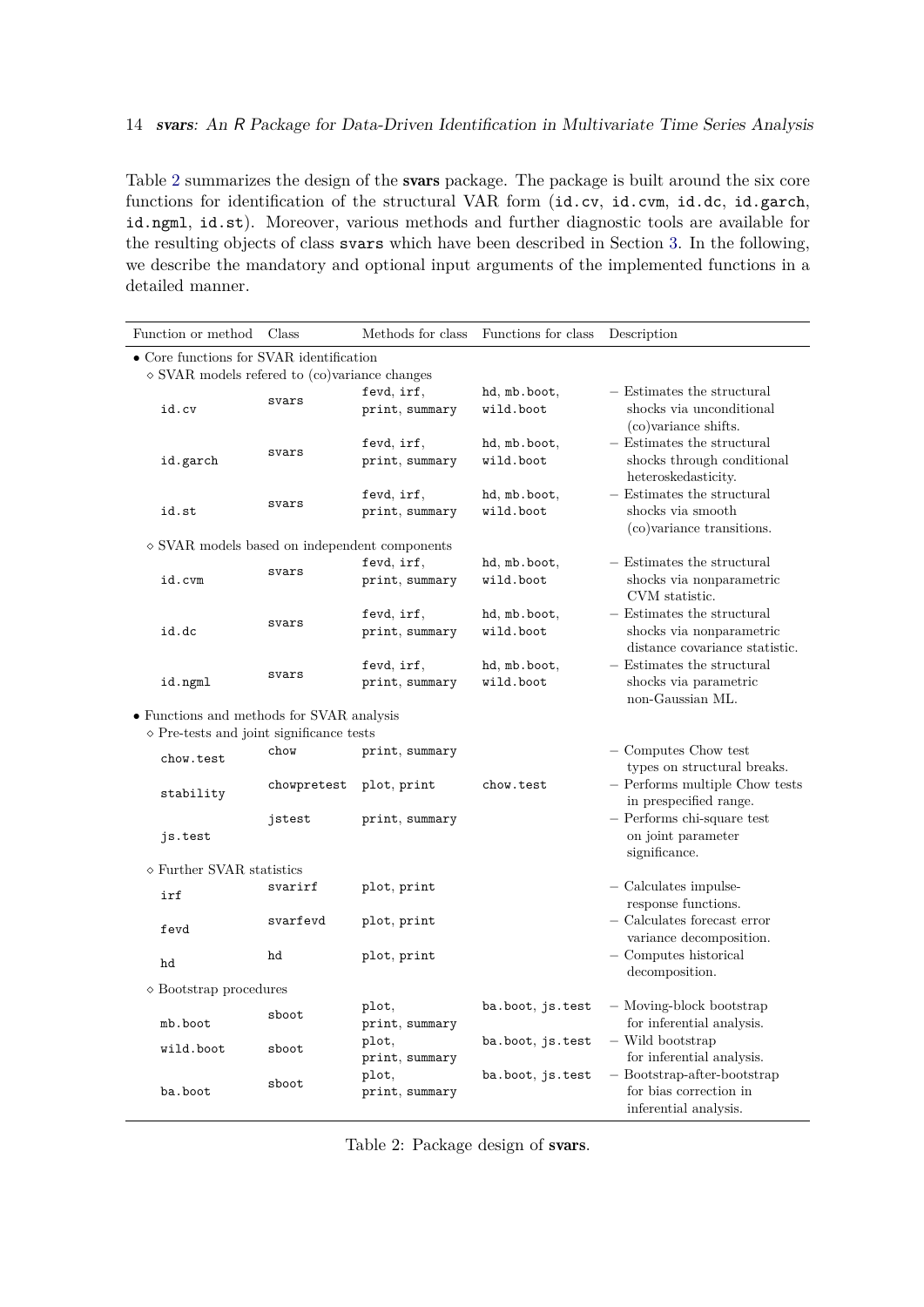## **4.1. Core functions for SVAR identification**

To apply the implemented identification techniques the user needs to provide an estimated reduced form VAR or vector error correction model (VECM) object of class varest or vec2var from the vars package. Alternatively, an object of class nlVar or VECM from the tsDyn package or the list delivered by the function VAR of the MTS package can serve as an input argument for id.cv, id.cvm, id.dc, id.garch, id.ngml or id.st. Besides the estimated VAR objects, the identification procedures allow for further input arguments which differ across the techniques. In the following, we describe these options separately.

### *SVAR models built on (co)variance changes*

For identification by means of changes in volatility the following command can be used

```
id.cv(x, SB, start = NULL, end = NULL, frequency = NULL, format = NULL,dateVector = NULL, max.iter = 50, crit = 0.001,restriction matrix = NULL).
```
The function id.cv() requires the specification of a structural break point. Conditional on the data structure, the user may provide the breakpoint SB in various formats. Firstly, the sample can be separated into two parts by specifying the breakpoint in either integer or date formats. Secondly, single time instances can be assigned to a variance regime by passing a vector consisting of zeros and ones to the function. If the estimation of the reduced form VAR is based on a non-time series class object  $(e.g., t s)$ , the user can add the information on the date and frequency by making use of the parameter dateVector or by specifying start/end and format/frequency. However, providing time series class objects or specifying dates is optional and the function also handles conventional observation numbers.

The log-likelihood and VAR coefficients are re-estimated in the algorithm until the loglikelihood changes by less than the value of crit or the maximum number of iterations (max.iter) is reached. Additionally, the function id.cv() allows for restricted ML estimation via the input argument restriction\_matrix. There are two formats of specifying the restriction matrix, either pass (i) a  $K \times K$  matrix, in which NA indicates unrestricted elements and 0 a restricted element, or (ii) a  $K^2 \times K^2$  matrix of rank *M*, where *M* is the number of unrestricted coefficients [\(Lütkepohl 2005\)](#page-31-0). In this case, unit (zero) values on the main diagonal refer to the unrestricted (restricted) coefficients. In case of over-identifying restrictions, id.cv() estimates the unrestricted and the restricted SVAR to perform the likelihood ratio test outlined in Section [3.3.](#page-9-0)

The function

## $id.garch(x, max.iter = 5, crit = 0.001, restriction_matrix = NULL)$

provides model identification if structural shocks exhibit conditional heteroskedasticity. Identification proceeds in two steps. In the first step  $K$  univariate  $GARCH(1,1)$  models (see Equation [10\)](#page-5-0) are estimated. In the second step a full, joint ML estimation of the parameters in  $B$  is performed. These two steps are executed until the multivariate log-likelihood changes by less than the value of crit or the maximum number of iterations (max.iter) is reached. Analogously to the id.cv() function, passing a restriction matrix enables the user to estimate and test restricted models.

Identification by means of smooth covariance transitions is implemented as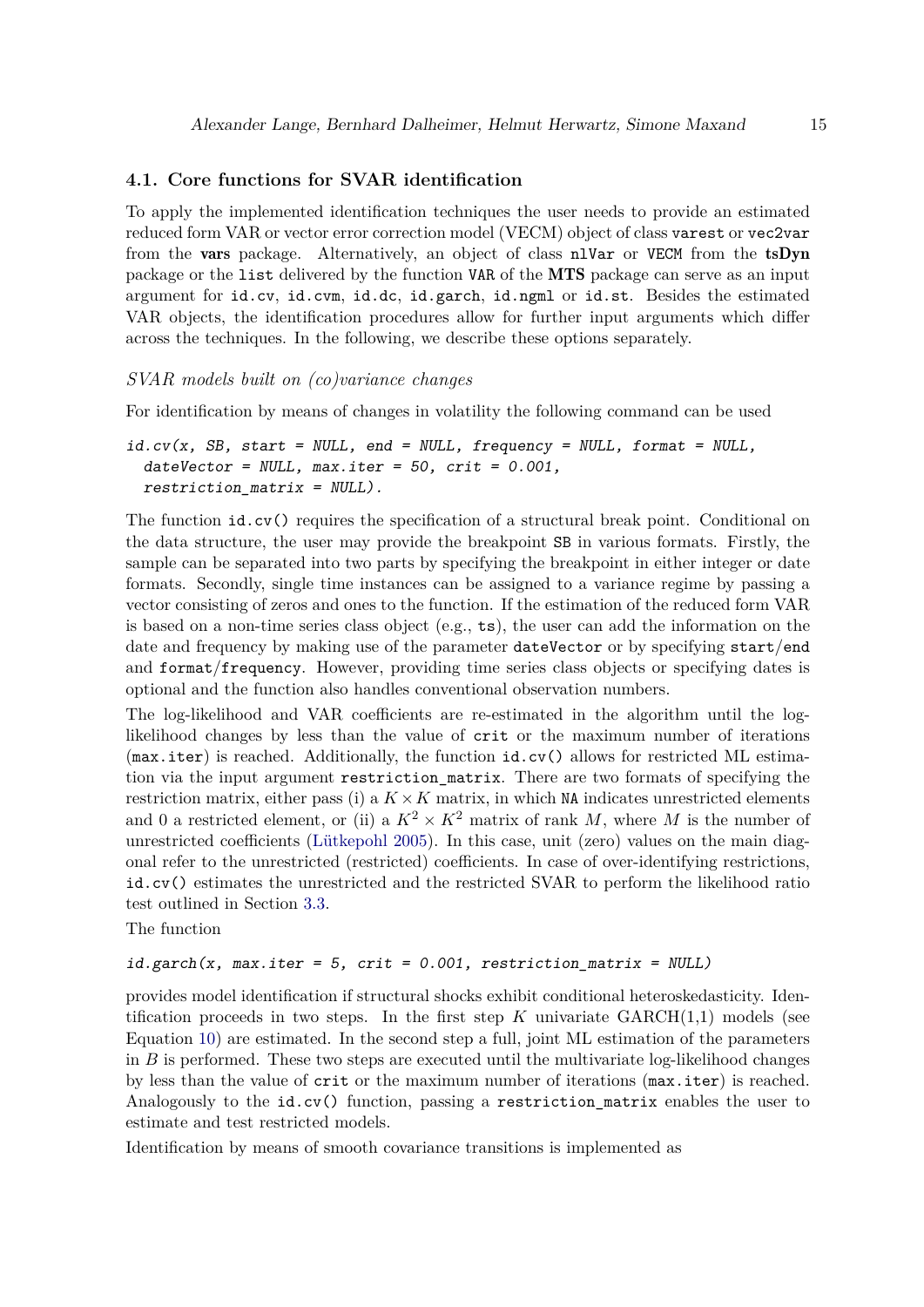```
id.st(x, nc = 1, c_lower = 0.3, c_lupper = 0.7, c_sstep = 5, c_fix = NULL,transition_variable = NULL, gamma-lower = -3, gamma-upper = 2,
 gamma_step = 0.5, gamma_fix = NULL, max.iter = 5, crit = 0.001,
 restriction_matrix = NULL, lr_test = FALSE),
```
which entails several input arguments for adjustments. However, the user may run the function without any further specifications of input arguments only by passing the reduced form estimated VAR object. Since finding the optimal parameters *γ* and *c* as described in Section [2.2.2](#page-4-3) is computationally demanding, the id.st function supports parallelization with nc determining the number of cores used. Grid optimization is optional. By default, the function searches for the transition point *c* to be located between 0.3*T* (c\_lower) and 0.7*T* (c\_upper) with a step width of 5 time points (c\_step). If the user wants to specify the transition point in advance, she can pass an observation number to  $c_f$  ix. Analogously, for the slope parameter  $\gamma$  the user can either specify a fixed slope parameter gamma\_fix, or let the function optimize the transition coefficient between gamma\_lower and gamma\_upper.

Conditional on the location (*c*) and slope (*γ*) parameter the algorithm consists of an iterative procedure of log-likelihood optimization and GLS estimation until the improvement of the loglikelihood is smaller than crit or the maximum number of iterations ( $max.iter$ ) is reached. By default, the transition variable corresponds to time, however, the user may choose another transition variable by passing a numeric vector to transition\_variable. Note that the input argument for the location parameter has to be adjusted to the scale of the transition variable. Analogously to the previous functions, passing a restriction\_matrix enables the estimation of restricted models. Due to the fact that the smooth transition covariance model is computationally demanding, it is possible to decide if the function performs a likelihood ratio test or not by specifying lr\_test as either TRUE or FALSE.

## *SVAR models built on independent components*

For identifying independent components by means of the CVM distance the function

```
id.cvm(x, dd = NULL, itermax = 500, steptol = 100, iter2 = 75)
```
can be employed. In Section [2](#page-2-0) we have elaborated on how this approach evaluates a CVM test for rotated versions of the shocks. We use the implementation of the CVM test in the package copula [\(Hofert, Kojadinovic, Maechler, and Yan 2017\)](#page-30-8). The function indepTestSim from the copula package generates an independent sample to calculate the *p*-value for the test statistic. The sample is passed to the **svars** function  $id$ . cvm as argument dd. If  $dd = NULL$  the sample is simulated within the id.cvm function. Simulating the independent sample in advance and passing the object to the id.cvm function may save computation time if the estimation is repeatedly applied to the same data set. The estimation of independent components through CVM statistics proceeds in two steps. The first stage is a global optimization using the differential evolution algorithm from the DEoptim package [\(Ardia, Mullen, Peterson, and](#page-28-1) [Ulrich 2016\)](#page-28-1). In the second stage, the test statistic is optimized locally around the estimated parameters from the first stage. The precision of the algorithm can be determined by the input arguments itermax and steptol at the first stage (for more details see the help file of DEoptim) and iter2 at the second stage.

The function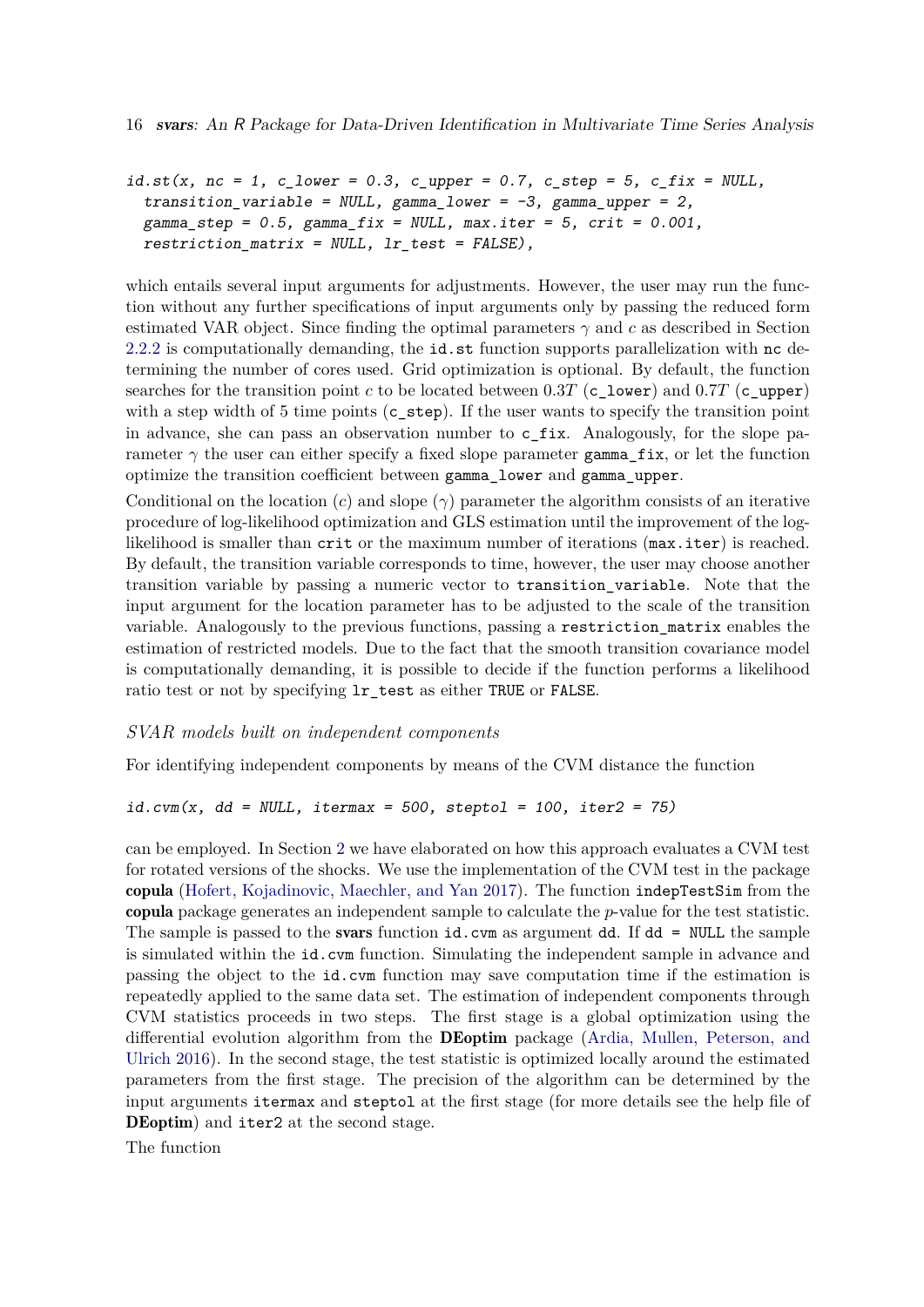$id.dc(x, PIT = FALSE)$ 

identifies the structural shocks by means of distance covariance statistics. The implementation is built on the ICA algorithm from the package steadyICA (Risk *[et al.](#page-33-8)* [2015\)](#page-33-8). The function steadyICA therein applies a gradient algorithm to determine the minimum of the dependence criterion. The option PIT determines if probability integral transformation (PIT) is applied to transform the marginal densities of the structural shocks prior to the evaluation of the dependence criterion.

Estimating the structural shocks via non-Gaussian ML estimation is implemented with the function

```
id.ngml(x, stage3 = FALSE, restriction_matrix = NULL).
```
The input argument stage3 indicates if the autoregressive parameters of the VAR model are estimated by maximizing the log-likelihood function which [Lanne](#page-31-2) *et al.* [\(2017\)](#page-31-2) describe as the third step of their model. Since this step does not change the result of the estimated covariance decomposition, and the estimation of the autoregressive parameter is computationally rather demanding, the default is set to FALSE. Analogously to the functions id.cv, id.garch and id.st, the user may run a restricted estimation by passing an appropriate restriction\_matrix argument to id.ngml.

All identification functions (id.cv, id.garch, id.st, id.cvm, id.dc, id.ngml) return an object of class svars. The summary method for this class returns the estimated impact relation matrix with standard errors and various further information depending on the chosen identification method, while print only returns the covariance decomposition. The plot method is only applicable to objects from the function id.st and shows the optimized transition function of the variance from the first to the second volatility regime.

## **4.2. Functions and methods for SVAR analysis**

The following functions and methods are built around the cornerstone functions which have been introduced in the last section. To obtain a user-friendly environment within the svars package, most of the implementations are feasible only by passing an object of class svars or sboot and leaving further specifications optional. Moreover, to facilitate compatibility with other R packages, we refer to the vars package [\(Pfaff 2008\)](#page-32-1), and adapt methods for parameter tests, impulse-response analysis and forecast error variance decompositions.

## *Pre-tests and joint significance tests*

For prior analysis of parameter stability, the function

```
chow.test(x, SB, nboot = 500, start = NULL, end = NULL,frequency = NULL, format = NULL, dateVector = NULL)
```
includes two versions of structural break tests. The input argument x needs to be a reduced form estimation result of class varest, vec2var or nlVar. The time point of the assumed structural break has to be passed in SB. The user can work with date formats, in the same way as described for the id.cv() function above. To calculate the *p*-values and critical values, the function employs a fixed-design wild bootstrap. The number of bootstrap replications needs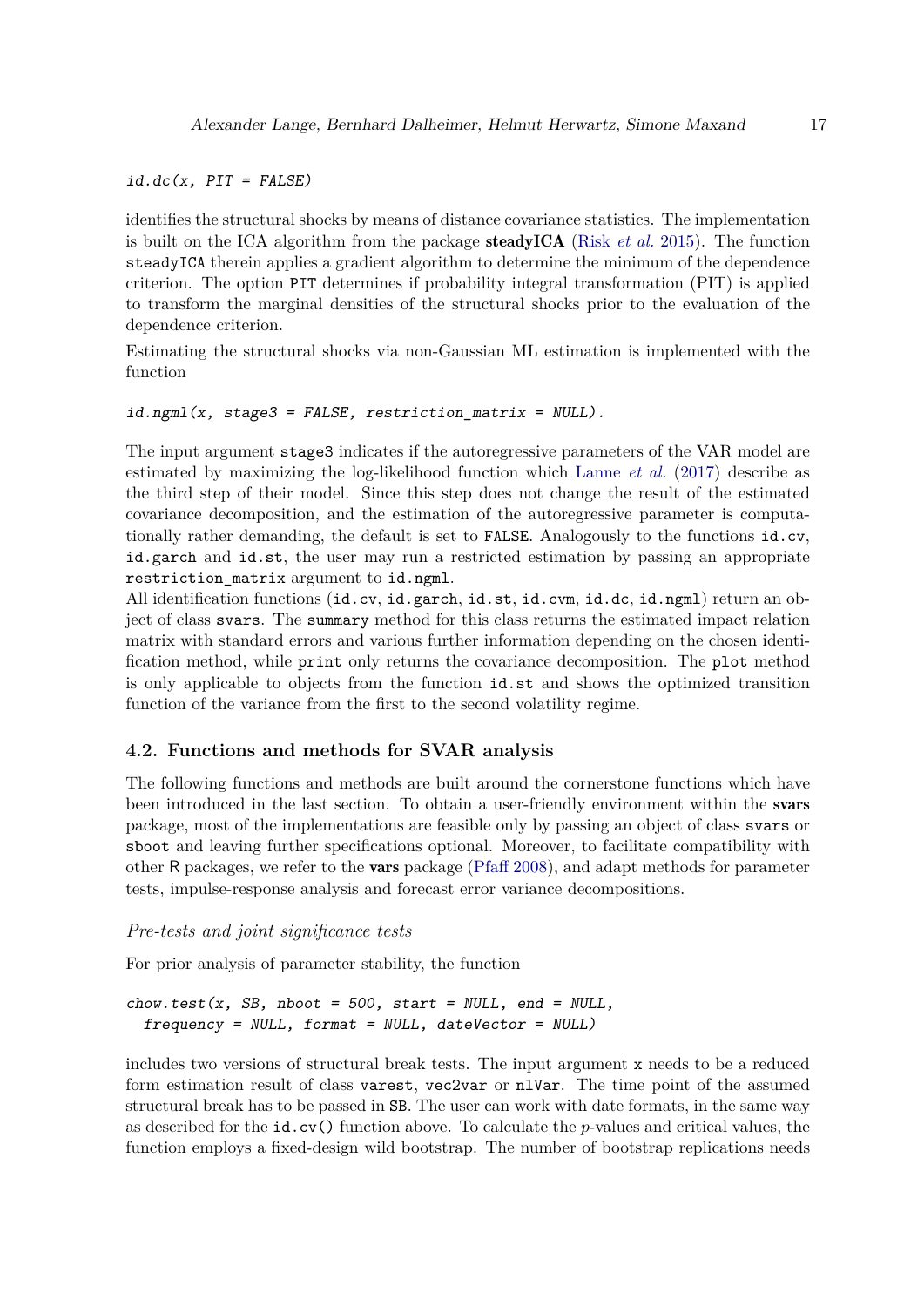to be provided by nboot. The summary() method returns the results from the sample split and break point tests. Additionally, the package includes an augmentation of the stability() method of the vars package [\(Pfaff 2008\)](#page-32-1), which provides access to a variety of parameter stability analysis tools of strucchange [\(Zeileis](#page-33-9) *et al.* [2002\)](#page-33-9). The method has been extended to contain multivariate Chow tests

```
stability(x, type = "mv-chow-test", h = 0.15).
```
By specifying type = " $mv$ -chow-test" and  $h = 0.15$  the test statistics for all possible structural break points between  $(h/2)T$  and  $(1-h/2)T$  are calculated. The resulting object of class chowpretest from stability() can be used as an input argument for x in chow.test() afterwards without any further input specifications. Subsequently, the function provides the test results for the structural break at the observation with the corresponding highest break point test statistic resulting from stability().

After obtaining point- and bootstrap estimates, the user can test joint hypotheses on the estimated elements in the structural matrix *B* by means of the function

 $js.test(x, R, r = NULL)$ ,

where x is an object of class sboot. If  $r = NULL$ , the function performs a test of the hypothesis  $H_0: Rvec(B) = 0.$ 

*Further SVAR statistics*

Following the descriptions in Section [3,](#page-8-0) impulse-response functions can be calculated by means of

```
irf(x, n. ahead = 20)
```
where x is an object of class svars. The user can specify the time horizon of the impulseresponse functions, which is 20 periods by default. The same input arguments are passed to calculate forecast error variance decompositions using

 $fevd(x, n.ahead = 10)$ .

Historical decompositions are calculated by the function

 $hd(x, series = 1)$ .

By default, the first series, i.e., the series in the first column of the original data set is decomposed. For all three analysis tools plot methods are available to visualize the resulting objects.

## *Bootstrap procedures*

The bootstrap procedures described in Section [3](#page-8-0) are implemented in the functions mb.boot, wild.boot and ba.boot. The required input object x is of class svars. Furthermore, it is possible to record how often one or multiple bootstrap shocks hold a specific sign pattern. This helps to evaluate the plausibility of the signs of instantaneous effects as described in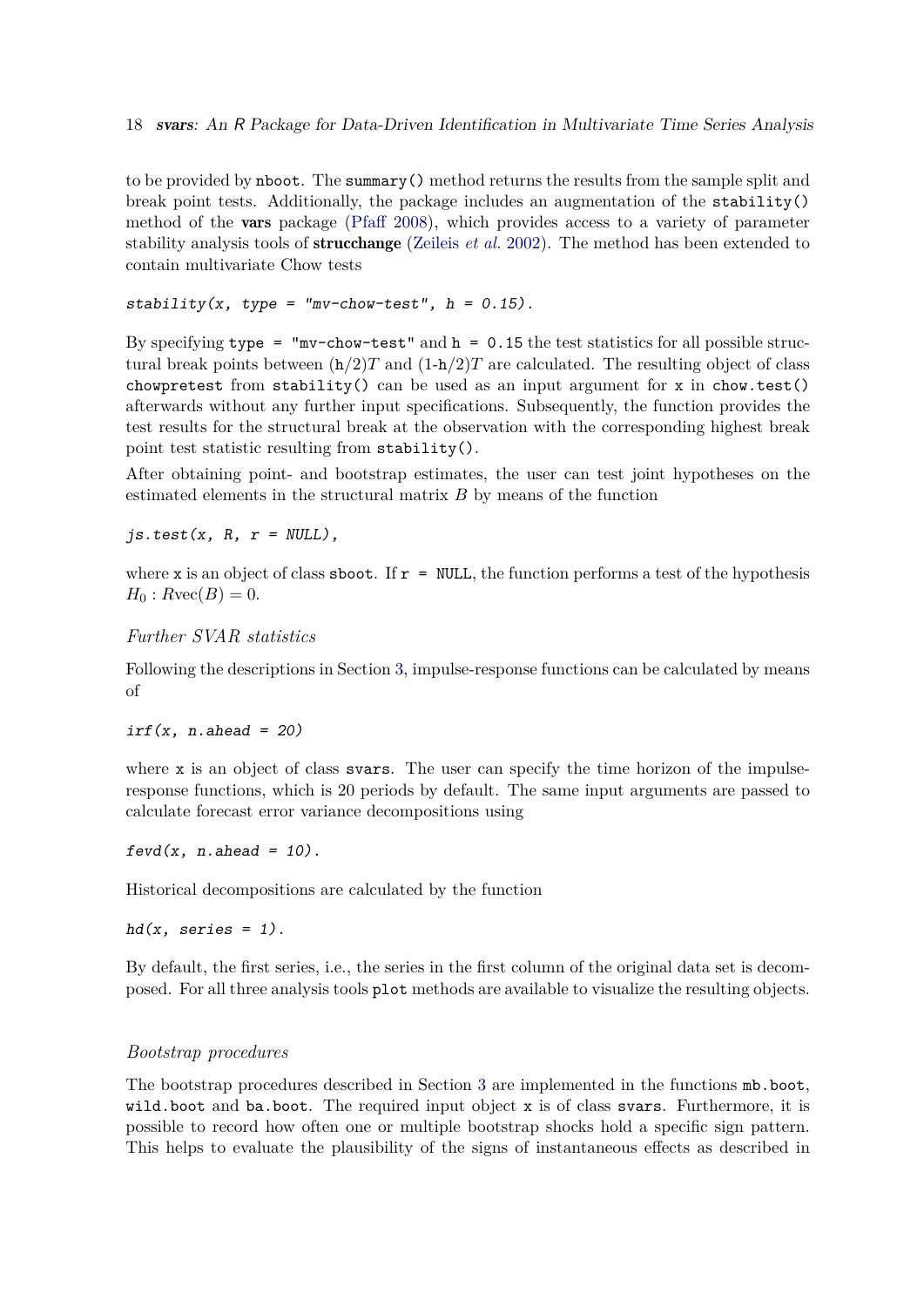[Herwartz](#page-30-0) [\(2018\)](#page-30-0). The appearance of specific sign patterns is documented by passing a list of vectors containing 1 and −1 to the input argument signrest. Every list entry represents the impact effects of a shock to the variables in the system. Thus, each list entry is of the same size as the VAR model, i.e., contains *K* elements. The list can consist of 1 up to *K* entries, one for each structural shock. By default, the bootstrap functions evaluate the occurrence of the sign pattern of the point estimate. The R function for the moving-block bootstrap is

```
mb.boot(x, design = "recursive", b.length = 15, n.ahead = 20,
 nboot = 500, nc = 1, dd = NULL, signrest = NULL, itermax = 300,
 steptol = 200, iter2 = 50),
```
where the user needs to specify the block length with input argument **b**. Length. As described in Section [3.6](#page-11-1) there is no consensus in the literature about the optimal block length in finite samples. In applied work, however, a typical block length is about  $10\%$  of the sample size (see, e.g., [Brüggemann](#page-29-9) *et al.* [2016;](#page-29-9) [Lütkepohl and Schlaak 2019\)](#page-32-11). The wild bootstrap method is implemented as

wild.boot $(x, design = "fixed", distr = "rademacher", n. ahead = 20,$  $nboot = 500$ ,  $nc = 1$ ,  $dd = NULL$ , signrest = NULL, itermax = 300,  $steptol = 200, iter2 = 50$ .

The user can choose to draw  $\omega_t$  from a Rademacher distribution with distr = "rademacher", from a Gaussian distribution with distr = "gaussian" or from the distribution suggested in [Mammen](#page-32-10) [\(1993\)](#page-32-10) with distr = "mammen". The remaining input arguments for the two bootstrap functions are identical, e.g., both can be called as fixed-design (design = "fixed") or as recursive-design (design = "recursive"). Bootstrap impulse-responses are calculated in the functions for which the horizon needs to be determined via  $n$ . ahead. An integer for the number of bootstrap replications is supplied by the nboot argument. Parallelization is possible with a suitable choice of nc. The arguments dd, itermax, steptol and iter2 correspond to the input arguments of the id.cvm model and are only applied if the point estimates have been derived by this method. Both bootstrap functions return an object of class sboot for which summary and plot methods can be applied.

Furthermore, the bootstrap-after-bootstrap procedure is implemented as

ba.boot $(x, nc = 1)$ .

<span id="page-18-0"></span>In contrast to the other bootstrap functions of **svars**,  $x$  is of class **sboot**, since the function only performs the bias correction and the second step of the procedure described above in Section [3.6.](#page-12-1) The necessary results from the first step of the algorithm are determined from the bootstrap object, which is passed to the function to obtain the most efficient implementation of this hierarchical bootstrap procedure. The second step bootstrap (after the bias correction) is executed with exactly the same specifications as in the first stage. Hence, no further input arguments are needed.

## **5. Example**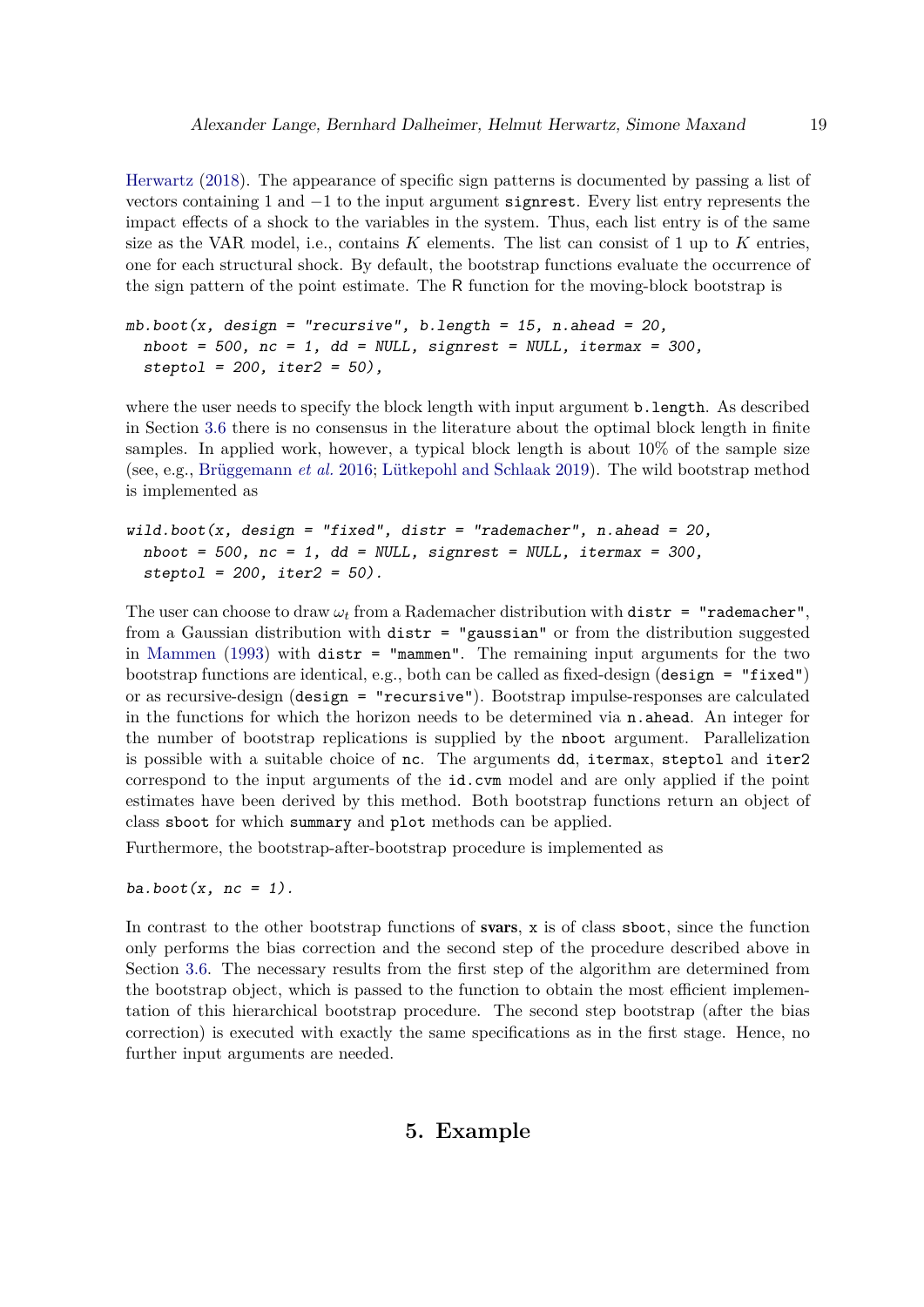To illustrate the functions and methods of the svars package, we replicate the empirical results of [Herwartz and Plödt](#page-30-5) [\(2016b\)](#page-30-5) obtained through the identification by means of unconditional covariance shifts  $(id.cv()$ . We augment their analysis by further statistics and complement the analysis with results from identification through independent components using the DC approach  $(id.dc()$ .<sup>[5](#page-19-0)</sup> The main objective of the application in this Section is to present the usage of the functions rather than discussing the results in depth.

[Herwartz and Plödt](#page-30-5) [\(2016b\)](#page-30-5) apply identification by means of the CV approach to investigate the effects of a monetary policy shock on the economy of the United States (US). They consider three series: the output gap "x", which is defined as the log-deviation of real gross domestic product (GDP) from the potential output, the inflation "pi" as quarter-on-quarter growth rates of the GDP deflator and the federal funds rate "i". The data comes from the Federal Reserve Economic Data (FRED) database of the Federal Reserve Bank of St. Louis. The time series are sampled at the quarterly frequency and cover the time period from 1965Q1 until 2008Q3. The svars package contains this example data set labeled "USA".

The first step of the analysis is to load the **svars** package into the workspace. Furthermore, the ggplot2 [\(Wickham 2009\)](#page-33-10) package enables to display the data in a convenient way.

R> library("svars") R> library("ggplot2") R> data("USA")

In order to estimate the structural shocks via the id.cv() function, the user has to specify the time point of the variance shift in advance. An appropriate time point might be found by visual inspection of the series, historical information or previous analyses. Figure [1](#page-20-0) depicts the three time series. Inflation data ("pi") show less fluctuation during the second half of the data set.

R> autoplot(USA, facets = T) + theme bw() + ylab('')

[Herwartz and Plödt](#page-30-5) [\(2016b\)](#page-30-5) determine the break point at 1979Q3 due to a policy shift of the Federal Reserve Bank which caused a reduction of the volatility in US macroeconomic data [\(Stock and Watson 2003\)](#page-33-11).

The next step of the analysis is the estimation of the reduced form VAR, for instance, by means of the function VAR() from the **vars** package. We specify a VAR model with intercept of order  $p = 6$ . After model estimation, we can use the resulting varest object to estimate the structural form with the function id.cv(). We provide the structural break point with the function argument SB in ts date format.

```
R> plain.var <- vars::VAR(USA, p = 6, type = 'const')
R> usa.cv \leftarrow id.cv(plain.var, SB = c(1979, 3))
R> summary(usa.cv)
```
Identification Results

----------------------

<span id="page-19-0"></span><sup>&</sup>lt;sup>5</sup>Estimation via the CVM criterion and DC deliver qualitatively the same results. Identifying independent components by means of NGML and ST models provide results that are comparable to those obtained from assuming covariance shifts. Identification via the assumption of GARCH-type variances obtains results which are qualitatively different from those of all other approaches.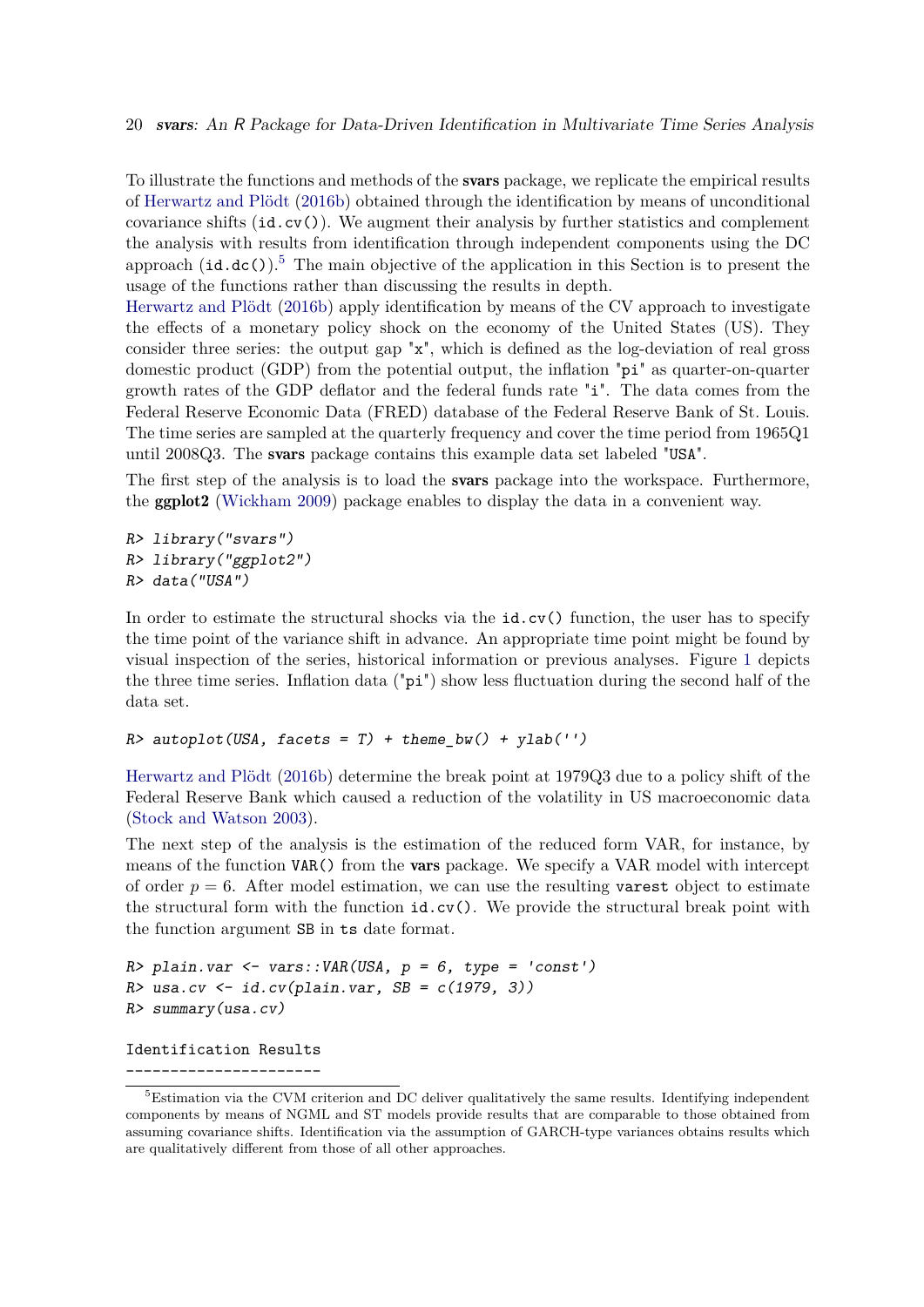

<span id="page-20-0"></span>Figure 1: US macroeconomic data.

```
Method: Changes in Volatility
Sample size: 169
Likelihood: -564.2994
Structural Break: At Observation Number 59 during 1979 Q3
Number of GLS estimations: 21
Number of Restrictions: 0
Estimated unconditional Heteroscedasticity Matrix (Lambda):
        [,1] [,2] [,3]x 0.3925906 0.000000 0.000000
pi 0.0000000 0.191641 0.000000
i 0.0000000 0.000000 1.244348
Standard Errors of Lambda:
        [0,1] [0,2] [0,3]x 0.09265819 0.00000000 0.0000000
pi 0.00000000 0.04527264 0.0000000
i 0.00000000 0.00000000 0.2935572
Estimated B Matrix (unique decomposition of the covariance matrix):
         [,1] [,2] [,3]x 0.61193300 -0.5931964 0.2241237
pi 0.75559400 1.2987520 0.1131134
i -0.02899916 0.1572953 0.7084709
```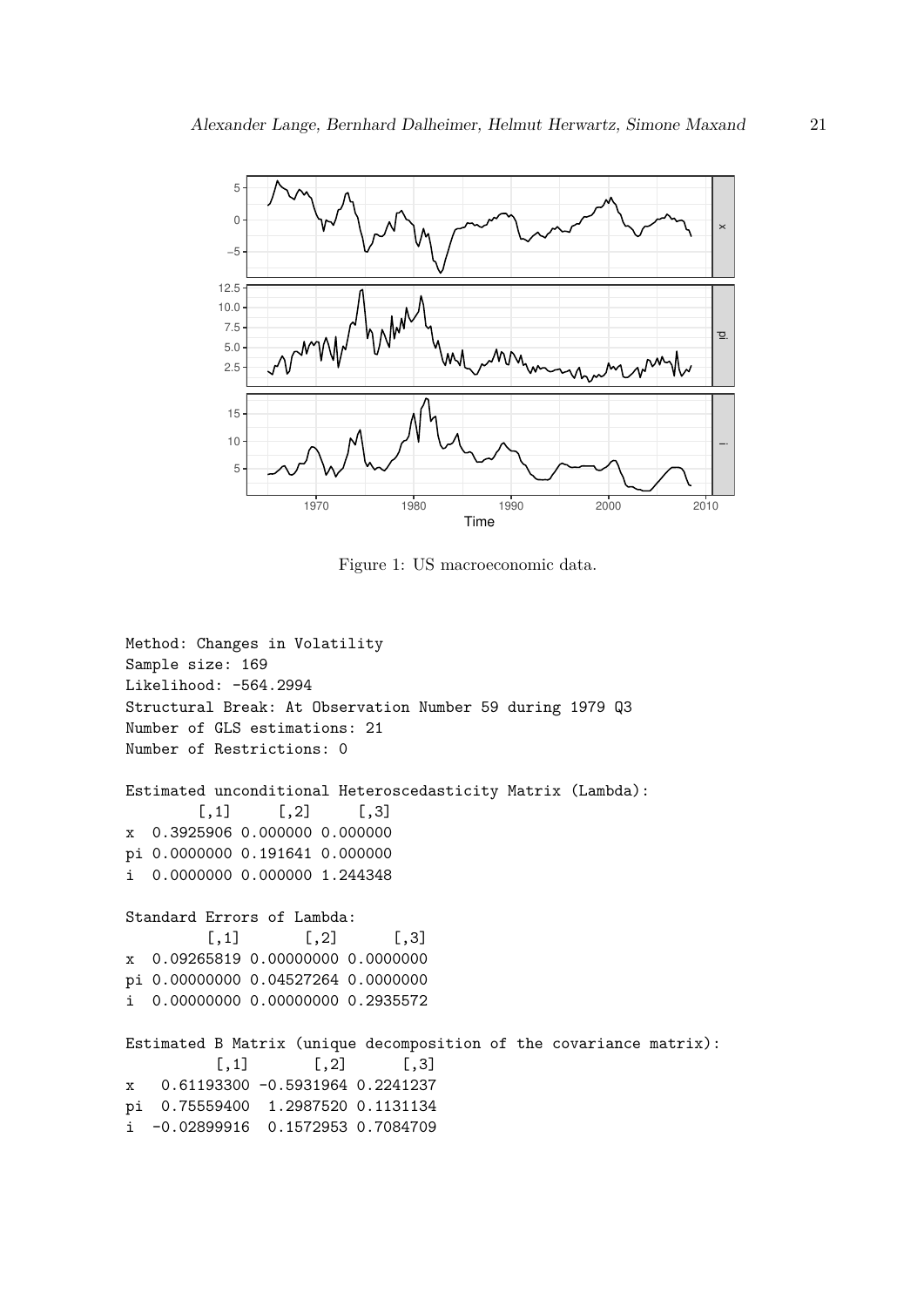```
Standard Errors of B:
       [0,1] [0,2] [0,3]x 0.1330924 0.1955350 0.07101215
pi 0.2498466 0.2600376 0.09960245
i 0.1559672 0.1213446 0.07004430
Pairwise Wald Test:
                Test statistic p-value
lambda_1=lambda_2 3.80 0.05 *
lambda_1=lambda_3 7.66 0.01 **
lambda_2=lambda_3 12.56 <2e-16 ***
---
Signif. codes: 0 '***' 0.001 '**' 0.01 '*' 0.05 '.' 0.1 ' ' 1
```
The summary of the identified object displays the estimated decomposition of the covariance matrix  $B$ , as well as the covariance shift matrix  $\Lambda$  and their corresponding standard errors. Moreover, the summary provides the results of pairwise Wald-type tests for distinct diagonal elements of  $\Lambda$  which is necessary for unique identification of the structural shocks. In the present case, all three tests statistics yield a rejection of the null hypotheses of equal diagonal elements with  $10\%$  significance. The ordering of the columns of  $\overline{B}$  is arbitrary and the user has to arrange them in an economically meaningful way. For instance, [Herwartz and Plödt](#page-30-5) [\(2016b\)](#page-30-5) order the columns according to a unique sign pattern which indicates the direction of the shocks on impact. The code below orders the columns in the same way.

```
R > usa.cv$B <- usa.cv$B[, c(3, 2, 1)]
R > usa.cv$B[,3] <- usa.cv$B[, 3] * (-1)
R> usa.cv$B_SE <- usa.cv$B_SE[, c(3, 2, 1)]
R> usa.cv$Lambda <- diag(diag(usa.cv$Lambda)[c(3, 2, 1)])
R> usa.cv$Lambda_SE <- diag(diag(usa.cv$Lambda_SE)[c(3, 2, 1)])
R> round(usa.cv$B, 3)
    [,1] [,2] [,3]x 0.224 -0.593 -0.612
pi 0.113 1.299 -0.756
i 0.708 0.157 0.029
R> round(usa.cv$Lambda, 3)
    [,1] [,2] [,3]x 1.244 0.000 0.000
pi 0.000 0.192 0.000
i 0.000 0.000 0.393
```
[Herwartz and Plödt](#page-30-5) [\(2016b\)](#page-30-5) interpret the impact effects in the first column of the matrix  $\hat{B}$ to characterize a demand shock. Similarly, the effects in the second (third) column indicate a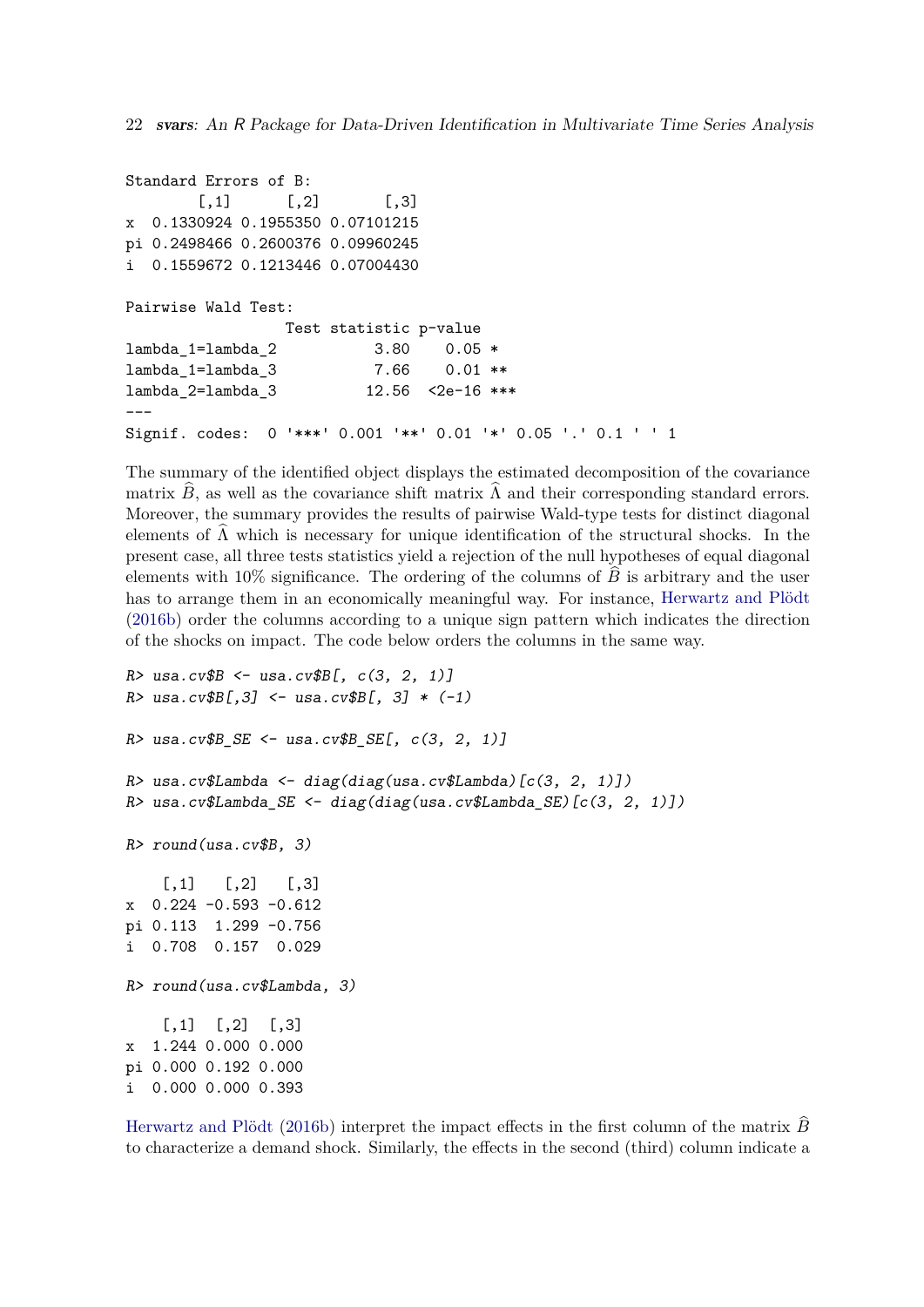supply (monetary policy) shock. The authors argue that their shock labeling according to the estmated sign patterns is in line with the relevant literature. Since the matrix  $\Lambda$  represents the variance of structural shocks in the second regime, [Herwartz and Plödt](#page-30-5) [\(2016b\)](#page-30-5) interpret the diagonal elements of  $\Lambda$  such that the supply and monetary policy shocks have relatively lower variances and the demand shock a higher variance in regime two (i.e., for time instances  $t > T_{SB} = 59$  or after the second quarter of 1979). The authors compare the results from this statistical identification scheme with a model structure implied by covariance decomposition matrix  $B$  which is lower triangular by assumption [\(Sims 1980\)](#page-33-0). The  $id.cv()$  function enables the user to test for such restrictions by setting up a restriction matrix as described in the code below.

```
restMat \leq matrix(rep(NA, 9), ncol = 3)
restMat[1, c(2, 3)] <- 0
restMat[2, 3] < -0restMat
     [,1] [,2] [,3][1,] NA 0 0
[2,] NA NA 0
[3,] NA NA NA
R> restricted.model \leq id.cv(plain.var, SB = c(1979, 3),
+ restriction matrix = restMat)
R> summary(restricted.model)
Identification Results
----------------------
Method: Changes in Volatility
Sample size: 169
Likelihood: -568.6664
Structural Break: At Observation Number 59 during 1979 Q3
Number of GLS estimations: 23
Number of Restrictions: 3
Estimated unconditional Heteroscedasticity Matrix (Lambda):
        [0,1] [0,2] [0,3]x 0.3501948 0.0000000 0.0000000
pi 0.0000000 0.2346854 0.0000000
i 0.0000000 0.0000000 0.9420116
Standard Errors of Lambda:
         [0,1] [0,2] [0,3]x 0.08266738 0.00000000 0.000000
pi 0.00000000 0.05616318 0.000000
i 0.00000000 0.00000000 0.227189
```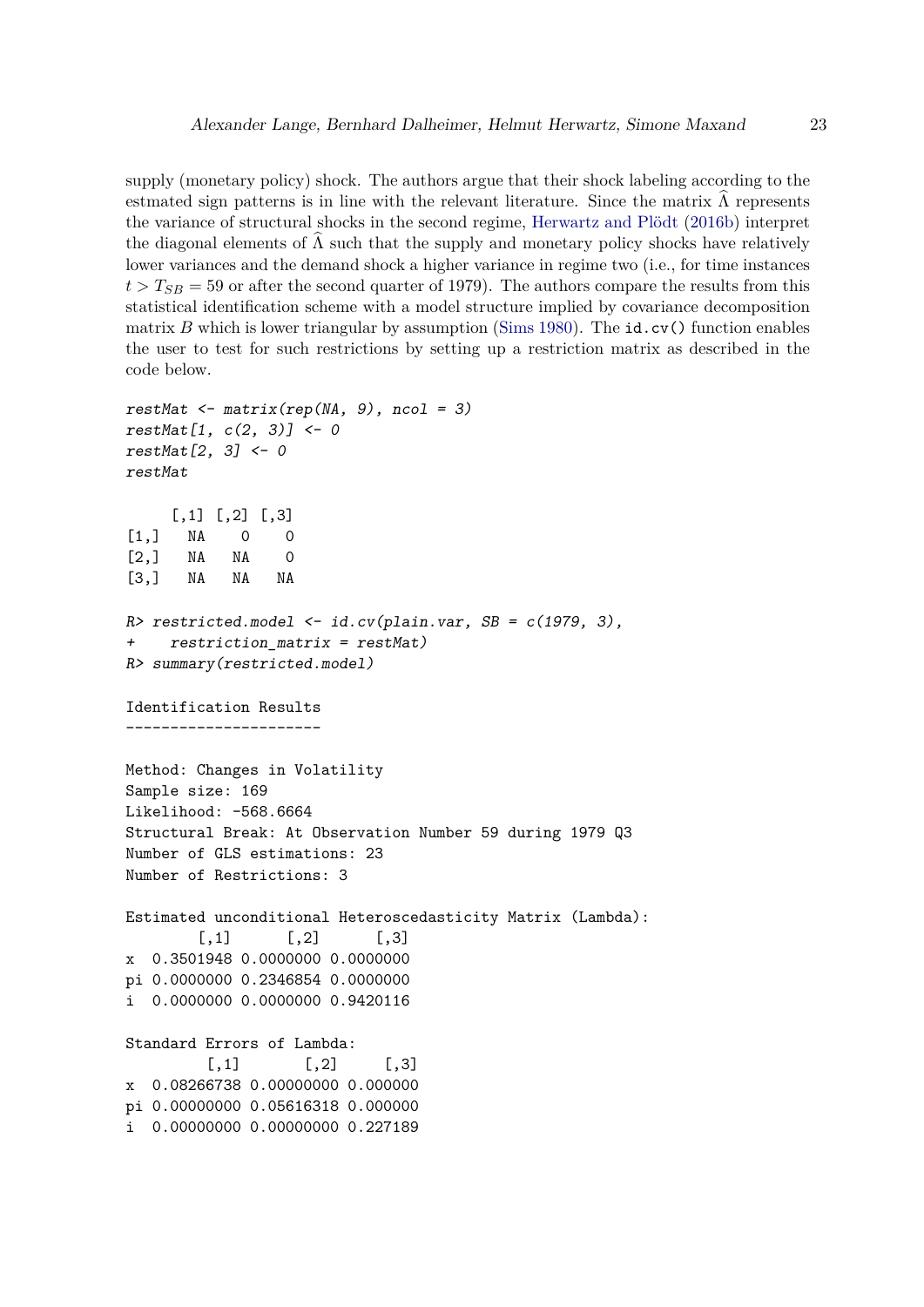```
24 svars: An R Package for Data-Driven Identification in Multivariate Time Series Analysis
```

```
Estimated B Matrix (unique decomposition of the covariance matrix):
        [,1] [,2] [,3]x 0.87988465 0.0000000 0.0000000
pi 0.08137972 1.5306503 0.0000000
i 0.31518384 0.2606745 0.7378484
Standard Errors of B:
        [,1] [,2] [,3]x 0.08638851 0.00000000 0.00000000
pi 0.10334026 0.15169565 0.00000000
i 0.08527442 0.08620187 0.07354585
Pairwise Wald Test:
                Test statistic p-value
lambda_1=lambda_2 1.34 0.25
lambda_1=lambda_3 5.99 0.01 **
lambda_2=lambda_3 9.13 <2e-16 ***
---
Signif. codes: 0 '***' 0.001 '**' 0.01 '*' 0.05 '.' 0.1 ' ' 1
Likelihood Ratio Test:
 Test statistic p-value
         8.734 0.033 *
---
Signif. codes: 0 '***' 0.001 '**' 0.01 '*' 0.05 '.' 0.1 ' ' 1
```
Since the structural shocks are just identified by the change in the covariance matrix, any further restriction on *B* over identifies the model and makes the restrictions testable. The function automatically performs a likelihood ratio test in case of such over identifying restrictions. The summary depicts the estimation results from the restricted model as well as the test statistics and *p*-values. The likelihood ratio test indicates that the null hypothesis of a lower triangular structural impact matrix has to be rejected at the 5% significance level. [Herwartz and Plödt](#page-30-5) [\(2016b\)](#page-30-5) argue that identification by means of zero restrictions according to a lower triangular matrix lacks economic intuition which we can support with the obtained diagnostic. Therefore, the unrestricted model should be preferred for further analysis.

The next step is the calculation of impulse-response functions with boostrap confidence bands to investigate future effects of the economically labeled structural shocks on the variables included in the model. Moreover, the implemented bootstrap functions allow for an evaluation of the significance of unique sign patterns in  $\hat{B}$  as described in [Herwartz](#page-30-0) [\(2018\)](#page-30-0). We define a list of sign restrictions and label them as demand, supply and monetary policy shock respectively.

```
R> signrest <- list(demand = c(1, 1, 1), supply = c(-1, 1, 1),
+ monetary_policy = c(-1, -1, 1))
```
For illustration, we use the wild bootstrap implemented with a Rademacher distribution, fixed-design and 1000 bootstrap replications as in [Herwartz and Plödt](#page-30-5) [\(2016b\)](#page-30-5). To reduce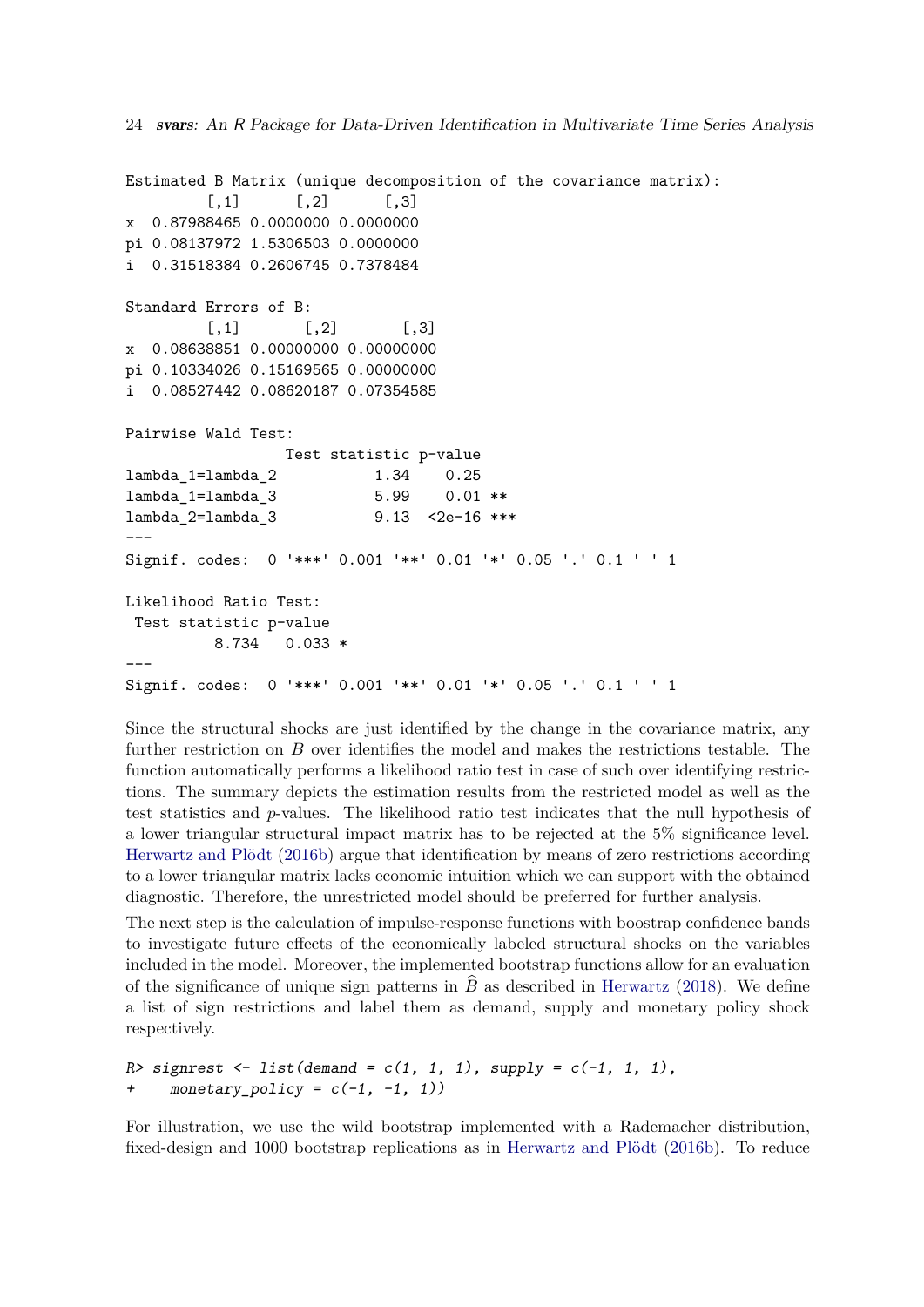computation time we parallelize the bootstrap and specify a seed to obtain reproducible results. The time horizon for the impulse-response analysis has to be determined in advance using the argument n.ahead.

```
R> cores <- parallel::detectCores() - 1
R> set.seed(231)
R> usa.cv.boot \leq wild.boot(usa.cv, design = "fixed",
+ distr = "rademacher", nboot = 1000, n.ahead = 15,
+ nc = cores, signrest = signrest)
R> summary(usa.cv.boot)
Bootstrap Results
-----------------
Method: Wild bootstrap
Bootstrap iterations: 1000
Distribution used: rademacher
Design: fixed
Point estimates:
       [0,1] [0,2] [0,3]x 0.2241237 -0.5931964 -0.61193300
pi 0.1131134 1.2987520 -0.75559400
i 0.7084709 0.1572953 0.02899916
Bootstrap means:
        [,1] [,2] [,3]
x 0.08562671 -0.51047857 -0.6270604
pi 0.08586727 1.13181279 -0.7800737
i 0.69257452 0.02945994 -0.1839417
Bootstrap standard errors:
        [0,1] [0,2] [0,3]x 0.14112596 0.3093977 0.2501647
pi 0.16608174 0.4580203 0.5958669
i 0.07464771 0.2309445 0.2205195
Identified sign patterns:
=========================
Specified sign pattern:
  demand supply monetary_policy
x \t 1 \t -1 -1
pi 1 1 -1
i 1 1 1
```
Unique occurrence of single shocks according to sign pattern: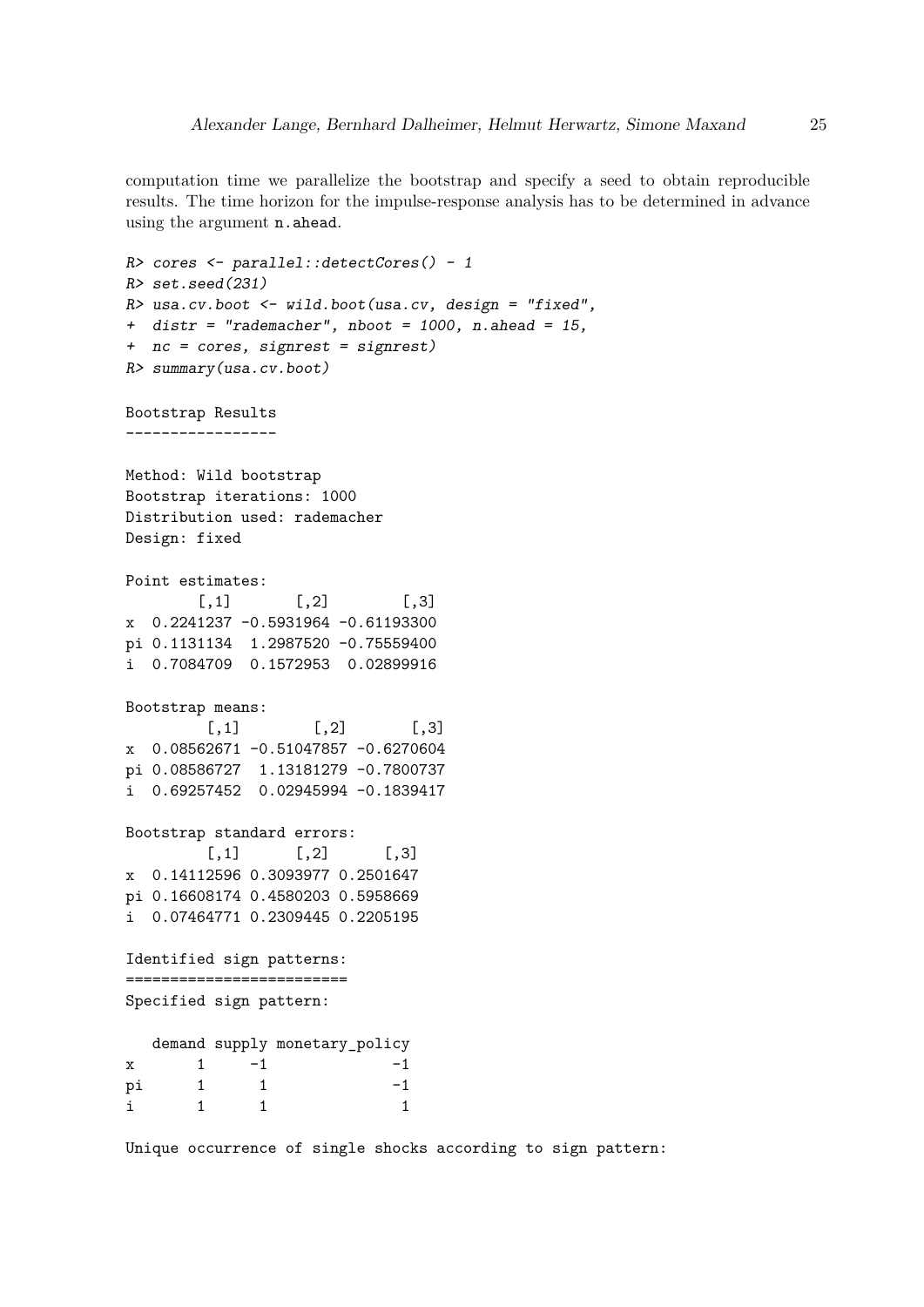```
demand : 64.9 %
supply : 65 %
monetary_policy : 28.4 %
Joint occurrence of specified shocks: 12.7 %
R> plot(usa.cv.boot, lowerq = 0.16, upperq = 0.84)
```
The summary reveals that only 12*.*7% of all bootstrap estimates are in line with all economically motivated sign patterns jointly. The sign pattern of the monetary policy shock appears in only 28*.*4% of all bootstrap samples. Furthermore, the bootstrap means indicate that the third shock is more in line with the sign pattern of the demand shock. This result is plausible noting that the point estimate in the lower right corner is close to zero and, therefore, lacks a significantly positive effect on the interest rate. Figure [2](#page-25-0) shows the impulse-response functions of normalized shocks having unit variance in the first regime. [Herwartz and Plödt](#page-30-5) [\(2016b\)](#page-30-5)



<span id="page-25-0"></span>Figure 2: Impulse-response functions with 68% confidence bands based on 1000 bootstrap replications. Structural shocks identified through unconditional shift in the covariance structure.

argue that the negative reaction of the interest rate to a monetary policy shock after the initial period is implausible, and puts the interpretation of this shock as a monetary policy shock into question. The results from the bootstrap support the authors' argumentation with regard to the shock labeling.

Furthermore, we can calculate the forecast error variance decomposition to investigate the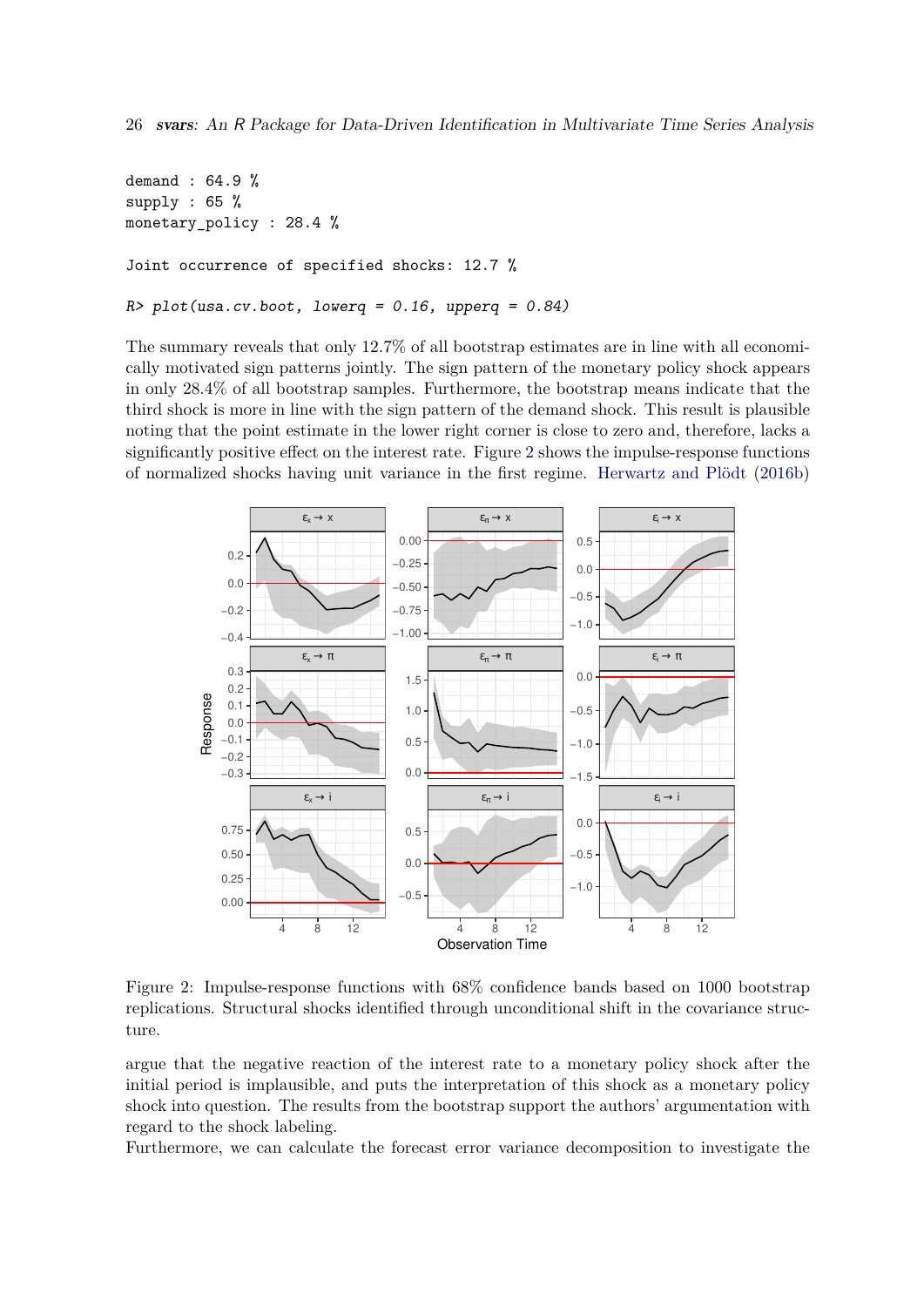contribution of each shock to the prediction mean squared error of the variables. The fevd() method creates an object for visual inspection of the forecast error variance decomposition by means of the plot function.

## $R >$  fev.cv  $\leq$  fevd(usa.cv, n.ahead = 30) R> plot(fev.cv)

Figure [3](#page-26-0) depicts the forecast error variance decomposition. It is evident that the monetary policy shock accounts for more than 50% of the prediction mean squared error of the output gap, whereas the demand shock constantly accounts for only about 5% of the prediction mean squared error. Moreover, the demand shock contributes almost 100% of the forecast error variance of the interest rates on impact. Thus, the forecast error decompositions hint at a



<span id="page-26-0"></span>Figure 3: Forecast error variance decomposition for 30 periods. Structural shocks identified by means of the CV model.

shock labeling which differs from the one developed above on the basis of sign patterns of *B*. Furthermore, they confirm the conclusion of [Herwartz and Plödt](#page-30-5) [\(2016b\)](#page-30-5) that the empirical model fails to identify a monetary policy shock according to its theoretical effect patterns.

We re-estimate the structural form with the DC method under the assumption of independent non-Gaussian shocks.[6](#page-26-1)

 $R$ > usa.dc <- id.dc(plain.var,  $PIT = FALSE$ ) R> summary(usa.dc)

<span id="page-26-1"></span> $6$ Component-wise kurtosis and skewness tests as implemented in the package **normtest** [\(Gavrilov and Pusev](#page-29-6) [2015\)](#page-29-6) as well as fourth-order blind identification based tests from the package ICtest [\(Nordhausen](#page-32-8) *et al.* [2018\)](#page-32-8) show no indication for Gaussian components.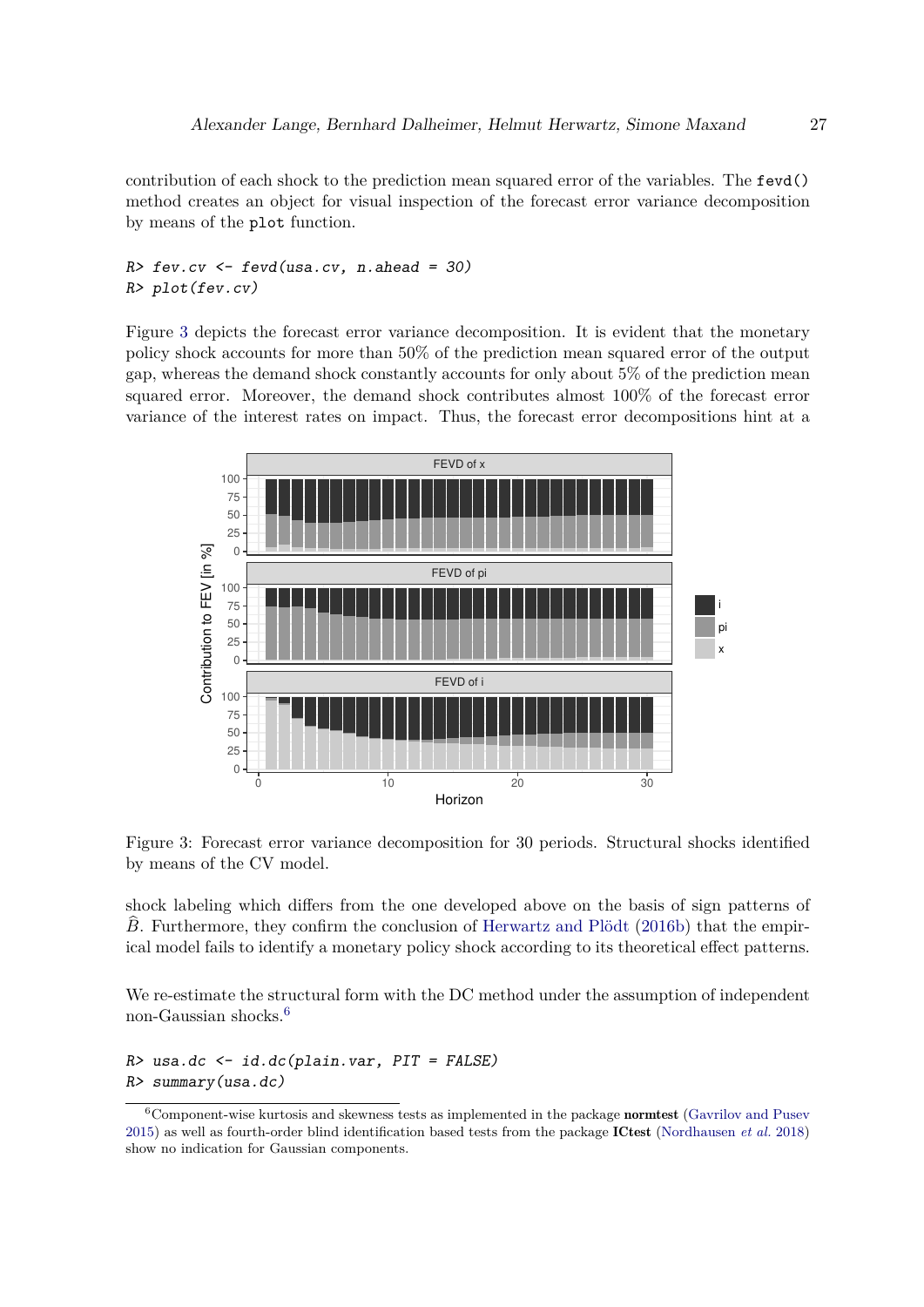Identification Results ---------------------- Method: Distance covariances Sample size: 169 Estimated B Matrix (unique decomposition of the covariance matrix):  $[$ ,1]  $[$ ,2]  $[$ ,3] x 0.541926899 -0.36707854 0.1964223 pi 0.508827712 0.92428628 0.1967426 i 0.003560267 0.02576151 0.8194037

The estimated structural matrix differs from the estimated matrix obtained from the CV approach. The matrix identified by means of the DC method does not allow for a labelling of the shocks that accords with a unique sign pattern. Nevertheless, it is possible to label the shocks in a meaningful way, since one could assume that the loading of the structural shocks on reduced form errors is stronger for own effects in comparison with cross variable effects. The finding that a positive monetary policy shock has a positive effect on output and inflation might seem to be at odds with intuition at first, although this mechanism can be observed rather frequently in the literature (e.g., [Lütkepohl and Netsunajev 2017a\)](#page-31-7) and is usually referred to as a so-called price puzzle [\(Eichenbaum 1992\)](#page-29-10). Conditional on the estimate *B*, we construct the historical decomposition. As an example, we decompose the output into its underlying determinants over the sample period. In the data set output is the first column and, hence, series = 1 is the provided option.

```
R>hd.cv.1 \leftarrow hd(usa.dc, series = 1)R> plot(hd.cv.1)
```
Figure [4](#page-28-2) indicates that output fluctuations are mainly explained by demand shocks rather than supply or monetary policy shocks.

## **6. Summary**

The R package svars provides a vast set of estimation techniques that build on several assumptions on the data and a variety of input arguments. In the present article we describe how the implemented identification techniques for SVAR models depend on assumptions of heteroskedasticity and independence coupled with non-Gaussianity to retrieve the structural shocks from the reduced form VAR model. Furthermore, we provide a set of auxiliary functions which complement the cornerstone identification methods, and thereby offer a complete toolbox for structural analysis in a multivariate time series context.

We give a step-by-step guideline on how to use the functions on a real dataset comparing one representative from both groups of heteroskedasticity and independence based identification. Even though the estimation results are similar, identification by means of covariance shifts might imply a misleading sign pattern which is indicated in the forecast error variance decomposition. Moreover, we illustrate how to test sign and zero restrictions by means of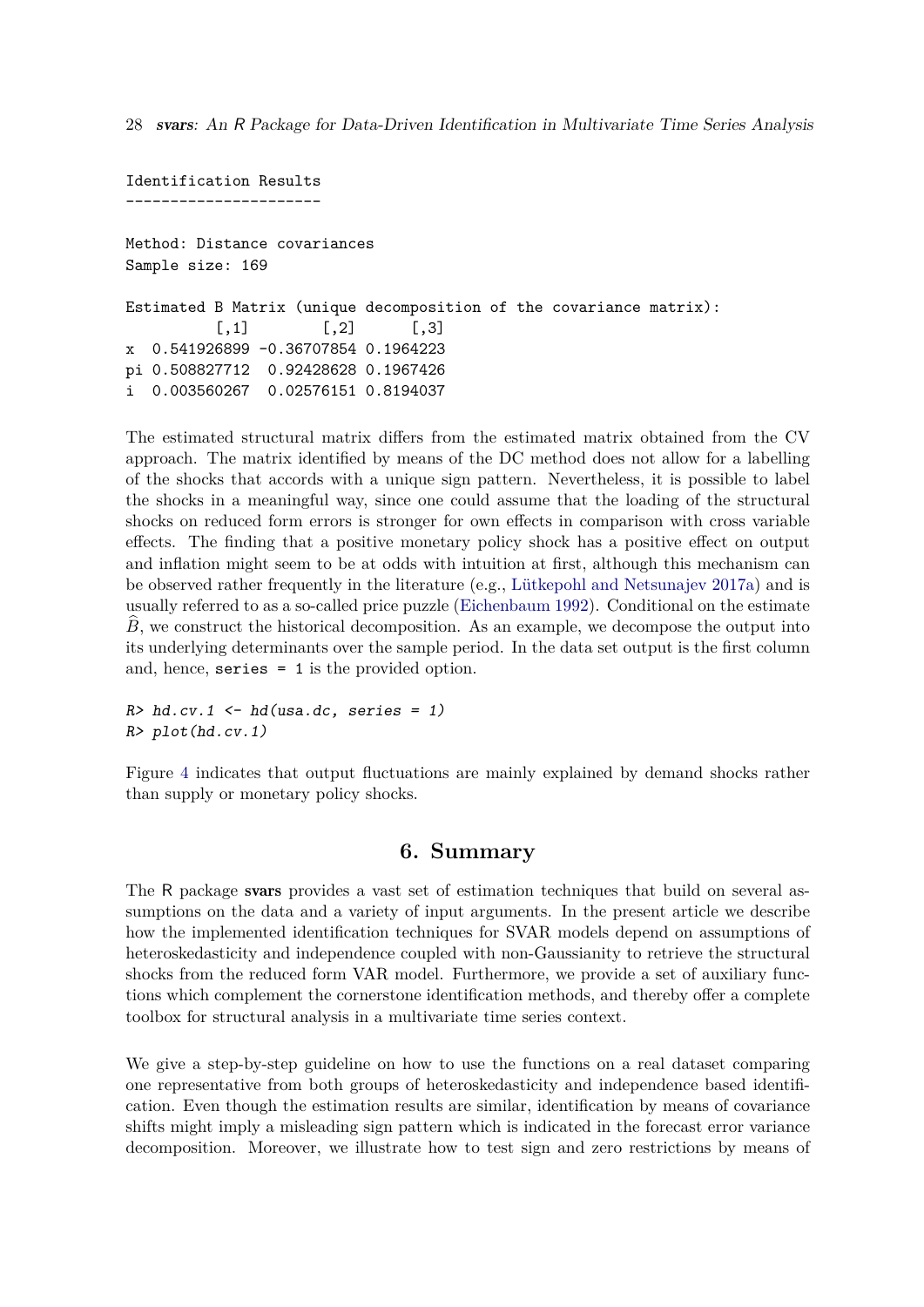

<span id="page-28-2"></span>Figure 4: Historical decomposition of the US output gap in percent deviations from the mean. Structural shocks are identified by means of the DC algorithm.

restricted log-likelihood estimation and bootstrap methods.

The svars package contains six alternative and recent SVAR identification techniques. Besides these, further popular data-driven identification approaches include, e.g., the heteroskedastic model with Markov switching mechanisms [\(Lanne, Lütkepohl, and Maciejowska 2010;](#page-31-12) [Herwartz and Lütkepohl 2014\)](#page-30-9) or pseudo ML estimation [\(Gourieroux, Monfort, and Renne](#page-30-10) [2017\)](#page-30-10). Moreover, an option to test for long run restrictions by means of likelihood based identification schemes is a possible augmentation of the package. We regard both directions as promising for future developments of svars.

## **Acknowledgments**

We thank the editors and two anonymous reviewers for helpful comments and suggestions. Furthermore, we thank Bernhard Pfaff for his kind help. Financial support of the DFG through project HE 2188/12-1 and 192626868 as well as the Academy of Finland (308628) are gratefully acknowledged.

## **References**

<span id="page-28-1"></span>Ardia D, Mullen KM, Peterson BG, Ulrich J (2016). DEoptim*: Differential Evolution in* R. Version 2.2-4, URL <https://CRAN.R-project.org/package=DEoptim>.

<span id="page-28-0"></span>Blanchard OJ, Quah D (1989). "The Dynamic Effects of Aggregate Demand and Supply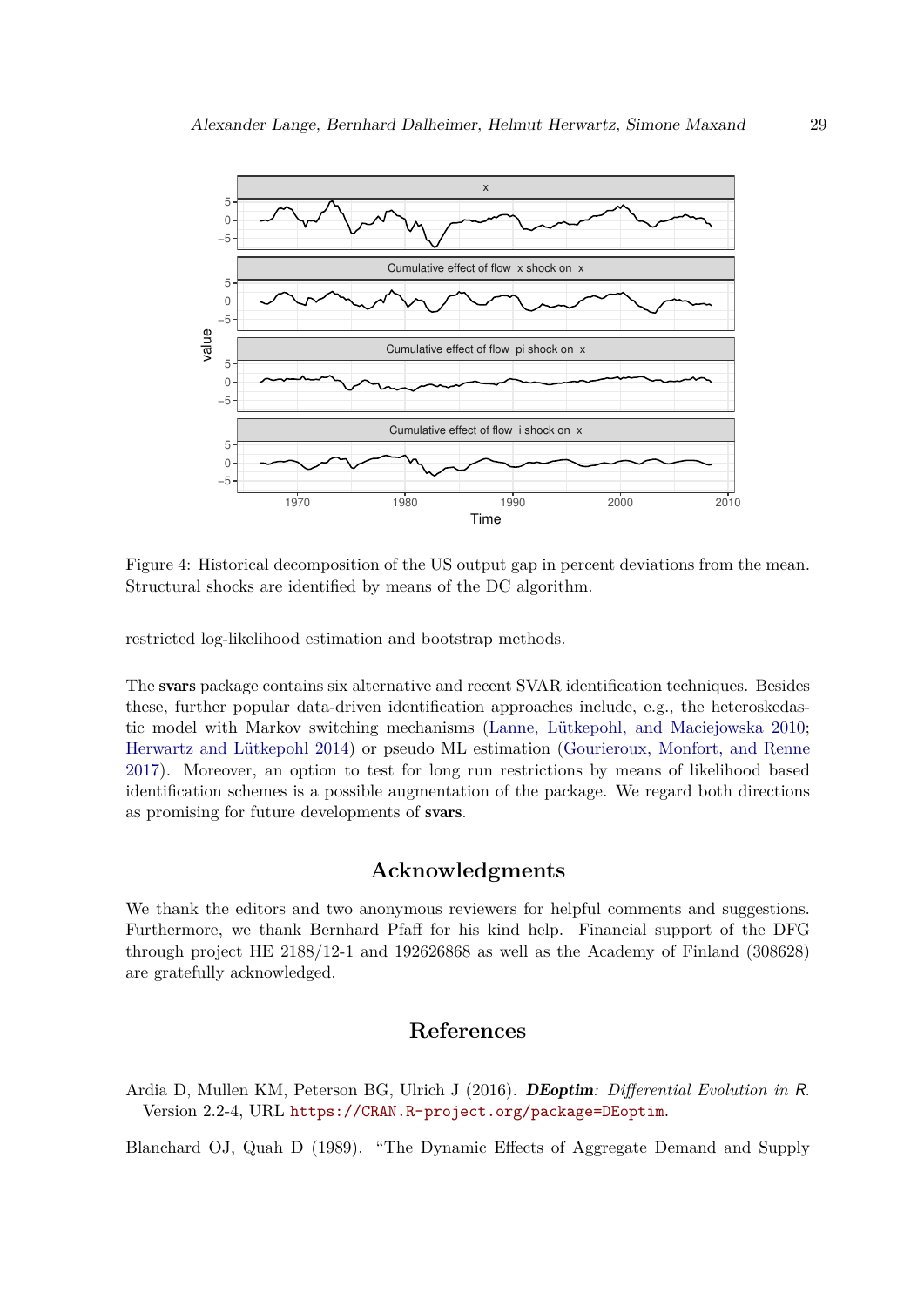Disturbances." *American Economic Review*, **79**(4), 655–673. URL [https://ideas.repec.](https://ideas.repec.org/a/aea/aecrev/v79y1989i4p655-73.html) [org/a/aea/aecrev/v79y1989i4p655-73.html](https://ideas.repec.org/a/aea/aecrev/v79y1989i4p655-73.html).

- <span id="page-29-1"></span>Bouakez H, Normandin M (2010). "Fluctuations in the Foreign Exchange Market: How Important are Monetary Policy Shocks?" *Journal of International Economics*, **81**(1), 139–153. [doi:https://doi.org/10.1016/j.jinteco.2009.11.007](http://dx.doi.org/https://doi.org/10.1016/j.jinteco.2009.11.007). URL [https://EconPapers.](https://EconPapers.repec.org/RePEc:eee:inecon:v:81:y:2010:i:1:p:139-153) [repec.org/RePEc:eee:inecon:v:81:y:2010:i:1:p:139-153](https://EconPapers.repec.org/RePEc:eee:inecon:v:81:y:2010:i:1:p:139-153).
- <span id="page-29-9"></span>Brüggemann R, Jentsch C, Trenkler C (2016). "Inference in VARs with Conditional Heteroskedasticity of Unknown Form." *Journal of Econometrics*, 191(1), 69–85. [doi:https:](http://dx.doi.org/https://doi.org/10.1016/j.jeconom.2015.10.004) [//doi.org/10.1016/j.jeconom.2015.10.004](http://dx.doi.org/https://doi.org/10.1016/j.jeconom.2015.10.004). URL [http://www.sciencedirect.com/](http://www.sciencedirect.com/science/article/pii/S0304407615002547) [science/article/pii/S0304407615002547](http://www.sciencedirect.com/science/article/pii/S0304407615002547).
- <span id="page-29-7"></span>Candelon B, Lütkepohl H (2001). "On the Reliability of Chow-Type Tests for Parameter Constancy in Multivariate Dynamic Models." *Economics Letters*, **73**(2), 155–160. ISSN 0165-1765. [doi:https://doi.org/10.1016/S0165-1765\(01\)00478-5](http://dx.doi.org/https://doi.org/10.1016/S0165-1765(01)00478-5). URL [https:](https://EconPapers.repec.org/RePEc:eee:ecolet:v:73:y:2001:i:2:p:155-160) [//EconPapers.repec.org/RePEc:eee:ecolet:v:73:y:2001:i:2:p:155-160](https://EconPapers.repec.org/RePEc:eee:ecolet:v:73:y:2001:i:2:p:155-160).
- <span id="page-29-4"></span>Comon P (1994). "Independent Component Analysis, a New Concept?" *Signal Processing*, **36**(3), 287–314. ISSN 0165-1684. [doi:https://doi.org/10.1016/](http://dx.doi.org/https://doi.org/10.1016/0165-1684(94)90029-9) [0165-1684\(94\)90029-9](http://dx.doi.org/https://doi.org/10.1016/0165-1684(94)90029-9). URL [http://www.sciencedirect.com/science/article/pii/](http://www.sciencedirect.com/science/article/pii/0165168494900299) [0165168494900299](http://www.sciencedirect.com/science/article/pii/0165168494900299).
- <span id="page-29-0"></span>Danne C (2015). VARsignR*: Sign Restrictions, Bayesian, Vector Autoregression Models*. R package version 0.1.3, URL <https://CRAN.R-project.org/package=VARsignR>.
- <span id="page-29-2"></span>Eddelbuettel D, François R (2011). "Rcpp: Seamless R and C++ Integration." *Journal of Statistical Software*, **40**(8), 1–18. [doi:10.18637/jss.v040.i08](http://dx.doi.org/10.18637/jss.v040.i08). URL [http://www.](http://www.jstatsoft.org/v40/i08/) [jstatsoft.org/v40/i08/](http://www.jstatsoft.org/v40/i08/).
- <span id="page-29-3"></span>Eddelbuettel D, Sanderson C (2014). "RcppArmadillo: Accelerating R with High-Performance C++ Linear Algebra." *Computational Statistics and Data Analysis*, **71**, 1054–1063. URL <http://dx.doi.org/10.1016/j.csda.2013.02.005>.
- <span id="page-29-10"></span>Eichenbaum M (1992). "Interpreting the Macroeconomic Time Series Facts: The Effects of Monetary Policy': by Christopher Sims." *European Economic Review*, **36**(5), 1001– 1011. ISSN 0014-2921. [doi:https://doi.org/10.1016/0014-2921\(92\)90042-U](http://dx.doi.org/https://doi.org/10.1016/0014-2921(92)90042-U). URL <http://www.sciencedirect.com/science/article/pii/001429219290042U>.
- <span id="page-29-6"></span>Gavrilov I, Pusev R (2015). normtest*: Tests for the Composite Hypothesis of Normality*. R package version 1.1, URL <https://CRAN.R-project.org/package=normtest>.
- <span id="page-29-5"></span>Genest C, Quessy JF, Rémillard B (2007). "Asymptotic Local Efficiency of Cramér-von Mises Tests for Multivariate Independence." *The Annals of Statistics*, **35**(1), 166–1991. ISSN 00905364. URL <http://www.jstor.org/stable/25463552>.
- <span id="page-29-8"></span>Goncalves S, Kilian L (2004). "Bootstrapping Autoregressions with Conditional Heteroskedasticity of Unknown Form." *Journal of Econometrics*, **123**(1), 89–120. ISSN 0304-4076. [doi:https://doi.org/10.1016/j.jeconom.2003.10.030](http://dx.doi.org/https://doi.org/10.1016/j.jeconom.2003.10.030).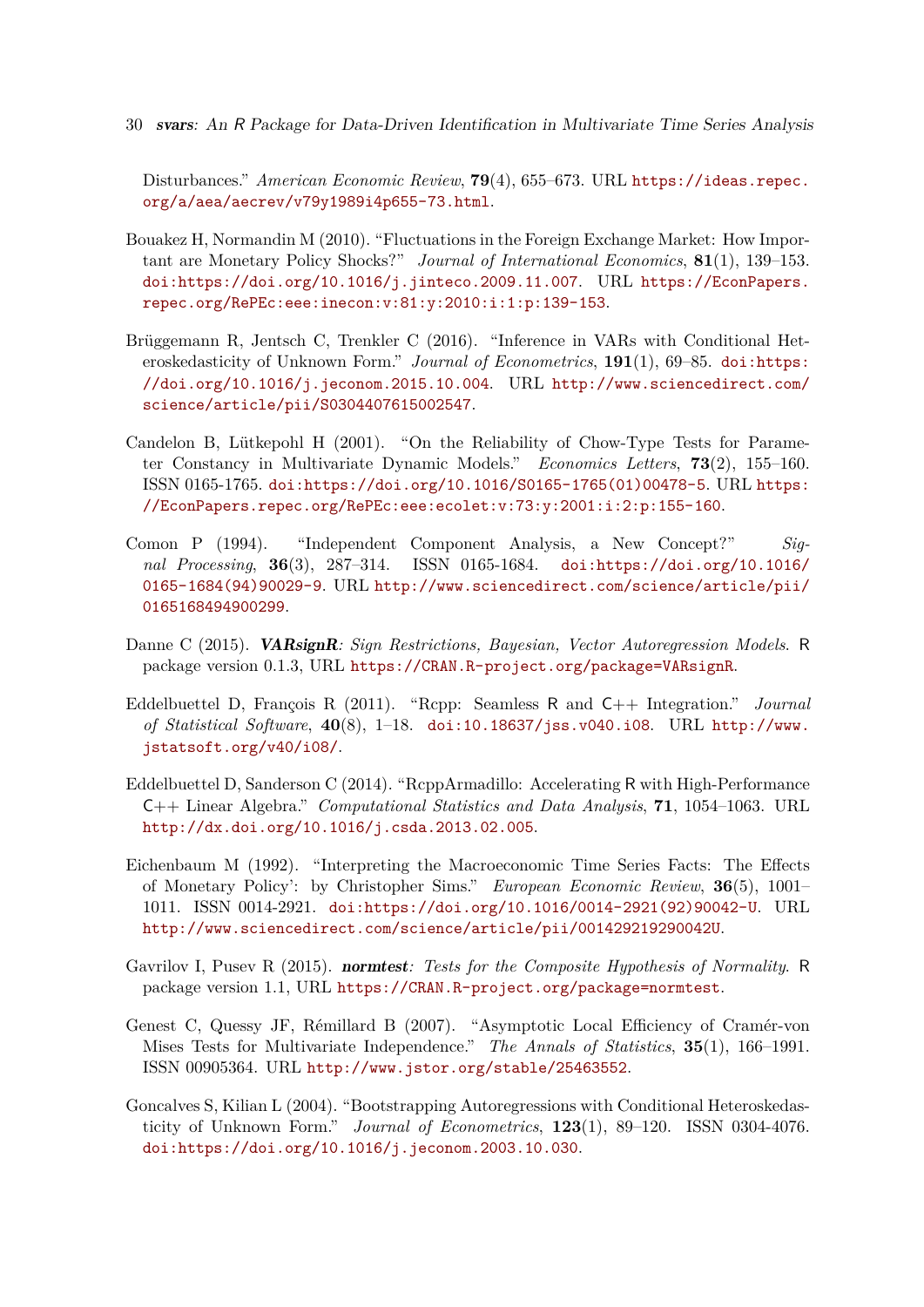- <span id="page-30-10"></span>Gourieroux C, Monfort A, Renne JP (2017). "Statistical Inference for Independent Component Analysis: Application to Structural VAR Models." *Journal of Econometrics*, **196**(1), 111–126. ISSN 0304-4076. [doi:https://doi.org/10.1016/j.jeconom.2016.09.](http://dx.doi.org/https://doi.org/10.1016/j.jeconom.2016.09.007) [007](http://dx.doi.org/https://doi.org/10.1016/j.jeconom.2016.09.007). URL [https://EconPapers.repec.org/RePEc:eee:econom:v:196:y:2017:i:1:p:](https://EconPapers.repec.org/RePEc:eee:econom:v:196:y:2017:i:1:p:111-126) [111-126](https://EconPapers.repec.org/RePEc:eee:econom:v:196:y:2017:i:1:p:111-126).
- <span id="page-30-6"></span>Hafner CM, Herwartz H (2009). "Testing for Linear Vector Autoregressive Dynamics under Multivariate Generalized Autoregressive Heteroskedasticity." *Statistica Neerlandica*, **63**(3), 294–323. [doi:10.1111/j.1467-9574.2009.00424.x](http://dx.doi.org/10.1111/j.1467-9574.2009.00424.x). [https:](https://onlinelibrary.wiley.com/doi/pdf/10.1111/j.1467-9574.2009.00424.x)  $\frac{1}{100}$  [//onlinelibrary.wiley.com/doi/pdf/10.1111/j.1467-9574.2009.00424.x](https://onlinelibrary.wiley.com/doi/pdf/10.1111/j.1467-9574.2009.00424.x), URL <https://onlinelibrary.wiley.com/doi/abs/10.1111/j.1467-9574.2009.00424.x>.

<span id="page-30-1"></span>Hamilton JD (1994). *Time Series Analysis*. Princeton University Press.

- <span id="page-30-0"></span>Herwartz H (2018). "Hodges Lehmann Detection of Structural Shocks - An Analysis of Macroeconomic Dynamics in the Euro Area." *Oxford Bulletin of Economics and Statistics*, **80**(4), 736–754. [doi:10.1111/obes.12234](http://dx.doi.org/10.1111/obes.12234). URL [https://onlinelibrary.wiley.com/](https://onlinelibrary.wiley.com/doi/abs/10.1111/obes.12234) [doi/abs/10.1111/obes.12234](https://onlinelibrary.wiley.com/doi/abs/10.1111/obes.12234).
- <span id="page-30-4"></span>Herwartz H, Lange A, Maxand S (2019). "Statistical Identification in SVARs - Monte Carlo Experiments and a Comparative Assessment of the Role of Economic Uncertainties for the US Business Cycle." *CEGE Discussion Paper*, (375). URL [https://ssrn.com/abstract=](https://ssrn.com/abstract=3418405) [3418405](https://ssrn.com/abstract=3418405).
- <span id="page-30-9"></span>Herwartz H, Lütkepohl H (2014). "Structural Vector Autoregressions with Markov Switching: Combining Conventional with Statistical Identification of Shocks." *Journal of Econometrics*, **183**(1), 104–116. ISSN 0304-4076. [doi:https://doi.org/10.1016/j.jeconom.2014.06.](http://dx.doi.org/https://doi.org/10.1016/j.jeconom.2014.06.012) [012](http://dx.doi.org/https://doi.org/10.1016/j.jeconom.2014.06.012). URL <http://www.sciencedirect.com/science/article/pii/S0304407614001535>.
- <span id="page-30-3"></span>Herwartz H, Plödt M (2016a). "The Macroeconomic Effects of Oil Price Shocks: Evidence from a Statistical Identification Approach." *Journal of International Money and Finance*, **61**(C), 30–44. ISSN 0261-5606. [doi:https://doi.org/10.1016/j.jimonfin.2015.11.](http://dx.doi.org/https://doi.org/10.1016/j.jimonfin.2015.11.001) [001](http://dx.doi.org/https://doi.org/10.1016/j.jimonfin.2015.11.001). URL <http://www.sciencedirect.com/science/article/pii/S0261560615001904>.
- <span id="page-30-5"></span>Herwartz H, Plödt M (2016b). "Simulation Evidence on Theory-based and Statistical Identification under Volatility Breaks." *Oxford Bulletin of Economics and Statistics*, **78**(1), 94–112. ISSN 1468-0084. [doi:10.1111/obes.12098](http://dx.doi.org/10.1111/obes.12098). URL [http://dx.doi.org/10.1111/](http://dx.doi.org/10.1111/obes.12098) [obes.12098](http://dx.doi.org/10.1111/obes.12098).
- <span id="page-30-2"></span>Hodges J, Lehmann E (2006). *Hodges-Lehmann Estimators*. Encyclopedia of Statistical Sciences.
- <span id="page-30-8"></span>Hofert M, Kojadinovic I, Maechler M, Yan J (2017). copula*: Multivariate Dependence with Copulas*. R package version 0.999-18, URL [https://CRAN.R-project.org/package=](https://CRAN.R-project.org/package=copula) [copula](https://CRAN.R-project.org/package=copula).
- <span id="page-30-7"></span>Kilian L (1998). "Small-sample Confidence Intervals for Impulse Response Functions." *The Review of Economics and Statistics*, **80**(2), 218–230. [doi:10.1162/](http://dx.doi.org/10.1162/003465398557465) [003465398557465](http://dx.doi.org/10.1162/003465398557465). <https://doi.org/10.1162/003465398557465>, URL [https://doi.](https://doi.org/10.1162/003465398557465) [org/10.1162/003465398557465](https://doi.org/10.1162/003465398557465).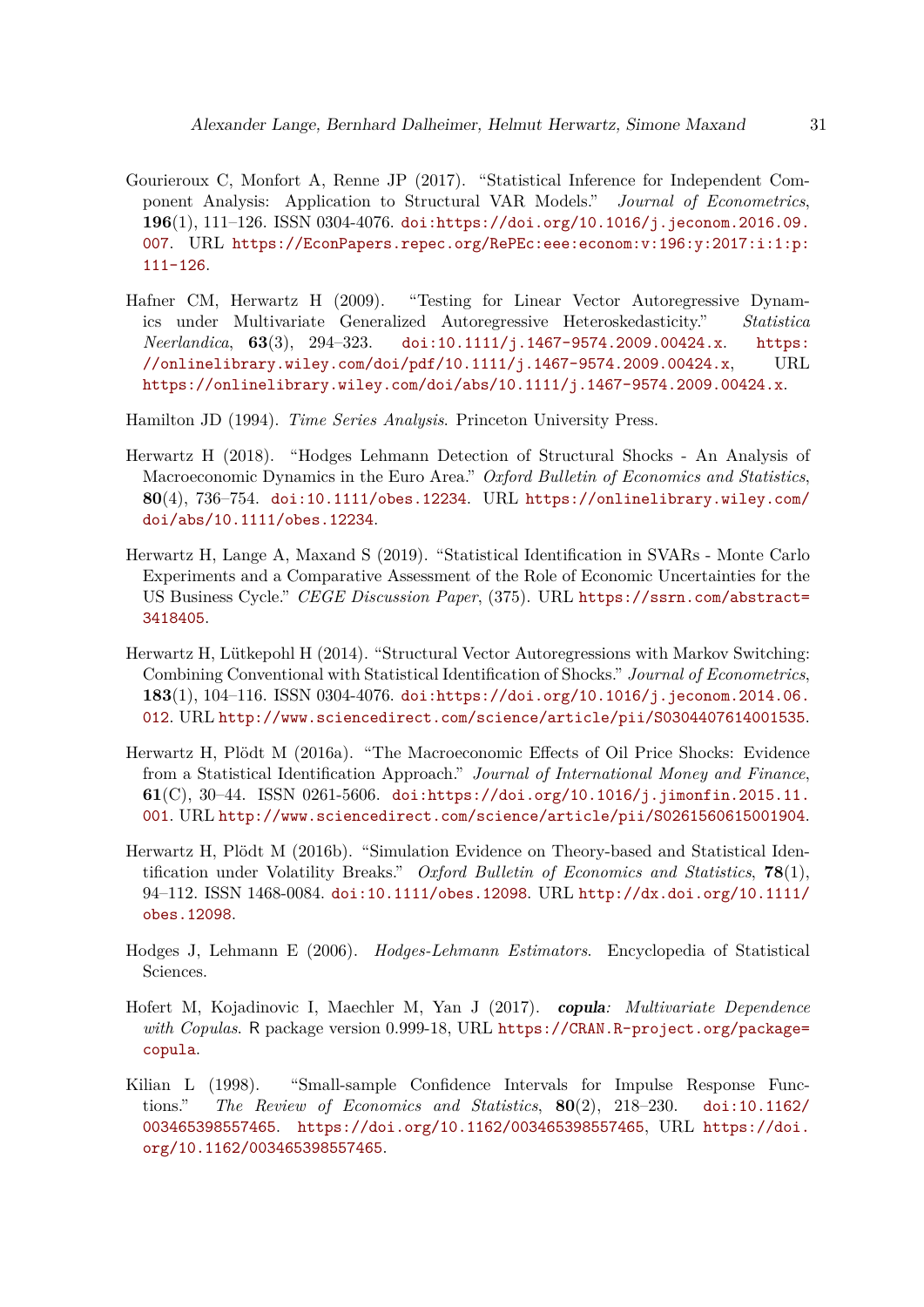- 32 svars: An R Package for Data-Driven Identification in Multivariate Time Series Analysis
- <span id="page-31-3"></span>Kilian L, Lütkepohl H (2017). *Structural Vector Autoregressive Analysis*. Cambridge University Press.
- <span id="page-31-11"></span>Lahiri SN (2003). *Resampling Methods for Dependent Data*. New York: Springer-Verlag.
- <span id="page-31-4"></span>Lanne M, Lütkepohl H (2008). "Identifying Monetary Policy Shocks via Changes in Volatility." *Journal of Money, Credit and Banking*, **40**(9), 1131–1149. [doi:10.1111/](http://dx.doi.org/10.1111/j.1538-4616.2008.00151.x) [j.1538-4616.2008.00151.x](http://dx.doi.org/10.1111/j.1538-4616.2008.00151.x). URL [https://onlinelibrary.wiley.com/doi/abs/10.](https://onlinelibrary.wiley.com/doi/abs/10.1111/j.1538-4616.2008.00151.x) [1111/j.1538-4616.2008.00151.x](https://onlinelibrary.wiley.com/doi/abs/10.1111/j.1538-4616.2008.00151.x).
- <span id="page-31-12"></span>Lanne M, Lütkepohl H, Maciejowska K (2010). "Structural Vector Autoregressions with Markov Switching." *Journal of Economic Dynamics and Control*, **34**(2), 121–131. ISSN 0165-1889. [doi:https://doi.org/10.1016/j.jedc.2009.08.002](http://dx.doi.org/https://doi.org/10.1016/j.jedc.2009.08.002). URL [https:](https://EconPapers.repec.org/RePEc:eee:dyncon:v:34:y:2010:i:2:p:121-131) [//EconPapers.repec.org/RePEc:eee:dyncon:v:34:y:2010:i:2:p:121-131](https://EconPapers.repec.org/RePEc:eee:dyncon:v:34:y:2010:i:2:p:121-131).
- <span id="page-31-2"></span>Lanne M, Meitz M, Saikkonen P (2017). "Identification and Estimation of Non-Gaussian Structural Vector Autoregressions." *Journal of Econometrics*, **196**(2), 121–131. ISSN 0304-4076. [doi:https://doi.org/10.1016/j.jeconom.2016.06.002](http://dx.doi.org/https://doi.org/10.1016/j.jeconom.2016.06.002). URL [http://www.](http://www.sciencedirect.com/science/article/pii/S0304407616301828) [sciencedirect.com/science/article/pii/S0304407616301828](http://www.sciencedirect.com/science/article/pii/S0304407616301828).
- <span id="page-31-5"></span>Lanne M, Saikkonen P (2007). "A Multivariate Generalized Orthogonal Factor GARCH Model." *Journal of Business & Economic Statistics*, **25**(1), 61–75. [doi:10.1198/](http://dx.doi.org/10.1198/073500106000000404) [073500106000000404](http://dx.doi.org/10.1198/073500106000000404). <https://doi.org/10.1198/073500106000000404>, URL [https:](https://doi.org/10.1198/073500106000000404) [//doi.org/10.1198/073500106000000404](https://doi.org/10.1198/073500106000000404).
- <span id="page-31-10"></span>Liu RY (1988). "Bootstrap Procedures under some non-i.i.d. Models." *The Annals of Statistics*, **16**(4), 1696–1708. ISSN 0378-3758. [doi:https://doi.org/10.1016/](http://dx.doi.org/https://doi.org/10.1016/0378-3758(94)00008-J) [0378-3758\(94\)00008-J](http://dx.doi.org/https://doi.org/10.1016/0378-3758(94)00008-J). URL [http://www.sciencedirect.com/science/article/pii/](http://www.sciencedirect.com/science/article/pii/037837589400008J) [037837589400008J](http://www.sciencedirect.com/science/article/pii/037837589400008J).
- <span id="page-31-0"></span>Lütkepohl H (2005). *New Introduction to Multiple Time Series Analysis*. Springer-Verlag, Berlin [u.a.]. ISBN 3540262393. URL [http://gso.gbv.de/DB=2.1/CMD?ACT=SRCHA&SRT=](http://gso.gbv.de/DB=2.1/CMD?ACT=SRCHA&SRT=YOP&IKT=1016&TRM=ppn+366296310&sourceid=fbw_bibsonomy) [YOP&IKT=1016&TRM=ppn+366296310&sourceid=fbw\\_bibsonomy](http://gso.gbv.de/DB=2.1/CMD?ACT=SRCHA&SRT=YOP&IKT=1016&TRM=ppn+366296310&sourceid=fbw_bibsonomy).
- <span id="page-31-9"></span>Lütkepohl H (2011). "Vector Autoregressive Models." *EUI Working Paper ECO 2011/30*, European University Institute, Florence.
- <span id="page-31-8"></span>Lütkepohl H, Kraetzig M (2004). *Applied Time Series Econometrics*. Cambridge University Press. URL <https://EconPapers.repec.org/RePEc:cup:cbooks:9780521839198>.
- <span id="page-31-6"></span>Lütkepohl H, Milunovich G (2016). "Testing for Identification in SVAR-GARCH Models." *Journal of Economic Dynamics and Control*, **73**(C), 241–258. [doi:10.1016/j.jedc.2016.](http://dx.doi.org/10.1016/j.jedc.2016.09.01) [09.01](http://dx.doi.org/10.1016/j.jedc.2016.09.01). URL <https://ideas.repec.org/a/eee/dyncon/v73y2016icp241-258.html>.
- <span id="page-31-7"></span>Lütkepohl H, Netsunajev A (2017a). "Structural Vector Autoregressions with Heteroskedasticity: A Review of Different Volatility Models." *Econometrics and Statistics*, **1**(C), 2  $-18.$  ISSN 2452-3062. [doi:https://doi.org/10.1016/j.ecosta.2016.05.001](http://dx.doi.org/https://doi.org/10.1016/j.ecosta.2016.05.001). URL <http://www.sciencedirect.com/science/article/pii/S2452306216300223>.
- <span id="page-31-1"></span>Lütkepohl H, Netsunajev A (2017b). "Structural Vector Autoregressions with Smooth Transition in Variances." *Journal of Economic Dynamics and Control*, **84**(C), 43 – 57.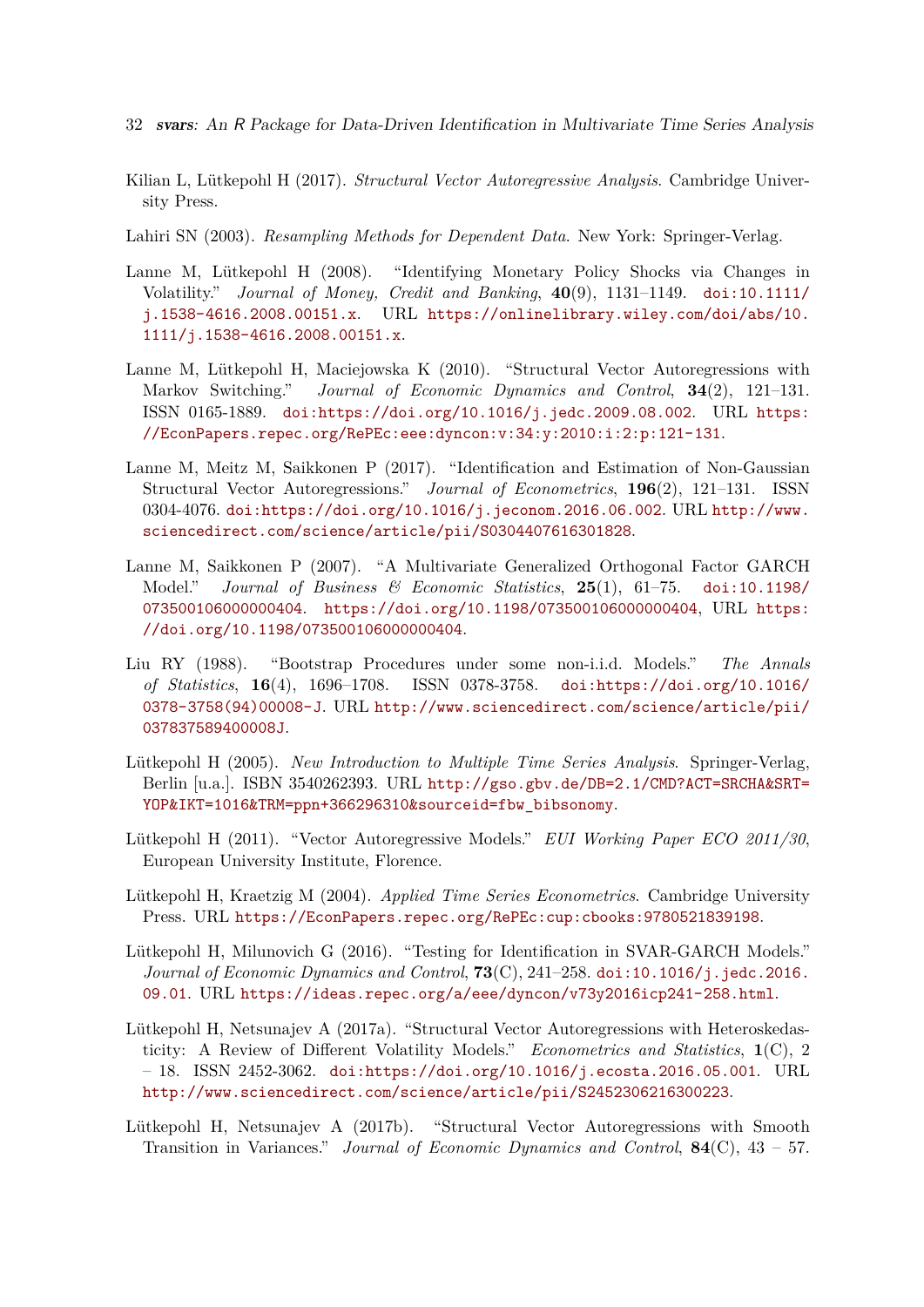ISSN 0165-1889. [doi:https://doi.org/10.1016/j.jedc.2017.09.001](http://dx.doi.org/https://doi.org/10.1016/j.jedc.2017.09.001). URL [http:](http://www.sciencedirect.com/science/article/pii/S0165188917301811) [//www.sciencedirect.com/science/article/pii/S0165188917301811](http://www.sciencedirect.com/science/article/pii/S0165188917301811).

- <span id="page-32-4"></span>Lütkepohl H, Schlaak T (2018). "Choosing Between Different Time-Varying Volatility Models for Structural Vector Autoregressive Analysis." *Oxford Bulletin of Economics and Statistics*, **80**(4), 715–735. [doi:10.1111/obes.12238](http://dx.doi.org/10.1111/obes.12238). [https://onlinelibrary.wiley.com/](https://onlinelibrary.wiley.com/doi/pdf/10.1111/obes.12238) [doi/pdf/10.1111/obes.12238](https://onlinelibrary.wiley.com/doi/pdf/10.1111/obes.12238), URL [https://onlinelibrary.wiley.com/doi/abs/10.](https://onlinelibrary.wiley.com/doi/abs/10.1111/obes.12238) [1111/obes.12238](https://onlinelibrary.wiley.com/doi/abs/10.1111/obes.12238).
- <span id="page-32-11"></span>Lütkepohl H, Schlaak T (2019). "Bootstrapping Impulse Responses of Structural Vector Autoregressive Models Identified through GARCH." *Journal of Economic Dynamics and Control*, **101**, 41 – 61. ISSN 0165-1889. [doi:https://doi.org/10.1016/j.jedc.2019.01.](http://dx.doi.org/https://doi.org/10.1016/j.jedc.2019.01.008) [008](http://dx.doi.org/https://doi.org/10.1016/j.jedc.2019.01.008). URL <http://www.sciencedirect.com/science/article/pii/S0165188918302276>.
- <span id="page-32-9"></span>Lütkepohl H, Velinov A (2016). "Structural Vector Autoregressions: Checking Identifying Long-Run Restrictions via Heteroskedasticity." *Journal of Economic Surveys*, **30**(2), 377– 392. [doi:10.1111/joes.12100](http://dx.doi.org/10.1111/joes.12100). URL [https://onlinelibrary.wiley.com/doi/abs/10.](https://onlinelibrary.wiley.com/doi/abs/10.1111/joes.12100) [1111/joes.12100](https://onlinelibrary.wiley.com/doi/abs/10.1111/joes.12100).
- <span id="page-32-5"></span>Maddala GS (1977). *Econometrics*. McGraw-Hill, New York.
- <span id="page-32-10"></span>Mammen E (1993). "Bootstrap and Wild Bootstrap for High Dimensional Linear Models." *The Annals of Statistics*, **21**(1), 255–285. ISSN 00905364. URL [http://www.jstor.org/](http://www.jstor.org/stable/3035590) [stable/3035590](http://www.jstor.org/stable/3035590).
- <span id="page-32-3"></span>Matteson DS, Tsay RS (2017). "Independent Component Analysis via Distance Covariance." *Journal of the American Statistical Association*, **112**(518), 623–637. [doi:10.1080/](http://dx.doi.org/10.1080/01621459.2016.1150851) [01621459.2016.1150851](http://dx.doi.org/10.1080/01621459.2016.1150851). URL <https://doi.org/10.1080/01621459.2016.1150851>.
- <span id="page-32-7"></span>Maxand S (2019). "Identification of Independent Structural Shocks in the Presence of Multiple Gaussian Components." *Econometrics and Statistics*. ISSN 2452-3062. [doi:https://doi.](http://dx.doi.org/https://doi.org/10.1016/j.ecosta.2018.10.005) [org/10.1016/j.ecosta.2018.10.005](http://dx.doi.org/https://doi.org/10.1016/j.ecosta.2018.10.005). (to appear), URL [http://www.sciencedirect.](http://www.sciencedirect.com/science/article/pii/S2452306218300923) [com/science/article/pii/S2452306218300923](http://www.sciencedirect.com/science/article/pii/S2452306218300923).
- <span id="page-32-6"></span>Milunovich G, Yang M (2013). "On Identifying Structural VAR Models via ARCH Effects." *Journal of Time Series Econometrics*, **5**(2), 117–131. URL [https://EconPapers.repec.](https://EconPapers.repec.org/RePEc:bpj:jtsmet:v:5:y:2013:i:2:p:117-131:n:5) [org/RePEc:bpj:jtsmet:v:5:y:2013:i:2:p:117-131:n:5](https://EconPapers.repec.org/RePEc:bpj:jtsmet:v:5:y:2013:i:2:p:117-131:n:5).
- <span id="page-32-8"></span>Nordhausen K, Oja H, Tyler DE, Virta J (2018). ICtest*: Estimating and Testing the Number of Interesting Components in Linear Dimension Reduction*. R package version 0.3-1, URL <https://CRAN.R-project.org/package=ICtest>.
- <span id="page-32-2"></span>Normadin M, Phaneuf L (2004). "Monetary Policy Shocks: Testing Identification Conditions under Time-Varying Conditional Volatility." *Journal of Monetary Economics*, **51**(6), 1217– 1243. ISSN 0304-3932. [doi:https://doi.org/10.1016/j.jmoneco.2003.11.002](http://dx.doi.org/https://doi.org/10.1016/j.jmoneco.2003.11.002). URL <http://www.sciencedirect.com/science/article/pii/S0304393204000698>.
- <span id="page-32-1"></span>Pfaff B (2008). "VAR, SVAR and SVEC Models: Implementation Within R Package vars." *Journal of Statistical Software*, **27**(4). URL <http://www.jstatsoft.org/v27/i04/>.
- <span id="page-32-0"></span>R Core Team (2017). R*: A Language and Environment for Statistical Computing*. R Foundation for Statistical Computing, Vienna, Austria. URL <https://www.R-project.org/>.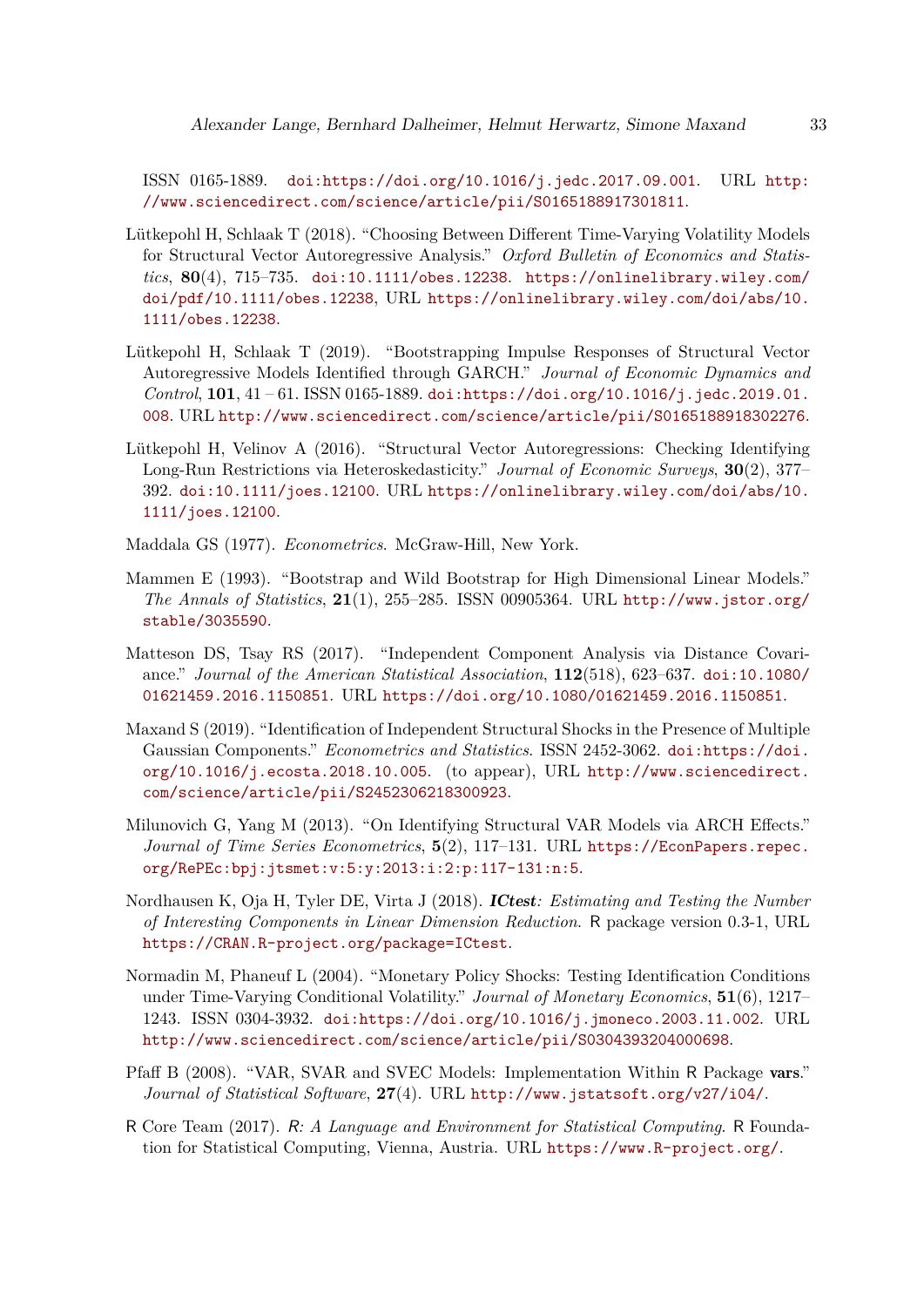- 34 svars: An R Package for Data-Driven Identification in Multivariate Time Series Analysis
- <span id="page-33-4"></span>Rigobon R (2003). "Identification through Heteroskedasticty." *Review of Economics and Statistics*, **28**(1), 777–792. ISSN 00346535, 15309142. URL [http://www.jstor.org/](http://www.jstor.org/stable/3211805) [stable/3211805](http://www.jstor.org/stable/3211805).
- <span id="page-33-6"></span>Rigobon R, Sack B (2004). "The Impact of Monetary Policy on Asset Prices." *Journal of Monetary Economics*, **51**(8), 1553–1575. URL [https://ideas.repec.org/a/eee/moneco/](https://ideas.repec.org/a/eee/moneco/v51y2004i8p1553-1575.html) [v51y2004i8p1553-1575.html](https://ideas.repec.org/a/eee/moneco/v51y2004i8p1553-1575.html).
- <span id="page-33-8"></span>Risk BB, James NA, Matteson DS (2015). steadyICA*: ICA and Tests of Independence via Multivariate Distance Covariance*. R package version 1.0, URL [https://CRAN.R-project.](https://CRAN.R-project.org/package=steadyICA) [org/package=steadyICA](https://CRAN.R-project.org/package=steadyICA).
- <span id="page-33-5"></span>Sentana E, Fiorentini G (2001). "Identification, Estimation and Testing of Conditionally Heteroskedastic Factor Models." *Journal of Econometrics*, **102**(2), 143–164. URL [https:](https://EconPapers.repec.org/RePEc:eee:econom:v:102:y:2001:i:2:p:143-164) [//EconPapers.repec.org/RePEc:eee:econom:v:102:y:2001:i:2:p:143-164](https://EconPapers.repec.org/RePEc:eee:econom:v:102:y:2001:i:2:p:143-164).
- <span id="page-33-0"></span>Sims CA (1980). "Macroeconomics and Reality." *Econometrica*, **48**(1), 1–48. ISSN 00129682, 14680262. URL <http://www.jstor.org/stable/1912017>.
- <span id="page-33-2"></span>Stigler M (2010). *Threshold Cointegration: Overview and Implementation in* R. R package version 0.7-2, URL [https://cran.r-project.org/web/packages/tsDyn/vignettes/](https://cran.r-project.org/web/packages/tsDyn/vignettes/ThCointOverview.pdf) [ThCointOverview.pdf](https://cran.r-project.org/web/packages/tsDyn/vignettes/ThCointOverview.pdf).
- <span id="page-33-11"></span>Stock J, Watson M (2003). "Has the Business Cycle Changed and Why?" *NBER Macroeconomics Annual 2002*, **17**, 159–230.
- <span id="page-33-7"></span>Székely GJ, Rizzo ML, Bakirov NK (2007). "Measuring and Testing Dependence by Correlation of Distances." *The Annals of Statistics*, **35**(6), 2769–2794. ISSN 0090-5364. [doi:](http://dx.doi.org/10.1214/009053607000000505) [10.1214/009053607000000505](http://dx.doi.org/10.1214/009053607000000505).
- <span id="page-33-3"></span>Tsay RS (2015). MTS*: All-Purpose Toolkit for Analyzing Multivariate Time Series (MTS) and Estimating Multivariate Volatility Models*. R package version 0.33, URL [https://](https://CRAN.R-project.org/package=MTS) [CRAN.R-project.org/package=MTS](https://CRAN.R-project.org/package=MTS).
- <span id="page-33-1"></span>Uhlig H (2005). "What Are the Effects of Monetary Policy on Output? Results from an Agnostic Identification Procedure." *Journal of Monetary Economics*, **52**(2), 381–419. ISSN 0304-3932. [doi:https://doi.org/10.1016/j.jmoneco.2004.05.007](http://dx.doi.org/https://doi.org/10.1016/j.jmoneco.2004.05.007). URL [http://www.](http://www.sciencedirect.com/science/article/pii/S0304393205000073) [sciencedirect.com/science/article/pii/S0304393205000073](http://www.sciencedirect.com/science/article/pii/S0304393205000073).
- <span id="page-33-10"></span>Wickham H (2009). *ggplot2: Elegant Graphics for Data Analysis*. Springer-Verlag New York. ISBN 978-0-387-98140-6. URL <http://ggplot2.org>.
- <span id="page-33-9"></span>Zeileis A, Leisch F, Hornik K, Kleiber C (2002). "strucchange: An R Package for Testing for Structural Change in Linear Regression Models." *Journal of Statistical Software*, **7**(2), 1–38. URL <http://www.jstatsoft.org/v07/i02/>.

## **Affiliation:**

Alexander Lange Chair of Econometrics